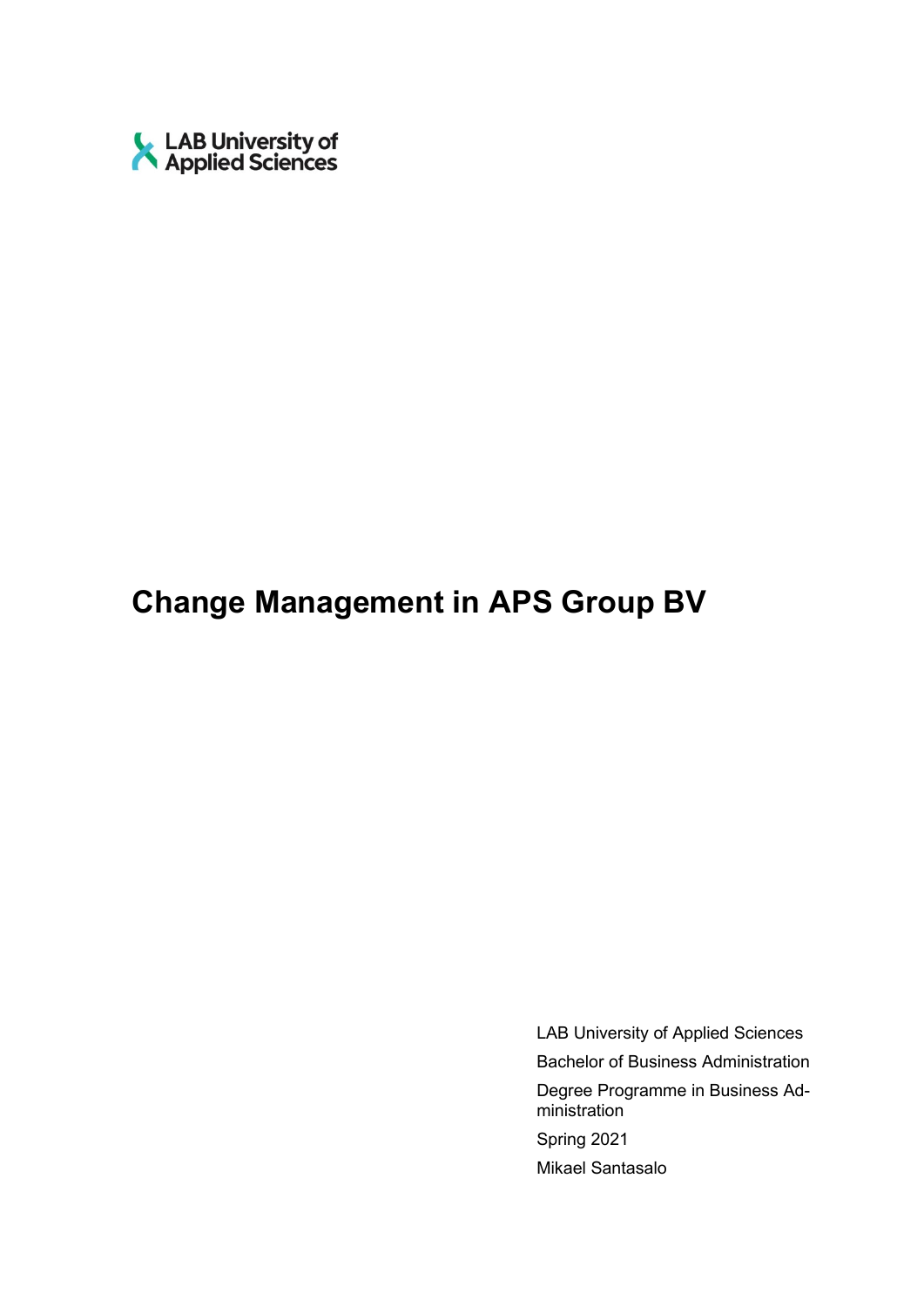# **Tiivistelmä**

| Tekijä(t)                                                                                                                                                                                                                                                                                                                                                                                                                                                                                                      | Julkaisun laji    | Valmistumisaika |  |
|----------------------------------------------------------------------------------------------------------------------------------------------------------------------------------------------------------------------------------------------------------------------------------------------------------------------------------------------------------------------------------------------------------------------------------------------------------------------------------------------------------------|-------------------|-----------------|--|
| Santasalo, Mikael                                                                                                                                                                                                                                                                                                                                                                                                                                                                                              | Opinnäytetyö, AMK | Kevät 2021      |  |
|                                                                                                                                                                                                                                                                                                                                                                                                                                                                                                                | Sivumäärä         |                 |  |
|                                                                                                                                                                                                                                                                                                                                                                                                                                                                                                                | 40                |                 |  |
|                                                                                                                                                                                                                                                                                                                                                                                                                                                                                                                |                   |                 |  |
| Työn nimi                                                                                                                                                                                                                                                                                                                                                                                                                                                                                                      |                   |                 |  |
| <b>Change Management in APS Group Bv</b>                                                                                                                                                                                                                                                                                                                                                                                                                                                                       |                   |                 |  |
| Tutkinto                                                                                                                                                                                                                                                                                                                                                                                                                                                                                                       |                   |                 |  |
| Tradenomi (AMK)                                                                                                                                                                                                                                                                                                                                                                                                                                                                                                |                   |                 |  |
| Toimeksiantajan nimi, titteli ja organisaatio                                                                                                                                                                                                                                                                                                                                                                                                                                                                  |                   |                 |  |
| Mike Overduin, Client Services Director, APS Group By                                                                                                                                                                                                                                                                                                                                                                                                                                                          |                   |                 |  |
|                                                                                                                                                                                                                                                                                                                                                                                                                                                                                                                |                   |                 |  |
| Tiivistelmä                                                                                                                                                                                                                                                                                                                                                                                                                                                                                                    |                   |                 |  |
| Opinnäytetyössä selvitettiin, miten olemassa olevia muutoksenhallintamalleja ja organisaation<br>analyysityökaluja voidaan soveltaa Case Companyn tilanteeseen. Sen tavoitteena oli tutkia,<br>mitä Case Companyn on tehtävä organisaation näkökulmasta varmistaakseen, että tilitiimit<br>seuraavat ja hyväksyvät uuden strategian. Lisäksi tutkimuksen toissijaisina tavoitteina oli ver-<br>tailla Case Companyn nykytilannetta haluttuun tulevaan tilanteeseen ja analysoida kilpailuetu-<br>jen lähteitä. |                   |                 |  |
| Opinnäytetyössä käytettiin kvalitatiivista tutkimusmenetelmää, erityisesti deduktiivista analyy-<br>siä. Tämä tarkoittaa, että se käytti olemassa olevaa teoriaa ja sovelsi sitä Case Companyn ti-<br>lanteeseen. Kirjallisuuskatsauksen aikana valittiin ajantasaiset muutoksenhallintamallit ja käy-<br>tettävissä olevat organisaation analyysityökalut.                                                                                                                                                    |                   |                 |  |
| Tämän seurauksena opinnäytetyö loi luettelon Case Companylle suosituksista, joita voidaan<br>käyttää varmistamaan, että tilitiimit omaksuvat uuden strategian. Lisäksi opinnäytetyö loi listan<br>avainkysymyksiä, joita voidaan käyttää tiimin kokoonpanon hallinnassa ja strategisen muutok-<br>sen seuraamisessa.                                                                                                                                                                                           |                   |                 |  |
| Lisätutkimussuositukset sisälsivät pilottitiliryhmien tulosten huolellisen analysoinnin annettujen<br>suositusten ja avainkysymysten avulla. Lisäksi Case Companyn kilpailuedun ja organisaation<br>tehokkuuden lähteitä suositeltiin tarkemmin analysoitaviksi.                                                                                                                                                                                                                                               |                   |                 |  |
|                                                                                                                                                                                                                                                                                                                                                                                                                                                                                                                |                   |                 |  |
| Asiasanat                                                                                                                                                                                                                                                                                                                                                                                                                                                                                                      |                   |                 |  |
| Muutosjohtaminen, muutosten hallinta, strategia, tilitiimi                                                                                                                                                                                                                                                                                                                                                                                                                                                     |                   |                 |  |
|                                                                                                                                                                                                                                                                                                                                                                                                                                                                                                                |                   |                 |  |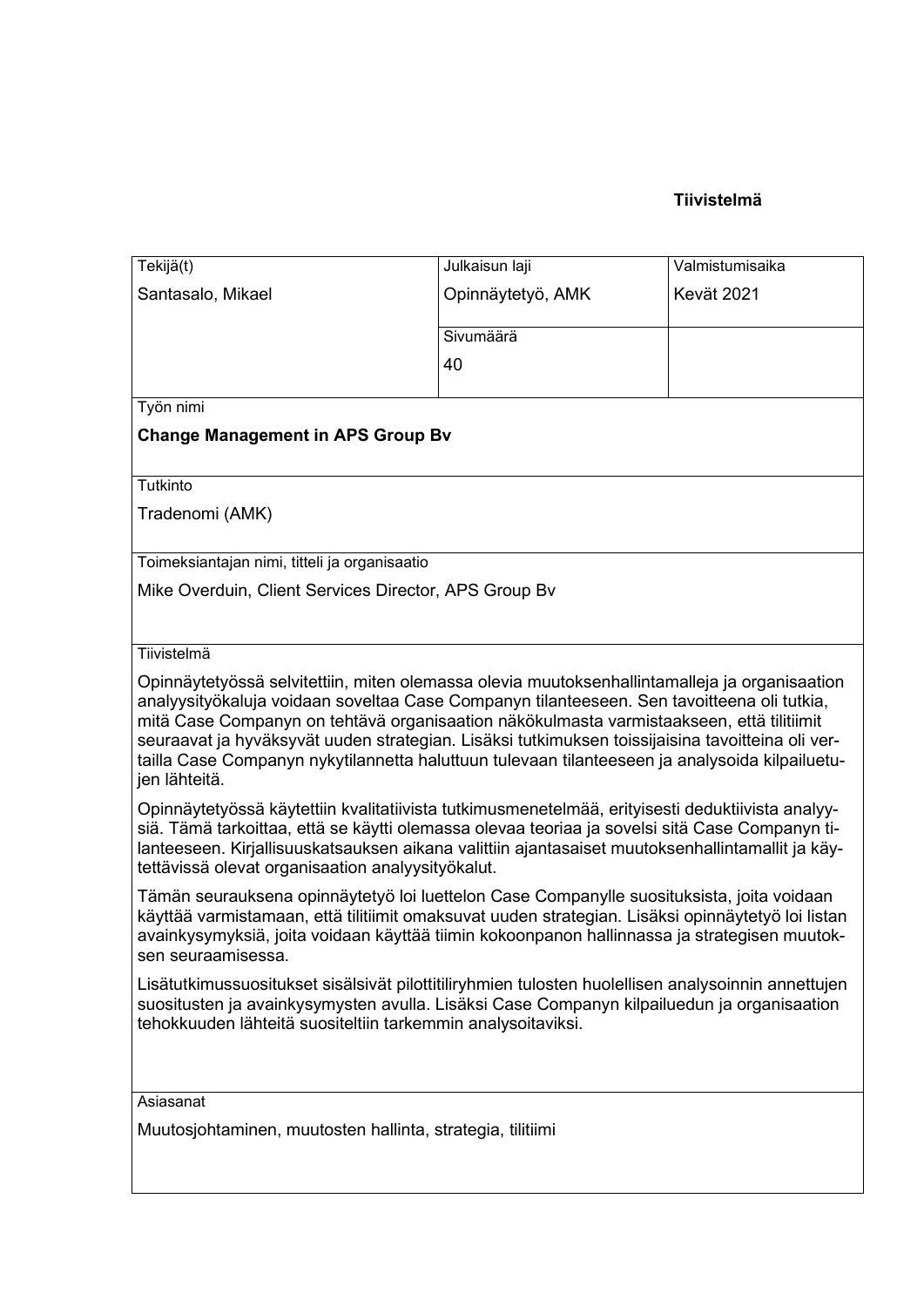# **Abstract**

| $\overline{Author(s)}$                                                                                                                                                                                                                                                                                                                                                                                                                                                                         | Type of Publication | Published   |  |
|------------------------------------------------------------------------------------------------------------------------------------------------------------------------------------------------------------------------------------------------------------------------------------------------------------------------------------------------------------------------------------------------------------------------------------------------------------------------------------------------|---------------------|-------------|--|
| Santasalo, Mikael                                                                                                                                                                                                                                                                                                                                                                                                                                                                              | Thesis, UAS         | Spring 2021 |  |
|                                                                                                                                                                                                                                                                                                                                                                                                                                                                                                | Number of Pages     |             |  |
|                                                                                                                                                                                                                                                                                                                                                                                                                                                                                                | 40                  |             |  |
| <b>Title of Publication</b>                                                                                                                                                                                                                                                                                                                                                                                                                                                                    |                     |             |  |
| <b>Change Management in APS Group Bv</b>                                                                                                                                                                                                                                                                                                                                                                                                                                                       |                     |             |  |
|                                                                                                                                                                                                                                                                                                                                                                                                                                                                                                |                     |             |  |
| Name of Degree                                                                                                                                                                                                                                                                                                                                                                                                                                                                                 |                     |             |  |
| Bachelor of Business Administration (UAS)                                                                                                                                                                                                                                                                                                                                                                                                                                                      |                     |             |  |
| Name, title and organization of the client                                                                                                                                                                                                                                                                                                                                                                                                                                                     |                     |             |  |
| Mike Overduin, Client Services Director, APS Group By                                                                                                                                                                                                                                                                                                                                                                                                                                          |                     |             |  |
|                                                                                                                                                                                                                                                                                                                                                                                                                                                                                                |                     |             |  |
| Abstract                                                                                                                                                                                                                                                                                                                                                                                                                                                                                       |                     |             |  |
| The thesis researched how existing change management models and organizational analysis<br>tools can be applied to Case Company's situation. Its objective was to find out what does the<br>Case Company need to do from an organizational perspective to make sure the new strategy is<br>being followed and adopted by the account teams. Additionally, secondary objectives for the re-<br>search were to compare Case Company's current situation to its desired future situation and ana- |                     |             |  |
| lyze its sources of competitive advantage.                                                                                                                                                                                                                                                                                                                                                                                                                                                     |                     |             |  |
| The thesis utilized qualitative research methodology, more specifically deductive analysis. This<br>means that it used existing theory and applied it to Case Company's situation. During the litera-<br>ture review most up to date change management models and organizational analysis tools availa-<br>ble were chosen.                                                                                                                                                                    |                     |             |  |
| As a result, the thesis created a list of recommendations for the Case Company that it can use in<br>ensuring that the new strategy is successfully adopted by the account teams. Additionally, lists of<br>key questions that could be used in managing team composition and in tracking the strategic<br>change were created.                                                                                                                                                                |                     |             |  |
| Further study recommendations included carefully analyzing the pilot account teams results using<br>the recommendations and key questions provided. Additionally, Case Company's sources of com-<br>petitive advantage and organizational effectiveness were recommended to be further analyzed.                                                                                                                                                                                               |                     |             |  |
| Keywords                                                                                                                                                                                                                                                                                                                                                                                                                                                                                       |                     |             |  |
|                                                                                                                                                                                                                                                                                                                                                                                                                                                                                                |                     |             |  |

Change Management, Change Initiative, Strategy, Account Team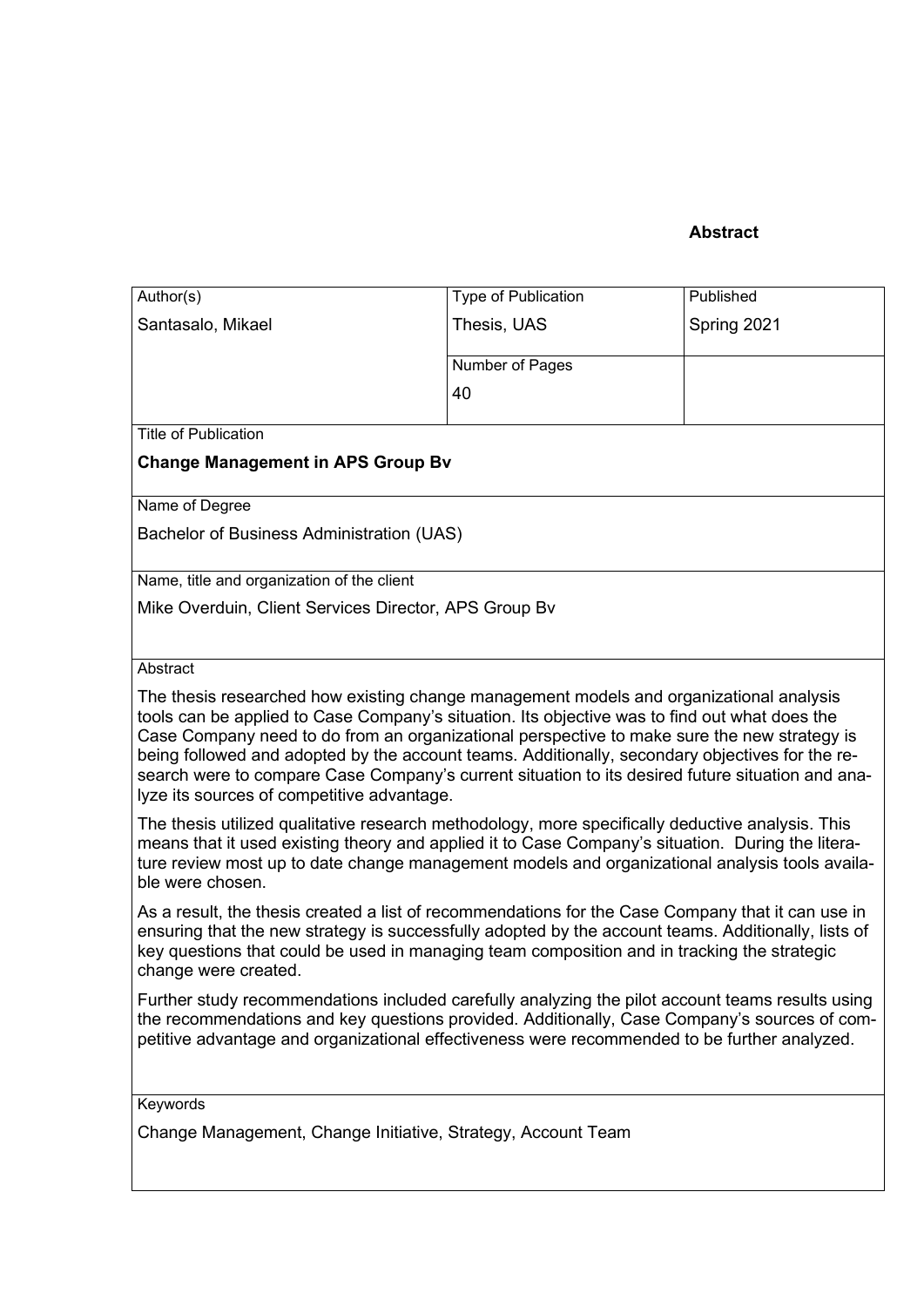# TABLE OF CONTENTS

| 1              |  |
|----------------|--|
| 1.1            |  |
| 1.2            |  |
| 1.3            |  |
| 1.4            |  |
| $\overline{2}$ |  |
| 2.1            |  |
| 2.2            |  |
| 3              |  |
| 3.1            |  |
| 3.2            |  |
| 4              |  |
| 4.1            |  |
| 4.2            |  |
| 4.3            |  |
| 4.4            |  |
| 5              |  |
| 5.1            |  |
| 5.2            |  |
| 6              |  |
| 6.1            |  |
| 6.2            |  |
| 6.3            |  |
| 6.4            |  |
| 6.5            |  |
| 7              |  |
| 7.1            |  |
| 7.2            |  |
| 7.3            |  |
| 8              |  |
|                |  |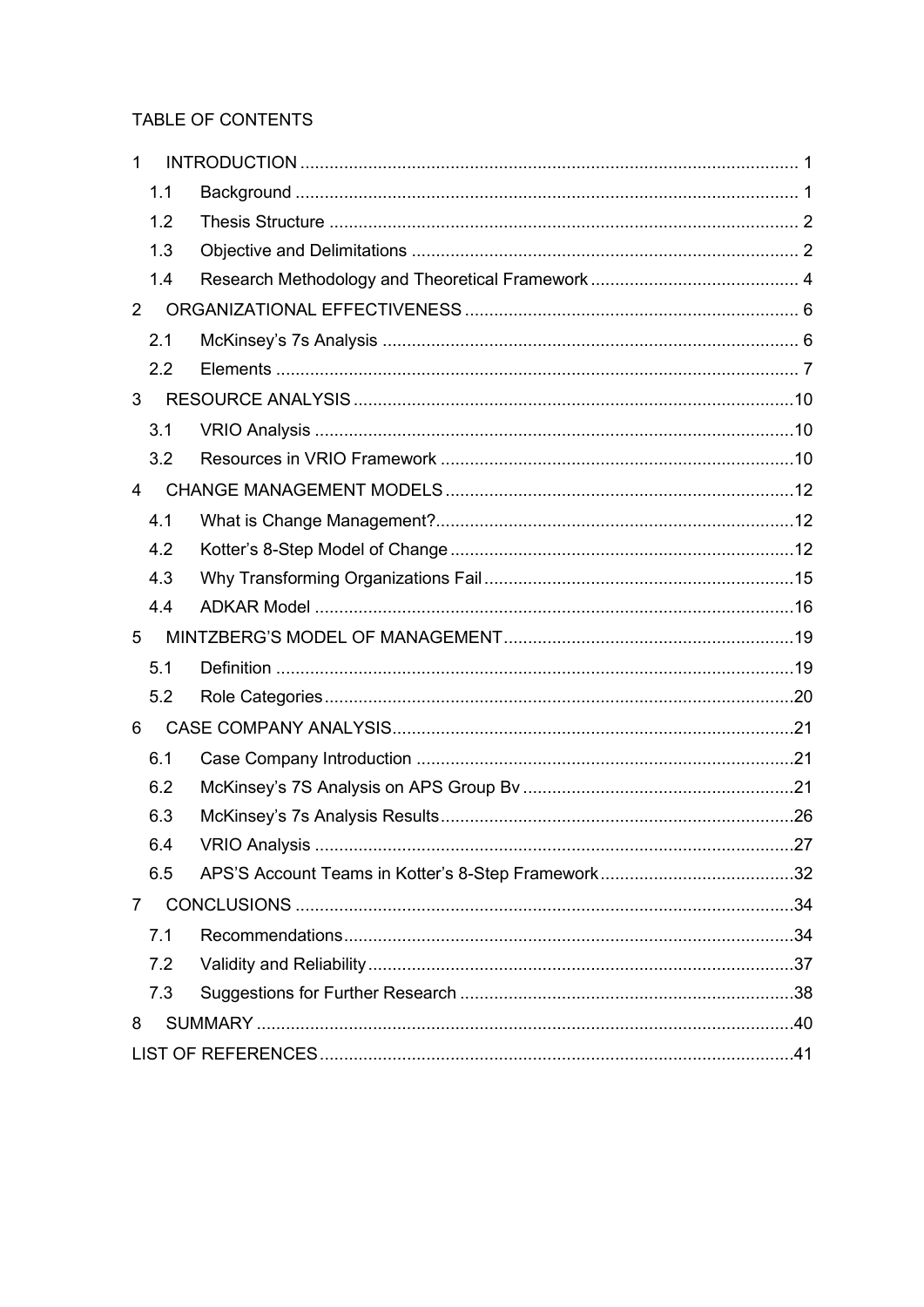### <span id="page-4-0"></span>**1 INTRODUCTION**

#### <span id="page-4-1"></span>1.1 Background

Today's business environment is rapidly changing. Thus, the ability to react to new emerging trends is important to any organization because, without change, businesses would lose their competitive advantage and their ability to meet the needs of their clients. So, a company that wishes to succeed must first learn to lead and manage change. (smallbusiness.chron.com 2017.)

The main trend in business during recent years has been that offline is moving more and more towards online activities. Especially in Case Company's case, offline productions such as print, and Point of Sale are not considered to be core anymore and are moving towards being complementary to the online activities. These online activities include, for example, creative and studio services and Case Company's ERP-system. (Interviewee 1 2021a.)

Due to the COVID-19 pandemic, digitalization has progressed even faster, as was found out in the macro economic analysis in the report written for Case Company (Santasalo, 2020). This, coupled together with the fact that the customers have higher demands for Case Company to be able to provide these services, has led to Case Company having to reconfigure their strategic goals to meet the requirements of the changed business environment (Interviewee 1 2021a).

Case Company's new strategy and its strategic goals focus on increasing its creative services capabilities. Also, Case Company's future goal is to be a tier 2 supplier (Interviewee 1 2021a) Which, in this case means that it would instead of being a strategic agency, be more focused on picking up a concept and design and move them into production (Liegl 2020).

Along with the new strategy, Case Company, which is an operational controlled organization that has in the past acted mostly reactively to customer's requests, wishes to transform into a more proactive organization. This is because Case Company has identified that they need to think ahead of its clients to deal with the changes in the market. (Interviewee 1 2021a.)

To reach this strategic goal, Case Company has hired new staff especially for their Creative Services with relevant backgrounds. These include Art Directors and Senior Designers. Currently, they are also looking for a Creative Account Director who can work in cooperation with Case Company's key accounts. This means that the changes in Case Company's strategy most heavily impacts its account department as most its employees' backgrounds are not in agency, but instead in production services and print. (Interviewee 1 2021a.)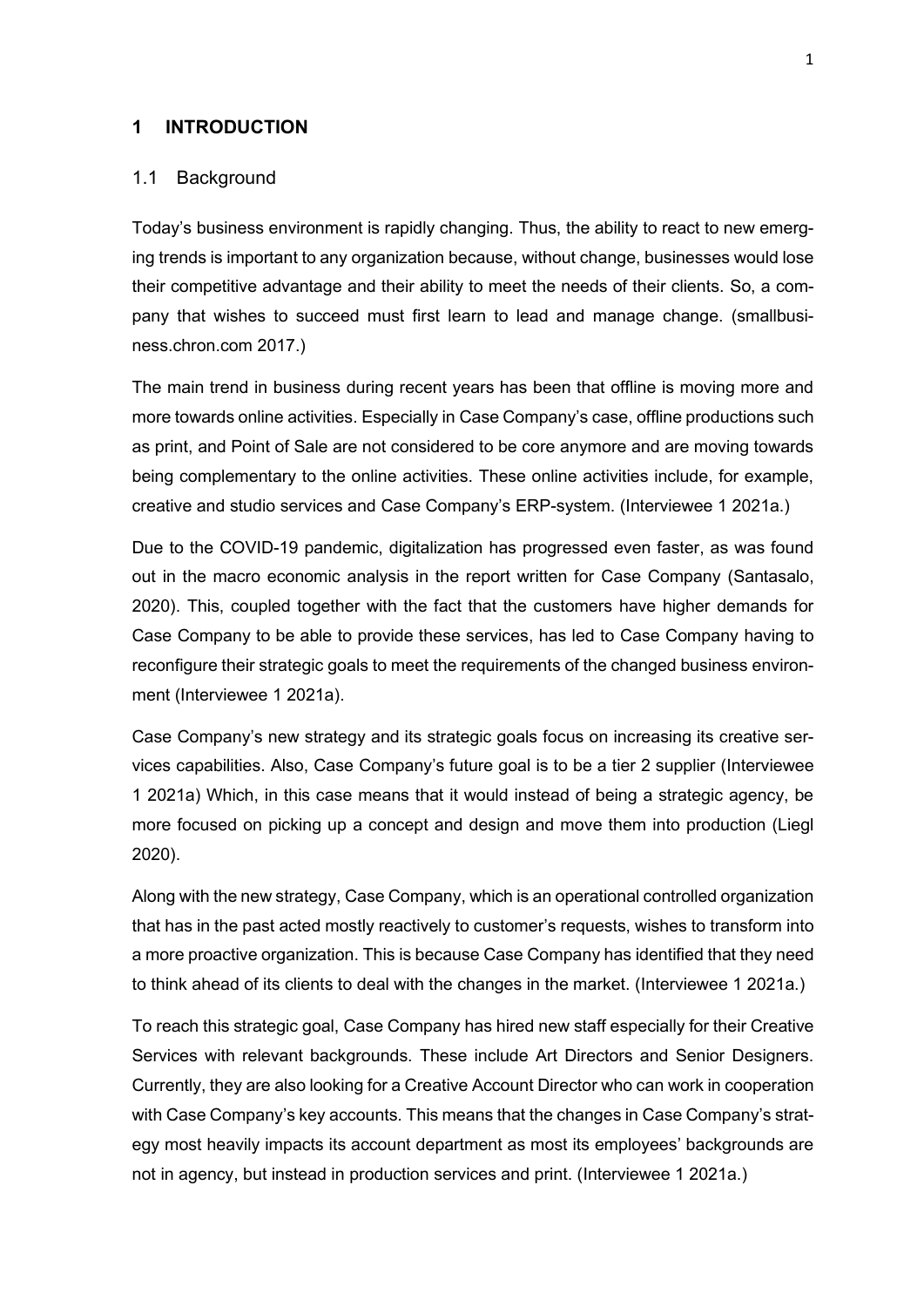This has raised a need for change management, which means creating change within an organization by affecting the way the individuals within it think and act. The goal of change management is to improve the business implementing it in some manner, for example, by reshaping the strategy as in Case Company's case. (Prosci 2021b.)

# <span id="page-5-0"></span>1.2 Thesis Structure

The thesis is divided into four parts. The first part of the thesis covers the background for research as well as the research questions and methods. Furthermore, the limitations to the research question will be discussed in this section.

The second part of the thesis is set to create an overview of the literature framework used in the thesis. This means going through the analysis methods such as McKinsey's 7s analysis and the VRIO framework as well as Kotter's 8-step model, ADKAR model and Mintzberg's theory on management.

The third part of the thesis is the empirical part where the case company's current situation will be analyzed through McKinsey's 7s analysis and then compared to the desired future situation. Additionally, the resources possessed by the case company will be analyzed through the use of the VRIO framework. Furthermore, within this section the case company's account teams are fit into the Kotter's 8-step model to better understand their situation. These analyses use the interviews with a director from the case company as the base for their data.

In the final part of the thesis the author gives recommendations for the case company based on the data gathered in the previous section as well as uses deductive approach to use the pre-existing data to create viable recommendations on what the case company should do with their account teams to make sure they are able to follow their strategic changes. Finally, this section analyzes the reliability and validity of the study, provides further research suggestions, and concludes the study, ending the research in the fourth part.

# <span id="page-5-1"></span>1.3 Objective and Delimitations

The aim of this thesis is to help Case Company analyze the current state their company is in through various internal analysis methods, such as McKinsey's 7s and VRIO analysis. This will then be backed up with Kotter's 8 step model of change, ADKAR model, and Mintzberg's theory of management. This aims to create an understanding of the current state of the company and to find out what changes Case Company needs to do to reach their strategic goals. This leads to the objective of the thesis being to find out what Case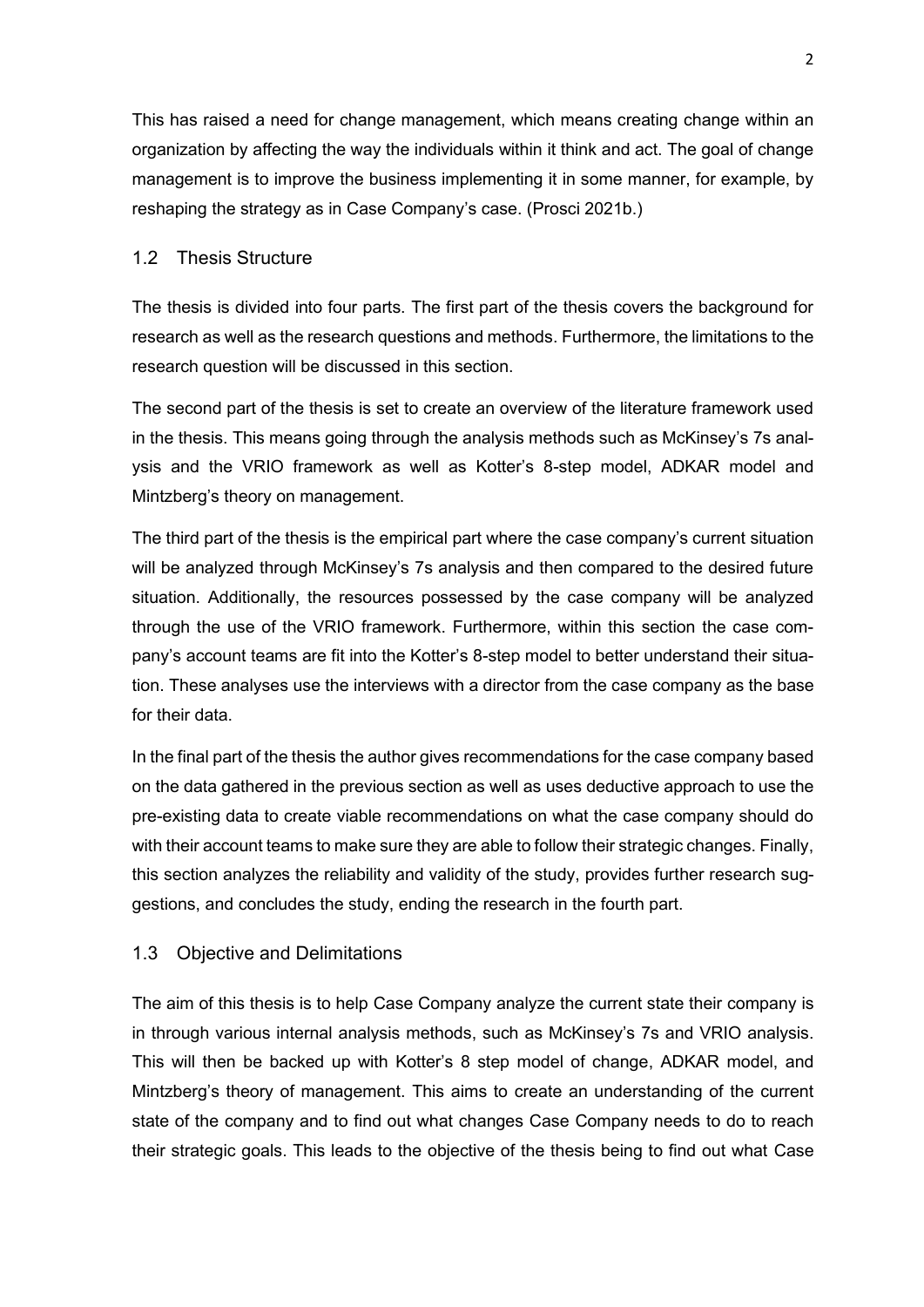Company can do to make sure that the account teams are able to follow the new creative services focused strategic changes.

The research question of the thesis is the following:

"What does APS Group Bv need to do from an organizational perspective to make sure the new strategy is being followed and adopted by the account teams?"

The thesis sets on answering the research question from the perspective of the employees, with the focus being, as mentioned before, on the account management teams. This is because they are going to be the ones that will be affected the most due to a large portion of their employee's backgrounds being in print and manufacturing instead of agency services (Interviewee 1 2021a).

In addition to the main research question, there are two sub-questions that are used to help answer the main research question. These are:

"How does APS Group Bv's current organizational situation compare to the desired future situation?"

"What resource-based sources of competitive advantage does APS Group Bv have available?"

As a research result, this thesis creates a list of recommendations on how to make sure the account teams can follow Case Company's strategic changes based on Kotter's 8-step model and Hiatt's ADKAR model. Additionally, the analyses on Case Company's current situation and available resources will be used to provide more accurate recommendations for the case company. Furthermore, the thesis creates two lists of key questions, first of which Case Company can use as help in managing team composition and the second to track the change process.

The research is delimited to creating an overview and understanding of Case Company's current state and finding out what they need to do to their account teams to reach their strategic goals. This is done by using existing theory and analysis methods available. Also, the thesis focuses only on the employee's perspective of organizational operations, more specifically on the account teams. Thus, it will not analyze how a company should lead their change initiative on a larger level within the organization.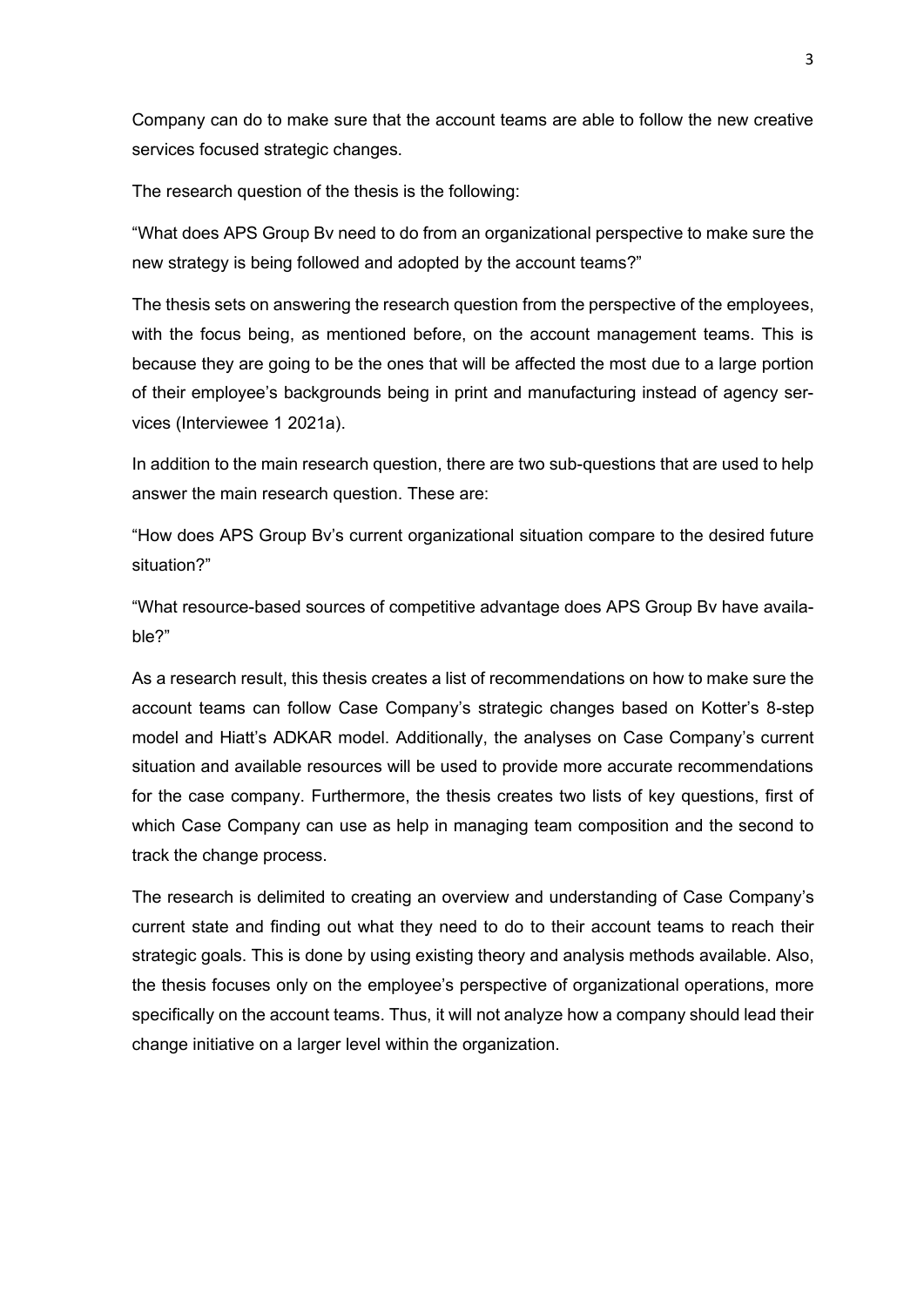## <span id="page-7-0"></span>1.4 Research Methodology and Theoretical Framework

This thesis applies qualitative research methodology, which is a method of scientific research. It seeks to understand the quality, properties, and meanings of an object holistically. (Jyväskylän yliopisto 2015a.)

The main method of gathering data is secondary research, meaning that data and theories used in this thesis, will be gathered from pre-existing sources (Jyväskylän yliopisto 2015b). To back the secondary research and to ensure the viability of the data addressed in this thesis, primary sources such as interviews with a director in Case Company are used to gain a better understanding of Case Company's current situation and its future strategic goals.

The data that has been gathered in the thesis will then be analyzed through means of deductive approach. This means that the findings made in the research will be tested based on existing theory and then will be put into practice. In other words, the idea is to reason from the general to the particular. (Business Research Methodology 2021.)

Figure 1 illustrates the application process of the deductive approach.



# Figure 1. Application Process of the Deductive Approach (Business Research Methodology 2021)

As can be seen from the Figure 1, the deductive approach starts with defining which theories will be based on the research. A hypothesis will then be formulated based on the existing theory. This hypothesis then will be observed or tested against data available, creating an outcome that is examinable to the author. This theory can then be modified in case the hypothesis is not confirmed. (Business Research Methodology 2021.)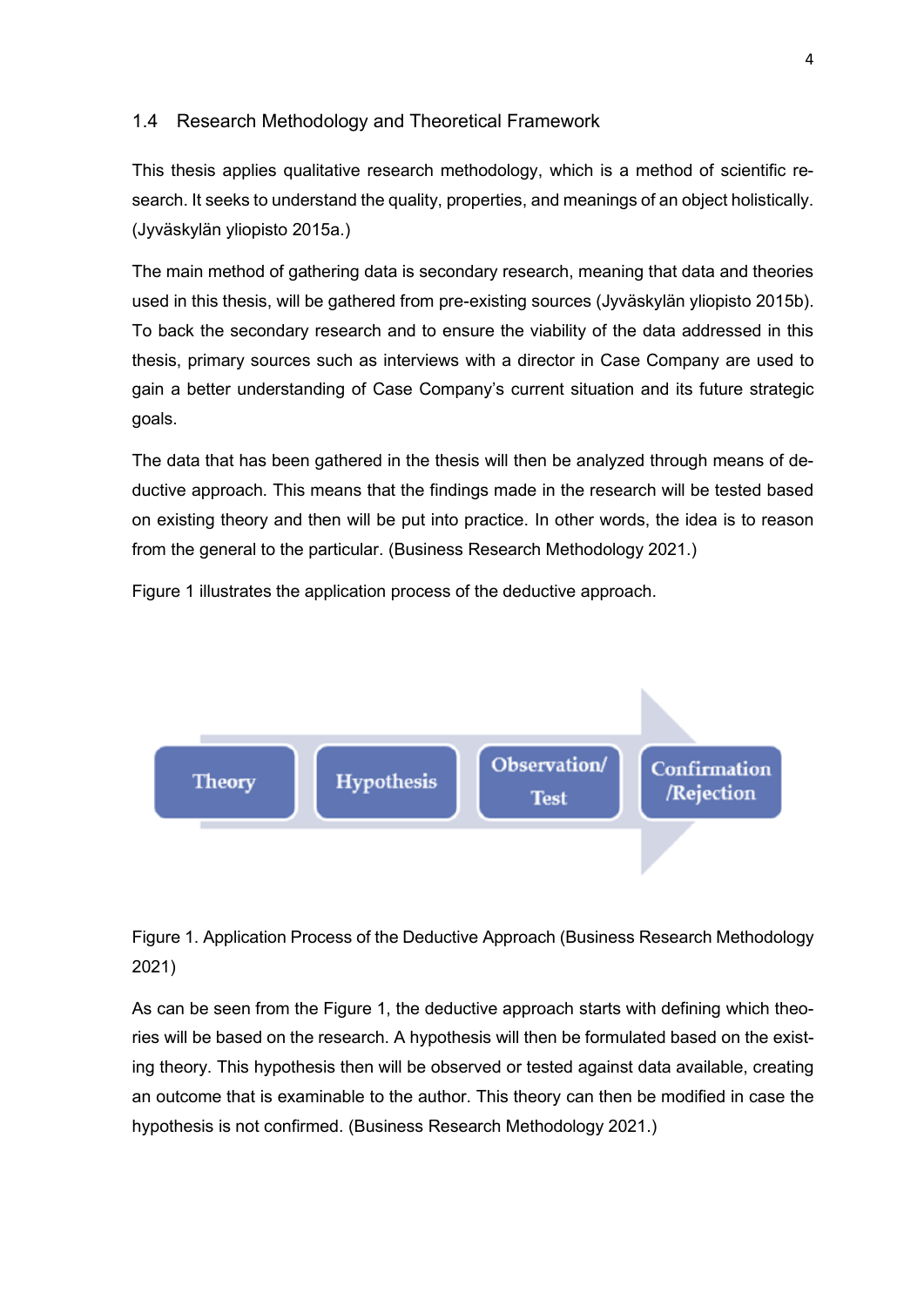Since this thesis aims to analyze the Case Company's internal situation and provide them solutions on what they can do from an organizational perspective to make sure the strategy is being followed and adapted by the account teams. The thesis utilizes a McKinsey's 7s analysis backed by a VRIO analysis to understand the internal factors affecting Case Company's strategic changes. These findings will then be reflected on existing theories such as Kotter's 8-step process for leading change, ADKAR model, and Mintzberg's theory on management. These are then used to provide recommendations for Case Company and an answer to the thesis's research question.

To summarize, this thesis uses the following books and articles as the base for its theory:

- 1. McKinsey & Company. 1.3.2008. Enduring Ideas: The 7-S Framework. McKinsey **Quarterly**
- 2. Vuorinen, T. 2013. Strategiakirja 20 työkalua
- 3. Kotter, J. 2012. Leading Change
- 4. Hiatt, J. 2006. ADKAR: A Model for Change in Business, Government and our Community
- 5. Mintzberg, H. 1989. Mintzberg on management: Inside the Strange World of our **Organizations**

These books and articles have been chosen as the thesis' theoretical base because they provide an extensive review to the models and analyses used in the thesis. Additionally, the books and articles used in the theoretical base are the most up to date versions available to the author. Furthermore, as the models used in the thesis, such as 7s framework and Mintzberg's model of management have remained unchanged over the decades, the author has decided to include them into the theoretical base.

McKinsey & Company's article is about the 7s analysis and its parts. Vuorinen, in his book, discusses the various strategies companies can use to implement change. One of which is the VRIO analysis used in the thesis. Kotter's book Leading Change discusses the 8-step process for leading change. Furthermore, Hiatt J's, ADKAR model will be used back the 8 step model and to build a deeper understanding of the elements that successful change requires. Finally, Mintzberg's book introduced the Mintzberg's model of management, which's theory is used in writing recommendations for the case company.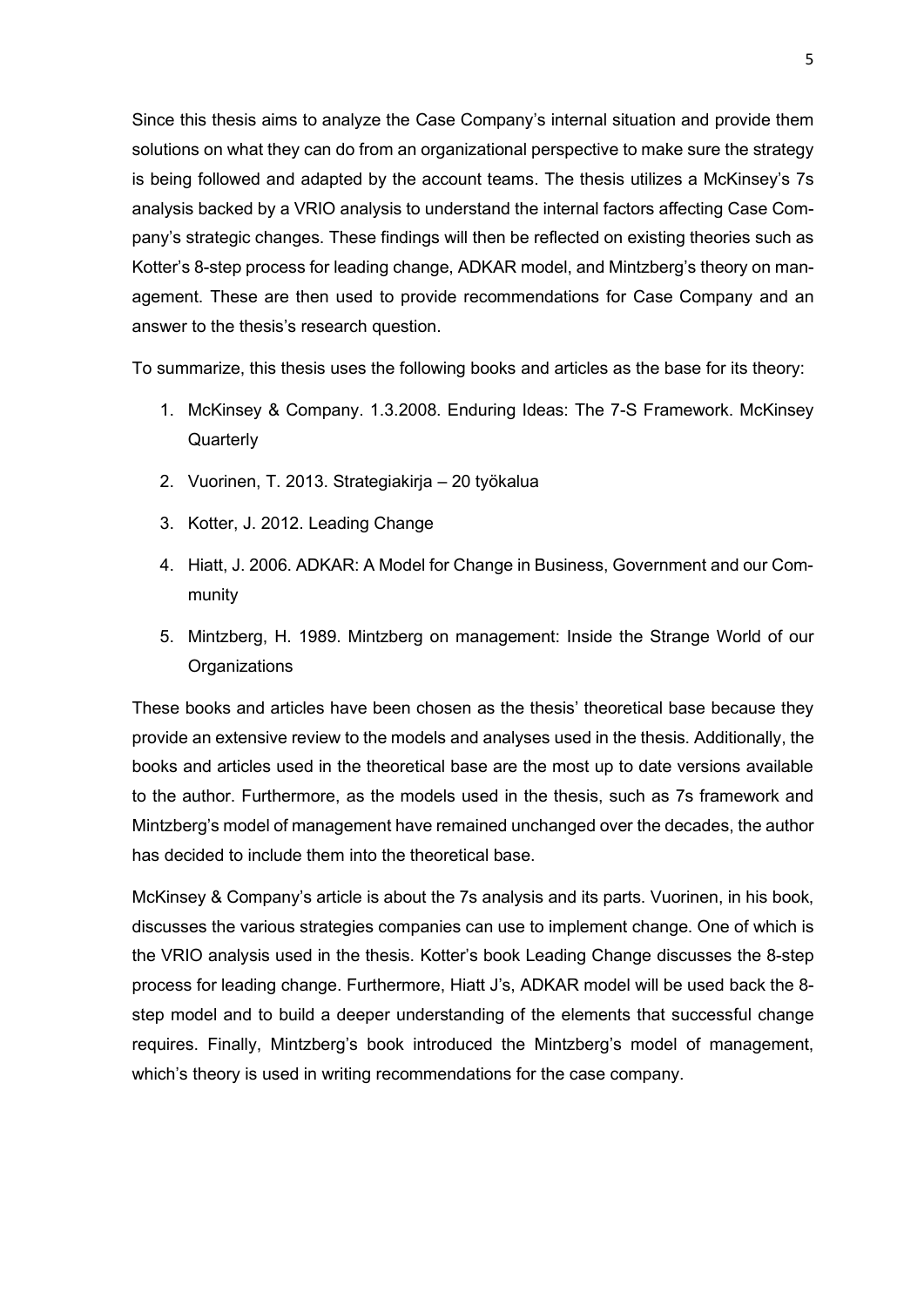## <span id="page-9-0"></span>**2 ORGANIZATIONAL EFFECTIVENESS**

#### <span id="page-9-1"></span>2.1 McKinsey's 7s Analysis

One of the most traditional frameworks of analyzing how well a company has been positioned to be able to reach its strategic goals is the McKinsey's 7s analysis framework. It was developed in 1970's by two consultants of the McKinsey & Company. The model creates an overview of seven key elements that a company needs to align to be able to become and/or remain successful. (Mindtools 2021b.) The seven key elements of the 7s framework are: Structure, Strategy, System, Superordinate Goals (known as Shared Values in the contemporary version), Skills, Style, and Staff. The McKinsey's 7s framework also emphasizes coordination over structure in organizational effectiveness (Waterman, Peters, Phillips 1980, 18, McKinsey & Company 2008).

Figure 2 shows these elements and their interconnectedness.



Figure 2. Original 7s framework (Waterman, Peters, Phillips 1980, 17)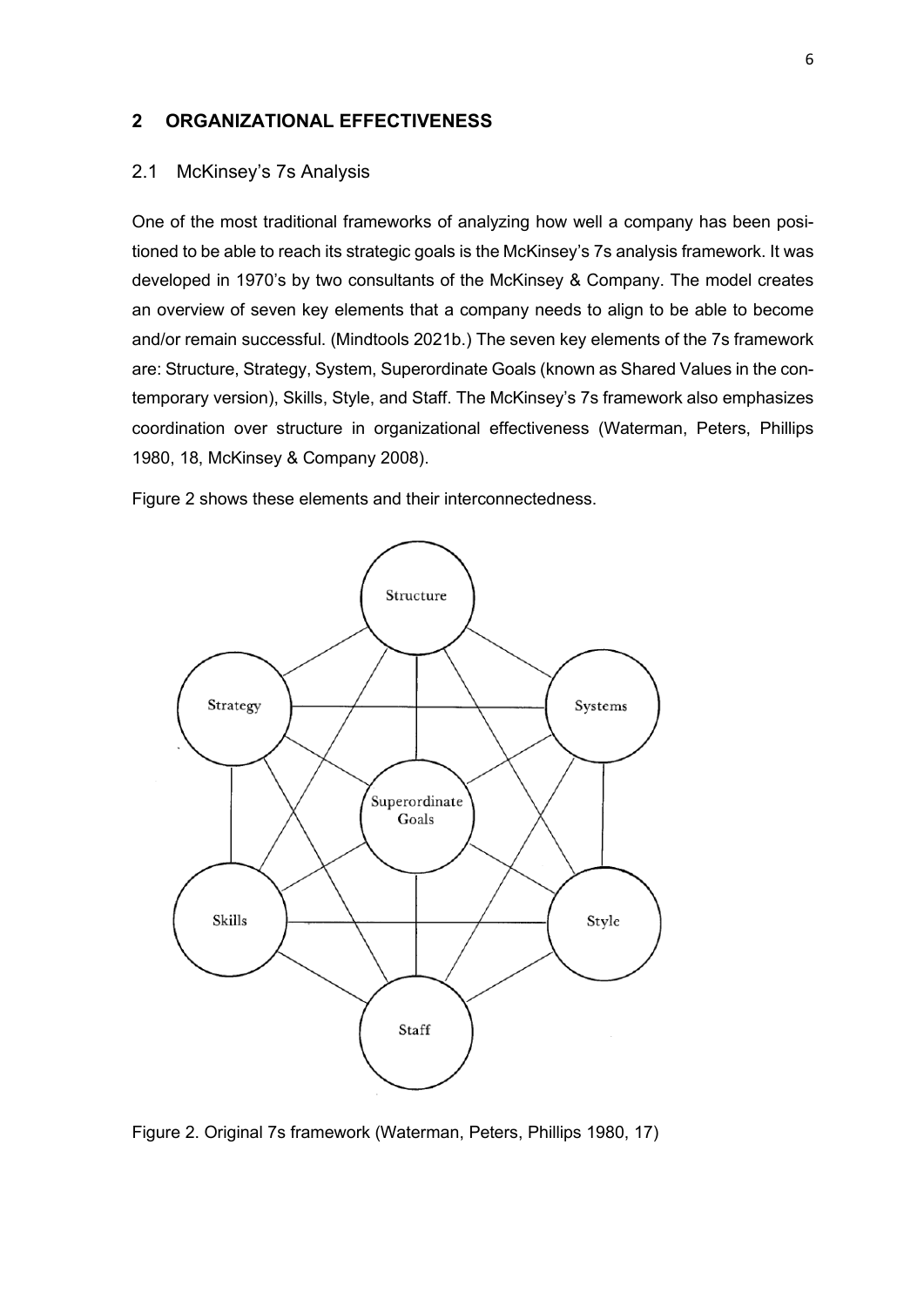# <span id="page-10-0"></span>2.2 Elements

These seven elements are then further divided into hard and soft elements. The hard elements are Strategy, Structure and Systems, while the soft elements are Shared Values, Skills, Style, and Staff. Hard elements are usually the ones that can be identified by the management with relative ease, but when it comes to the soft elements it is not as simple. This is because the soft elements are usually less tangible and harder to identify. They are also usually more influenced by the company's culture. (Mindtools 2020b) More information on what these elements consist of can be found in the following Table 1.

| <b>Strategy</b>                                                                                                                                                                                               | <b>Structure</b>                                                                                                                                                   | <b>Systems</b>                                                                                                                                                                                         |  |
|---------------------------------------------------------------------------------------------------------------------------------------------------------------------------------------------------------------|--------------------------------------------------------------------------------------------------------------------------------------------------------------------|--------------------------------------------------------------------------------------------------------------------------------------------------------------------------------------------------------|--|
| How the organization plans to<br>reach its goals and how to build<br>and maintain its competitive<br>advantage. Also, strategy tells how-<br>the organization plans to improve<br>its position in the market. | The organizational structure of the<br>company. Eg. Who reports to<br>whom and how the various<br>departmens are structured within<br>the organization.            | All the procedures the company<br>uses to keep its business going.<br>These include, for example, ERP-<br>systems used, email systems,<br>training systems and accounting<br>and budgeting procedures. |  |
|                                                                                                                                                                                                               | <b>Shared Values</b>                                                                                                                                               |                                                                                                                                                                                                        |  |
|                                                                                                                                                                                                               | The core values and the<br>fundamental ideas the organization<br>is built upon. Used to create<br>meanings for people.                                             |                                                                                                                                                                                                        |  |
| <b>Style</b>                                                                                                                                                                                                  | <b>Staff</b>                                                                                                                                                       | <b>Skills</b>                                                                                                                                                                                          |  |
| General style of leadership of the<br>managers. Also includes the power<br>hierarchy of the organization as<br>well as the general culture within it.                                                         | All of the employees, including<br>their demographics and<br>capabilities. Also, involves softer<br>elements such as morale, attitude,<br>motivation and behavior. | Actual skills, skillsets and<br>competencies of the employees.<br>Includes the employees<br>capabilities to adopt new strategic<br>approaches.                                                         |  |

Table 1. Various Elements of the 7s Framework (Based on and modified from Waterman, Peters, Phillips 1980, 19-25)

## **Strategy**

At its simplest, strategy means how the organization plans on reaching competitive advantage and how its available to adapt to change (McKinsey & Company 2008). Strategy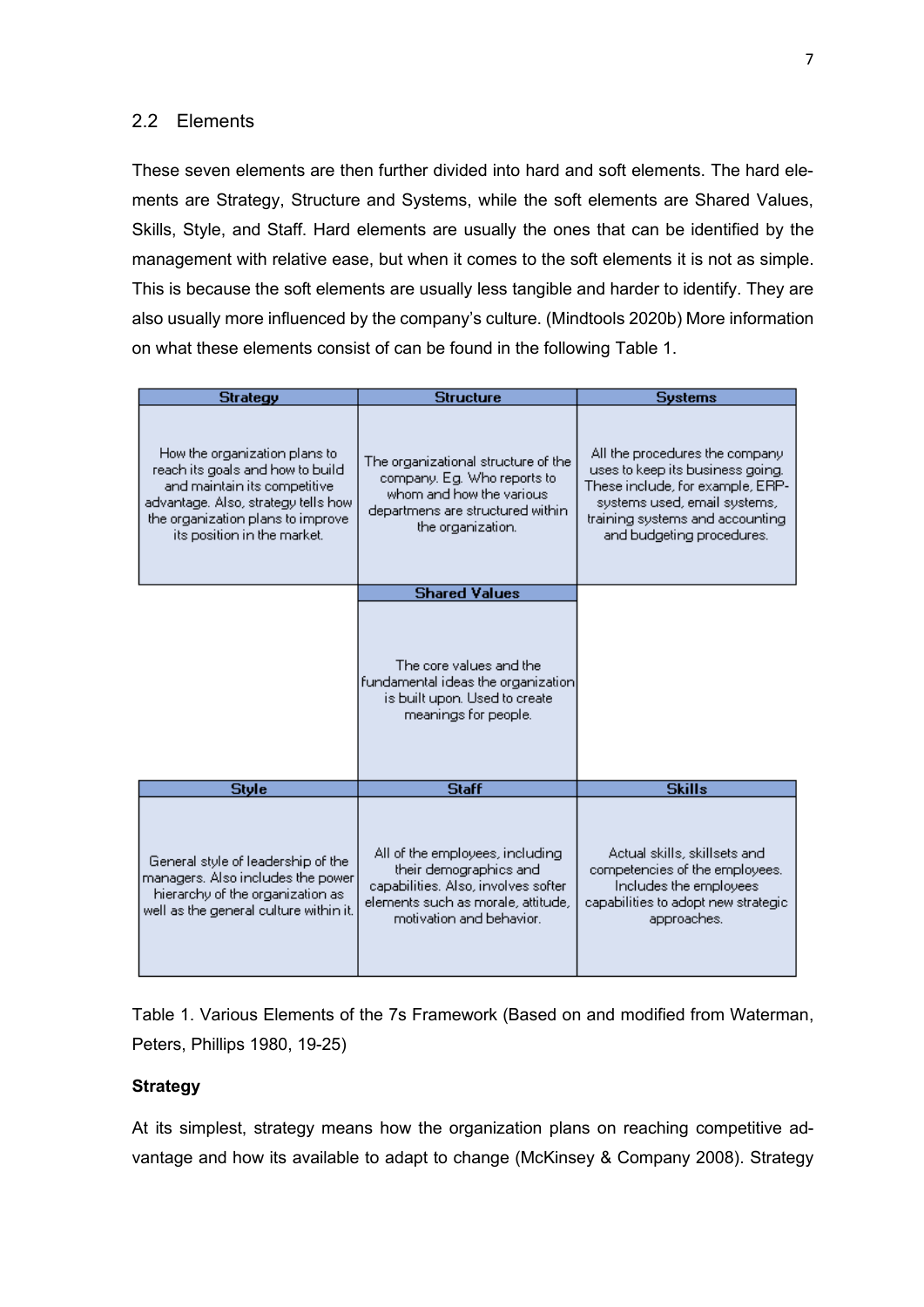analysis also includes research on the competitive pressure, customer demands and environmental issues (Mindtools 2021b).

## **Structure**

Traditionally structure in 7s's context meant analyzing authority relations (McKinsey & Company 2008). However, in the contemporary version of the 7s analysis its focus has shifted towards analyzing the way the departments and teams are structured. Also, the structure also contains analysis on the lines of communication of the organization, how the decision making is done and how the team members organize and align themselves. (Mindtools 2021b.)

## **Systems**

Systems covers all the process within the organization. These can, for example, be human relations, risk management and technical processes such as ERP systems. The basic idea is to analyze the way the work is done within the organization (McKinsey & Company 2008). Additionally, systems analyze where the system controls are and how they are monitored and evaluated as well as if there are any internal rules to keep them in place and to keep the teams on track (Mindtools 2021b).

#### **Shared Values**

Shared values element is aimed to analyze what the organization is trying to achieve with the emphasis on the softer elements. This entails what the organization is trying to achieve, its social missions and their effects on the organization's reputation (McKinsey & Company 2008). Additionally, it contains the general work ethic of the organization and how the cultural elements reflect the organizations core values (Mindtools 2021b).

#### **Style**

Style can also be considered to mean culture and the informal rules of conduct; thus, it is hard to diagnose (McKinsey & Company 2008). It also means the style of the organization's leadership, team structure and the general behavior of its employees (Mindtools 2021b).

#### **Staff**

The staff section analyzes the demographics of the staff members as well as their intrinsic talents. It also contains analysis on the staff skill diversity (McKinsey & Company 2008). Additionally, the analysis of the monitoring and assessment of the staff's skills belongs in this element (Mindtools 2021b).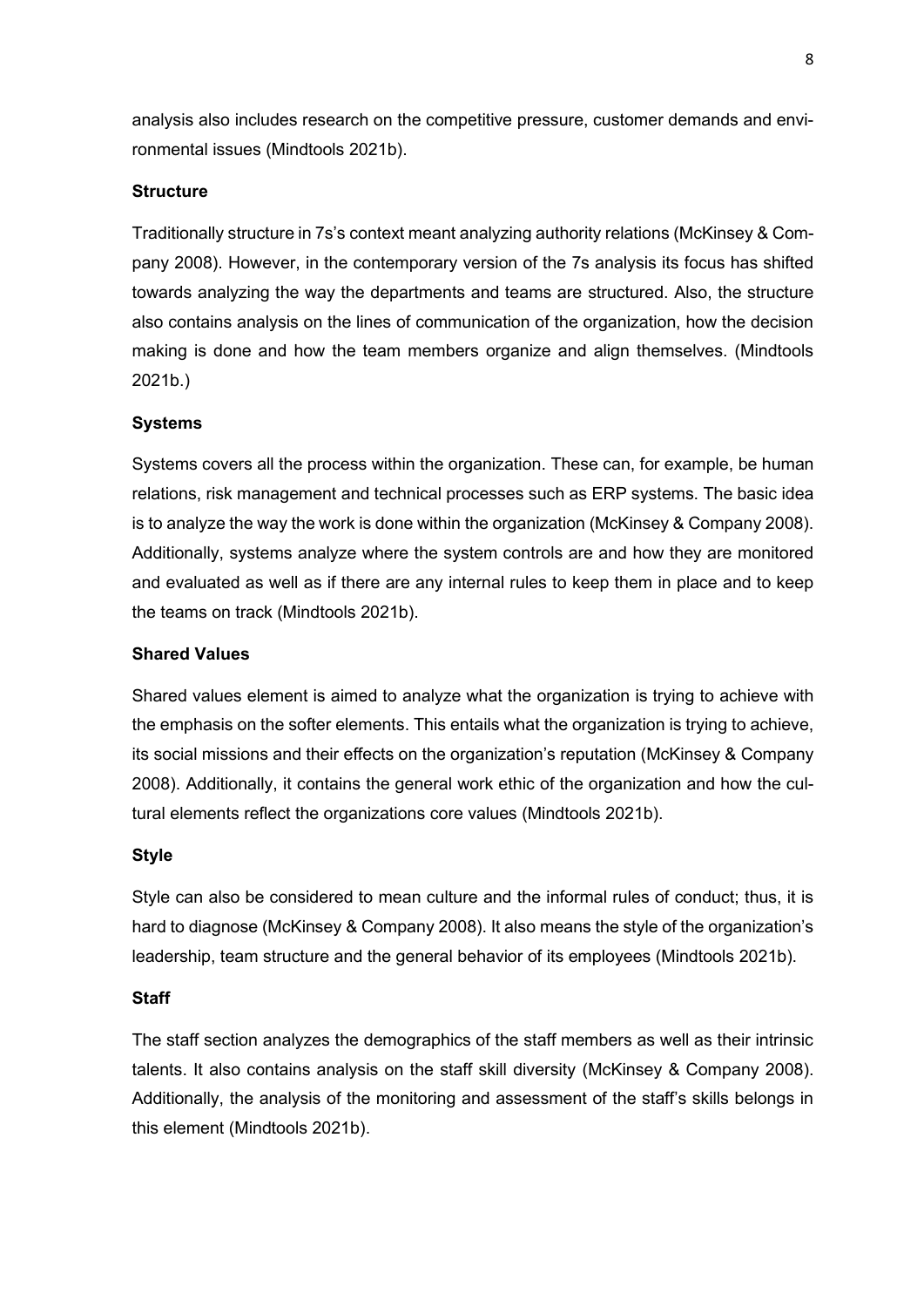# **Skills**

This section analyzes the institutional and individual skills of the staff members. This includes the analysis of, for example, skill acquisition strategies and outsourcing capabilities (McKinsey & Company 2008). Furthermore, analysis on the positions and specializations that are represented within the teams belong in this section (Mindtools 2021b).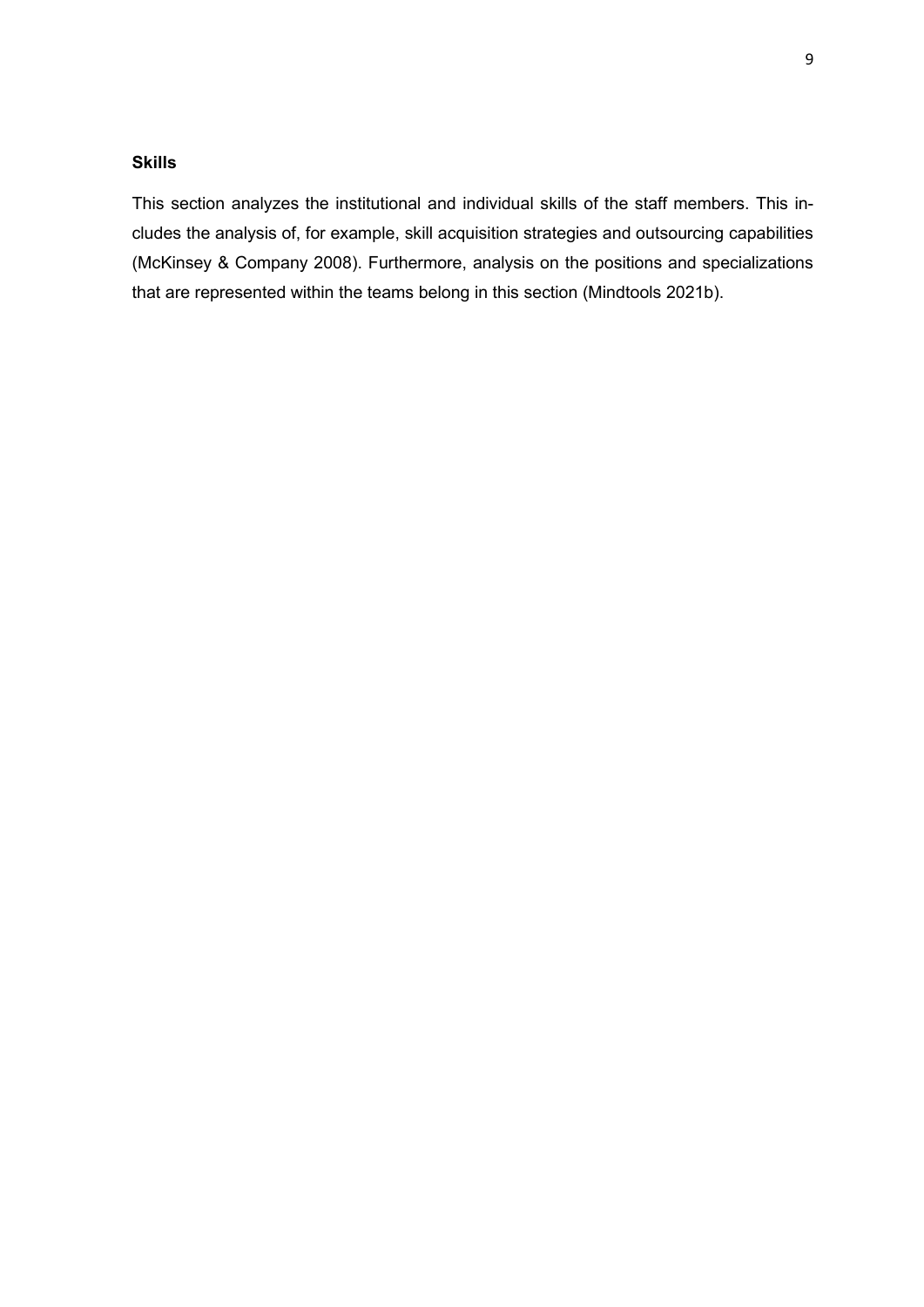# <span id="page-13-0"></span>**3 RESOURCE ANALYSIS**

# <span id="page-13-1"></span>3.1 VRIO Analysis

The VRIO analysis' framework was developed by Jay B. Barney in 1995. The idea behind it is to seek competitive advantage through resource development, not by market positioning. (Vuorinen 2013, 150-157.)

VRIO framework is built on resource-based thinking, which in essence, is founded on the thought that the performance differences of companies are determined by resources, not by the specificities of the industry or any temporary distortions of the competition. Additionally, creating a sustained competitive advantage depends on how well the company is able to exploit its unique resources and capabilities in its business environment. (Barney 1995, 49-60.) In VRIO's context, resources cover all possible factors of production, such as machinery, staff skills, patents, information systems and even corporate culture (Vuorinen 2013, 150).

# <span id="page-13-2"></span>3.2 Resources in VRIO Framework

Using the VRIO framework requires the organization utilizing it to be able to broadly analyze its resources. According to Vuorinen in his book Strategiakirja – 20 työkalua (152), this means categorizing the organizations resources in the following way:

- 1. Valuable resource based on the ability to lower costs and to increase profit. Resource cannot be deemed valuable unless it brings added value to the customer's process.
- 2. Rare resource these are resources that can be acquired by only a few companies.
- 3. Costly to imitate these are resources that the competitors cannot imitate, buy, or substitute. For example, an effective R&D team or knowledge in supply chain management.
- 4. Organization means that the company that is exploiting its resources is organized in a way that it can take advantage of their resources and use them to create added value.

For better understanding of how these resources work within the VRIO framework, see the following Figure 3.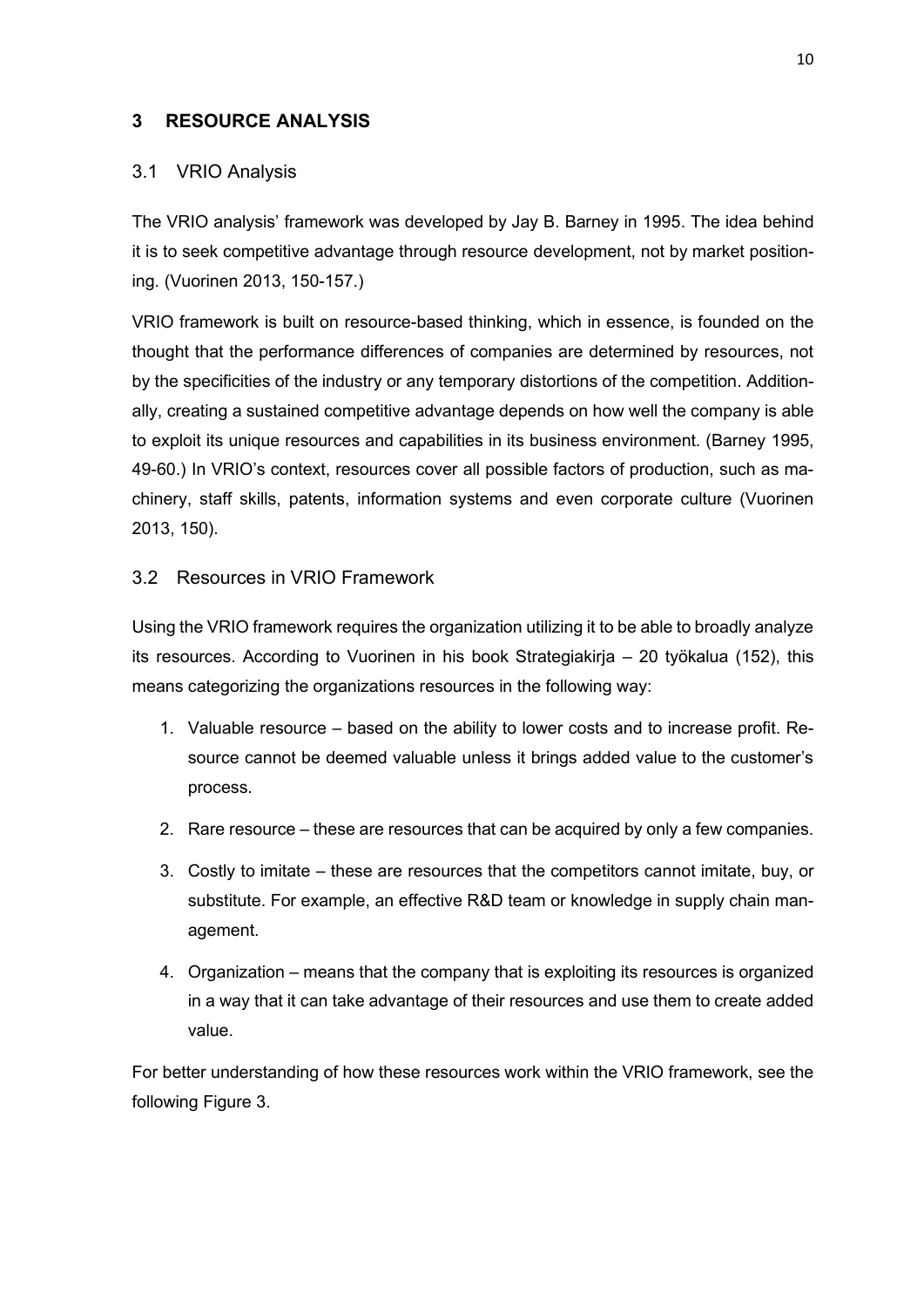



As shown in the Figure 4, by using the VRIO framework, the organization can identify valuable resources that they can exploit to create a sustainable competitive advantage and to pursue their desired strategic goals. When VRIO framework is used, it is important to remember that the resources can only be considered valuable if they can lower the operating costs and/or increase profits when compared to a situation where the organization is operating without said resources. When rarity is concerned, a resource is rare when competitors in general do not have access to it. Additionally, for a resource to be costly to imitate, it needs to be complex and connected to the organization in multiple ways. Finally, for a company to be organized to capture its value, it needs to be able to exploit it in its operations, for example, by lowering costs or increasing profits. (Vuorinen 2013, 150-157.)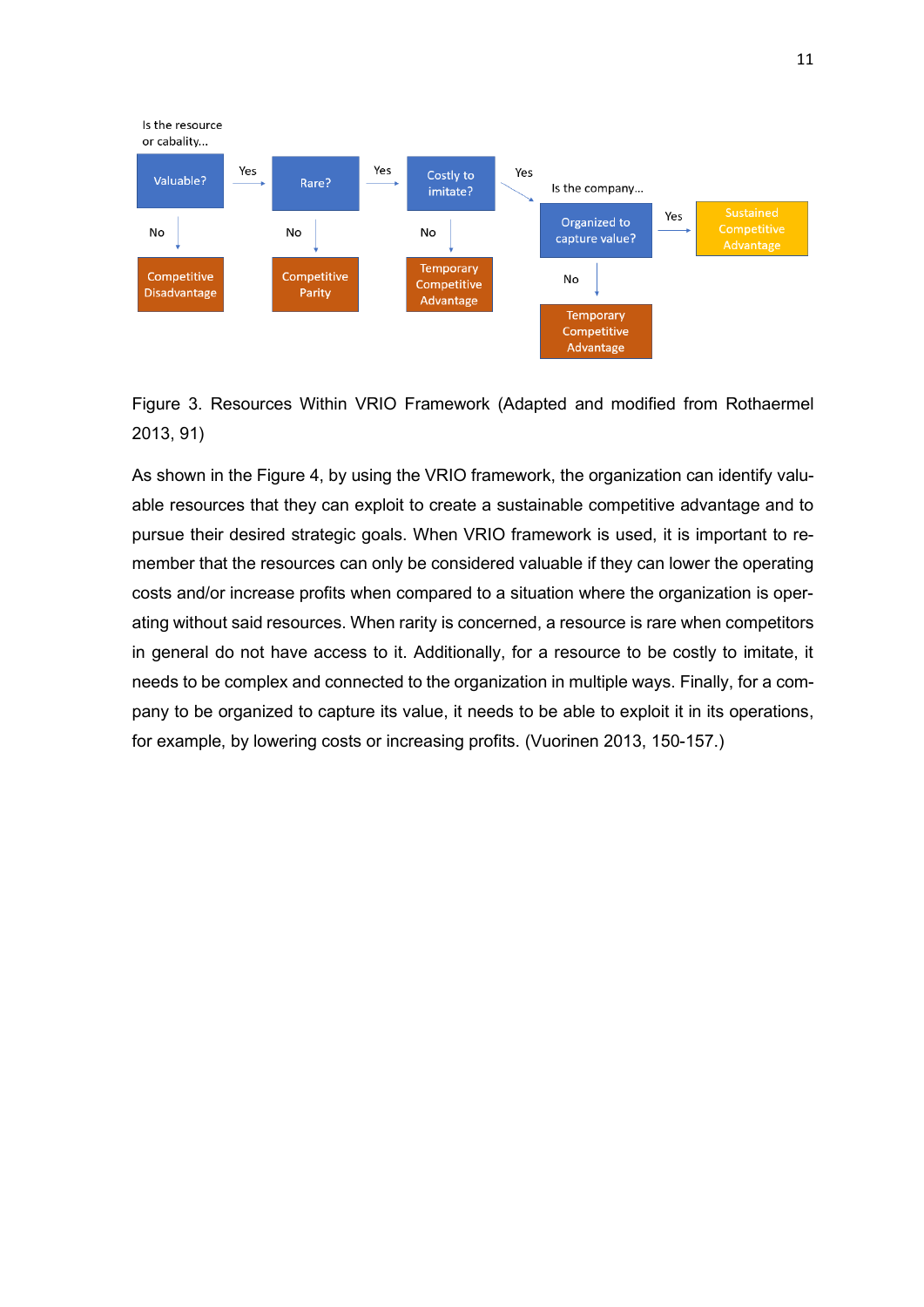# <span id="page-15-0"></span>**4 CHANGE MANAGEMENT MODELS**

# <span id="page-15-1"></span>4.1 What is Change Management?

Change management is the process, tools, and techniques to manage the people side of change to achieve the required business outcome. (Prosci 2021b.)

In the Prosci's article "Definition of Change Management" there are two aspects of change management: project management and change management. Project management aims to change the organization by applying a technical approach, when change management focuses on the people side of things. Both, however, are aimed to move the organization to the futures desired state by, for example, increasing efficiency. (Prosci 2021a.)

The key to successful change management is to focus on the people within the organization. This means, supporting and guiding each individual within the organization that are impacted by the change. In practice, this means that the persons running the change initiative need to make sure that the people that are needed to participate the change make the required adjustments to their day-to-day tasks. Thus, enabling the organization to reach its desired goals. (Prosci 2021a.)

# <span id="page-15-2"></span>4.2 Kotter's 8-Step Model of Change

Kotter's 8 step model of change is a multi-step change management model developed by John Kotter in 1995. The idea behind it is that the process of change within an organization can be divided into 8 steps that need to be followed and completed in right order to ensure successful change management (Kotter 2012, 22). These steps are illustrated in the following Figure 4.



Figure 4. 8-Step Model (Adapted from Kotter 2012, 23)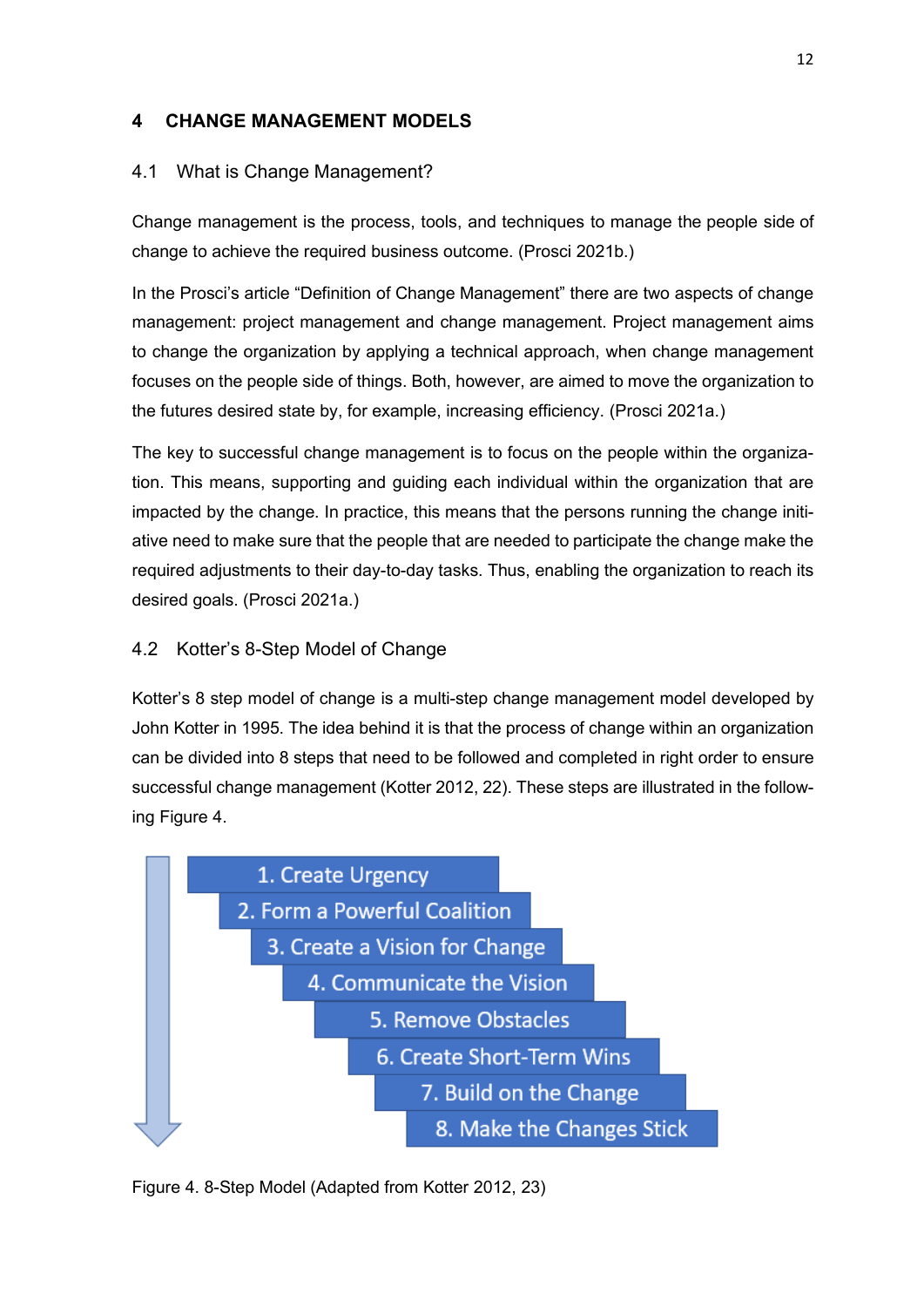# **Create Urgency**

The first step of the process of change is to create a sense of urgency within the organization. (Kotter 1996, 21) This is done to build the required motivation to get the change started. This step can include processes such as identifying potential threats and developing scenarios accordingly. Also examining the opportunities that can be exploited and starting discussion about what needs to be done are viable parts of creating urgency. (Kotter 2012, 37-51.)

# **Form a Powerful Coalition**

After creating a sense of urgency within the organization, it is time to make sure that the leaders and the key people of the organization are aware of the incoming changes and are working together to lead them. (Kotter 2012, 53-68) These people should include the popular leaders of the organization as well as the key stakeholders. However, the change coalition does not necessarily have to consist of leaders from your organization, but it can also include people who are respected and listened within the implementing organization. However, the coalition should be made up of people from different teams and levels to ensure that the potential weaknesses are minimized. (Mindtools 2021a, Kotter 1996, 57.)

## **Create a Vision for Change**

When starting to conceptualize the change, it is important that it is tied to a vision that is easy to understand and communicate further. (Kotter 2012, 69-86) This is because a clear vision will help the employees understand why exactly they are doing what they are asked to. During this phase, it is useful to determine the values central to the change. Additionally, it is worth it to summarize the strategic goals of the company. Finally, to make sure that the vision is clear enough, it should be made sure that the change coalition can describe it in a very brief time. (Kotter 1996, 72.)

## **Communicate the Vision**

It is not enough to create a vision for the company, but it needs to be made sure that it is communicated across the organization as well. (Kotter 2012, 87-103) The created vision should also be incorporated to the day-to-day decision making and problem solving to keep it fresh in everyone's mind. This is done to make sure that they will remember it and respond to it. Furthermore, leading by example is a very useful tool of communicating the vision. (Kotter 2012, 87-103.)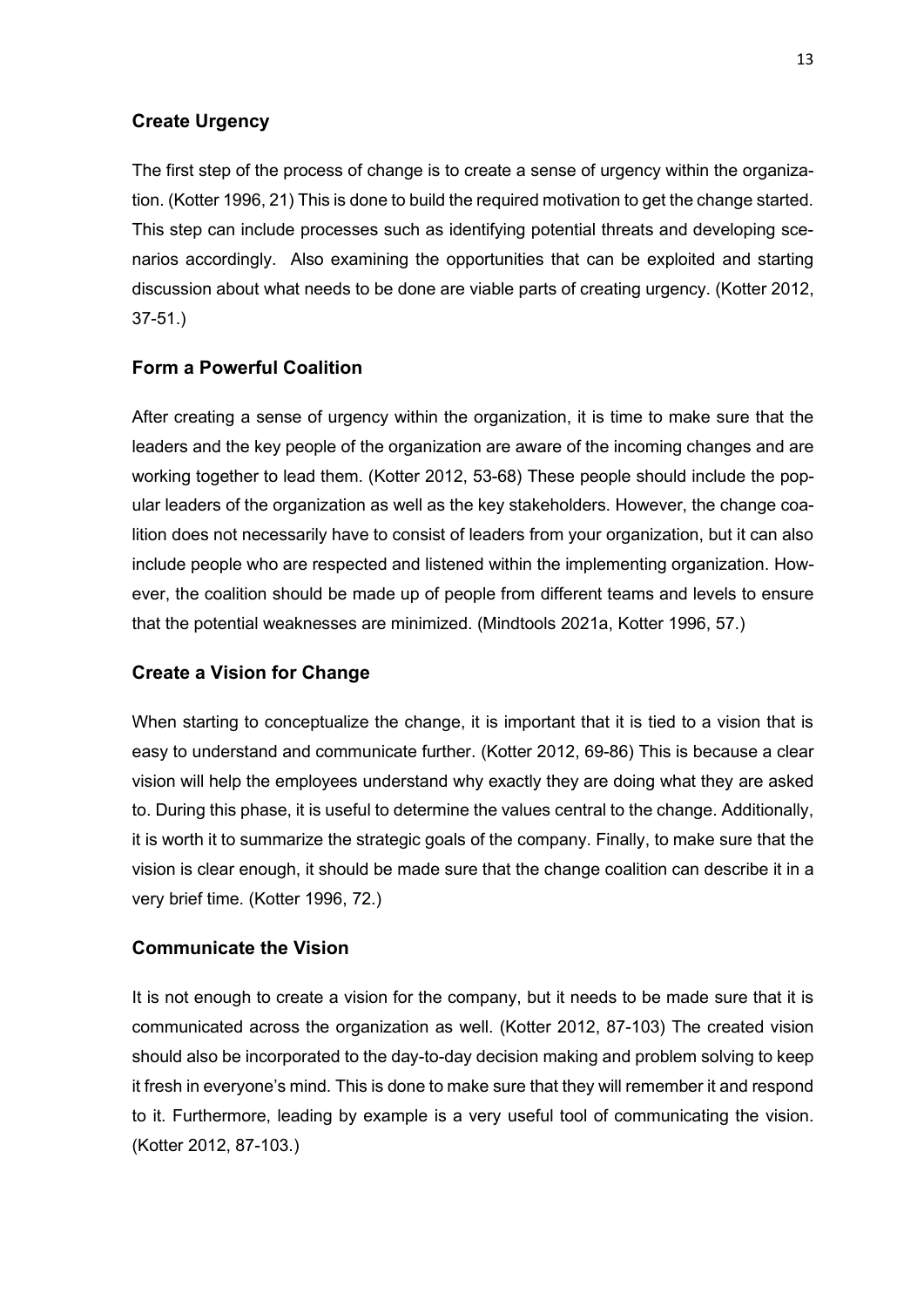## **Remove Obstacles**

Removing the obstacles means, in this case, identifying and removing all obstacles that stand in the way of achieving the company's vision. (Kotter 1996, 21) These can range from processes to systems as well as to staff members that are unwilling to change. In practice this can mean hiring new staff members that are capable of driving the process of change within the organization or remove or offer training to the ones that are not. Also, during this step, the company that is undergoing change should also identify the processes and systems that are an obstacle and alter them to be in line with the vision. (Kotter 2012, 105- 120.)

# **Create Short-Term Wins**

Creating short-term wins is a viable strategy for keeping the staff motivated on keeping up with the change. (Kotter 1996, 21) It can also be an effective way to reduce the number of critics and negative thinkers that may hurt the process. Additionally, it is also useful to create multiple short-term targets for the employees instead of one long-term goal to keep them focused and motivated. (Kotter 2012, 121-136) Finally, the company should not choose important targets early on in the change process, because a failure there can potentially demotivate the staff members or even hurt the whole change initiative. (Mindtools 2021a.)

## **Build on Change**

According to Kotter in his 1996 book Leading change, a lot of the organizations fail because of declaring victory too early (Kotter 1996, 12-13). When implementing change, it is important to remember that the early wins are only a small part of the long-term change. During this step it is important to analyze every victory and loss to define what went right, what went wrong and what needs improving. This is done to make sure that the company is building their change based on success. (Mindtools 2021a.)

## **Make the Changes Stick**

To make sure that the changes are lasting, it is important to make sure that they become a part of the core of the company (Kotter 2012, 153-165). This is because the corporate culture often determines what gets done and how. Additionally, it is important that the change is made seen in day-to-day life in the company, because this way it better reinforced within the organization. Furthermore, it is important to make sure that the members of the change coalition and other leaders keep supporting the change to make sure that the things do not start slipping towards where they began. Methods of making the changes stick include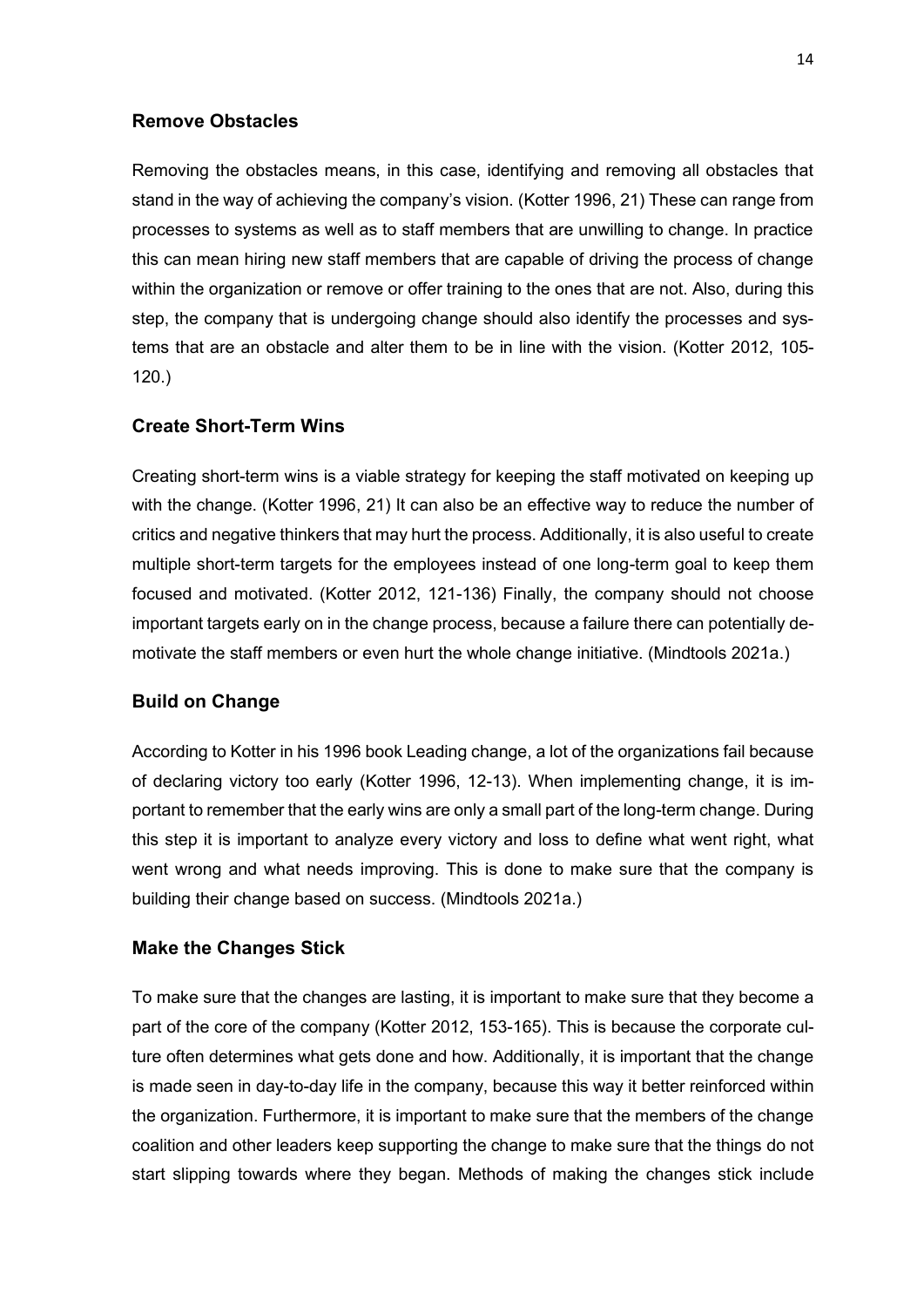making sure that the successes are known and including the ideals of the change in new hiring decisions. It is also worth keeping in mind that it is useful to have a plan in place in case any of the key implementors of change decide to leave the company. (Mindtools. 2021a.)

# <span id="page-18-0"></span>4.3 Why Transforming Organizations Fail

In addition to discussing successful change implementation, it is worth looking into why transforming organizations fail. According to Kotter in his 1996 book Leading Change (1- 16), organizations can fall victim to a number of pitfalls while implementing change initiatives.

The first listed reason for failure, and according to Kotter, the biggest mistake people make when trying to change organizations is to plunge ahead without establishing enough sense of urgency. This means allowing too much complacency for the staff members, who then will refuse to go out of their way to change their habits due to no sense of urgency. (Kotter 1996, 4-5.)

Another source of failure is not creating a sufficiently powerful change coalition (Kotter 1996, 6). This because if the guiding coalition is not strong enough, there may be some changes to the organizational structure, but they will not stick. Also, if the head of the organization is not actively supporting the guiding coalition, it risks that the corporate culture will remain unaffected. (Kotter 1996, 6.)

In addition to these, underestimating the power of the vision is another cause for failed change initiatives (Kotter 1996, 7). This is because without an appropriate vision the transformation effort can easily dissolve into a list of mutually incompatible, time-consuming, and confusing projects. Without a clear vision, these projects also risk taking the company into the opposite direction the change initiative originally intended (Kotter 1996, 7). For example, without a clear vision company might spend multiple hours of worktime on projects that do not matter, taking away worktime from places it actually matters. Also, a muddy vision increases the risk of miscommunication, making the directions too complicated, ineffective, or even impossible to follow (Kotter 1996, 8).

Under communicating the vision is a major cause for failure in implementing change (Kotter 1996, 9). This is to do with the patterns of ineffective communication developed in more stable times. Kotter used an example of a situation where a manager under communicates their vision, by only holding a few meetings about it, not explaining it clearly and then being surprised then people do not understand it (Kotter 1996, 9) Another way of how under communicating vision might cause failure is when the head of organization spends a lot of time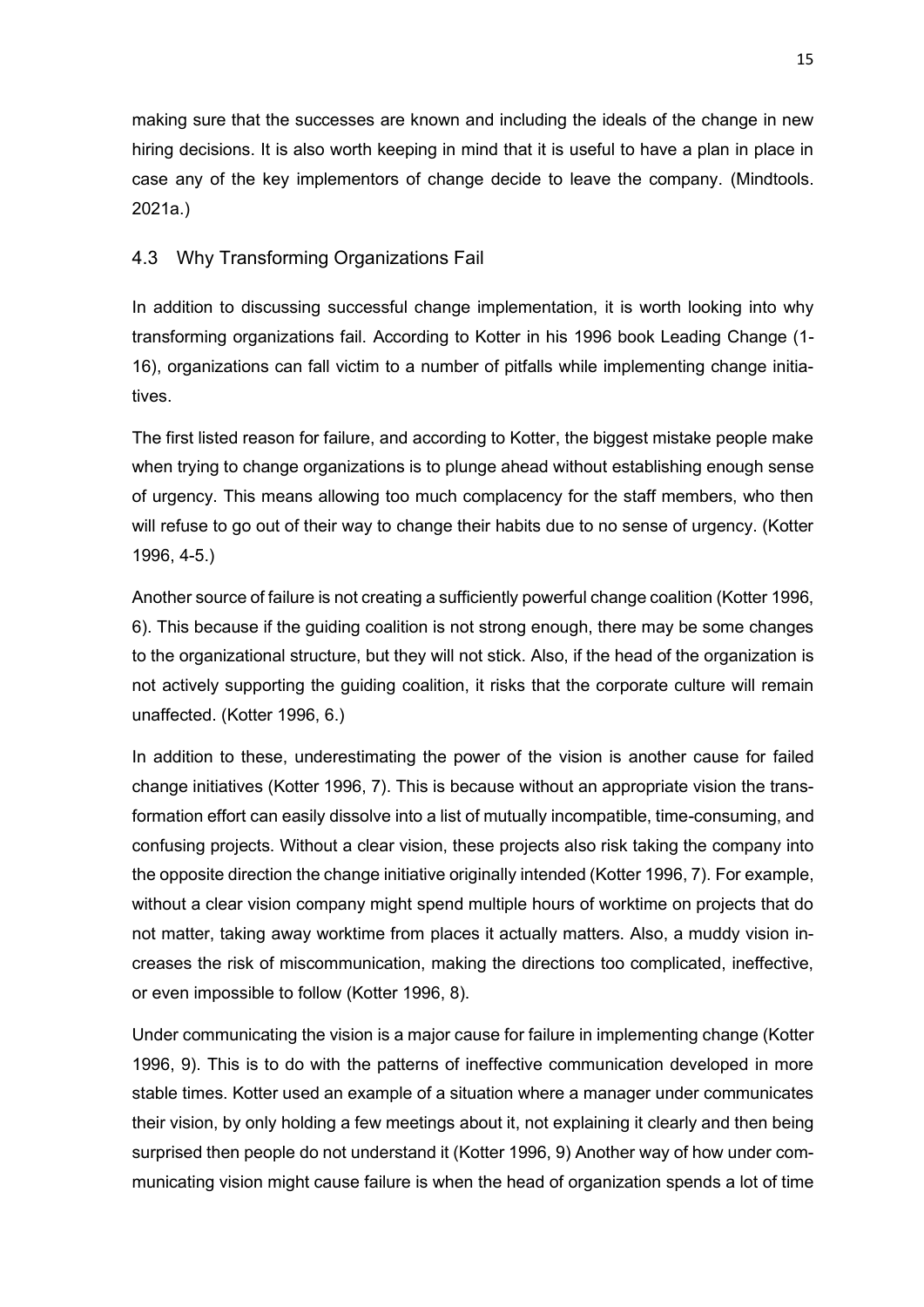communicating the vision, but management remains silent. Meaning, that the information of the change does not reach the workers. Finally, even if a lot of effort is put into communicating the vision, the change initiative might fall short if the key personnel do not act according to the changes, thus undermining the whole effort (Kotter 1996, 9).

Another reason for failed change initiatives is permitting obstacles to block the new vision. This can mean anything from a manager reluctant to change or actively communicating against the vision to problems in the corporate structure. These corporate obstacles are, for example, too narrow job categories that do not allow the employees enough space to successfully implement the changes. (Kotter 1996, 10.)

Furthermore, the failure to create short-term wins is a common cause for failed change initiatives (Kotter 1996, 11). According to Kotter, most people will not show long-term commitment unless they can see tangible evidence of the success in short-term which, in this case, means within 6-18 months. Also, without short-term wins, many of the employees may lose trust on the change initiative or even join its active resistance. (Kotter 1996, 11.)

Moreover, even though the organization may have achieved a few short-term successes, declaring victory too soon will ultimately cripple the change initiative (Kotter 1996, 12). For example, if the victory is declared too soon the first improvements may have only caused minimal effect on the operations and left the corporate culture untouched. This means that the changes will not stick and the company will revert to its old state. (Kotter 1996, 13.)

Finally, neglecting to anchor the changes firmly into the corporate culture is another common source of failure (Kotter 1996, 14). This means not making sure that the managers and the other staff members understand and personify the new approach (Kotter 1996, 15). In addition to this, Kotter warns about ignoring the importance of culture even though its softer than financial data as it may cause the organization to revert to its original state if the new generation of managers do not personify the company's change (Kotter 1996, 15).

## <span id="page-19-0"></span>4.4 ADKAR Model

The ADKAR model was created by Prosci's founder Jeff Hiatt. It is a change management model aimed at guiding individual and organizational change (Prosci 2021b). ADKAR is an acronym of five elements that need to be achieved to successfully implement change: awareness, desire, knowledge, ability, and reinforcement (Hiatt 2006, 2). As is the case with Kotter's 8-step model, ADKAR models' elements are interconnected with one another and all of them need to be in place for change to happen and to be successful (Hiatt 2006, 4).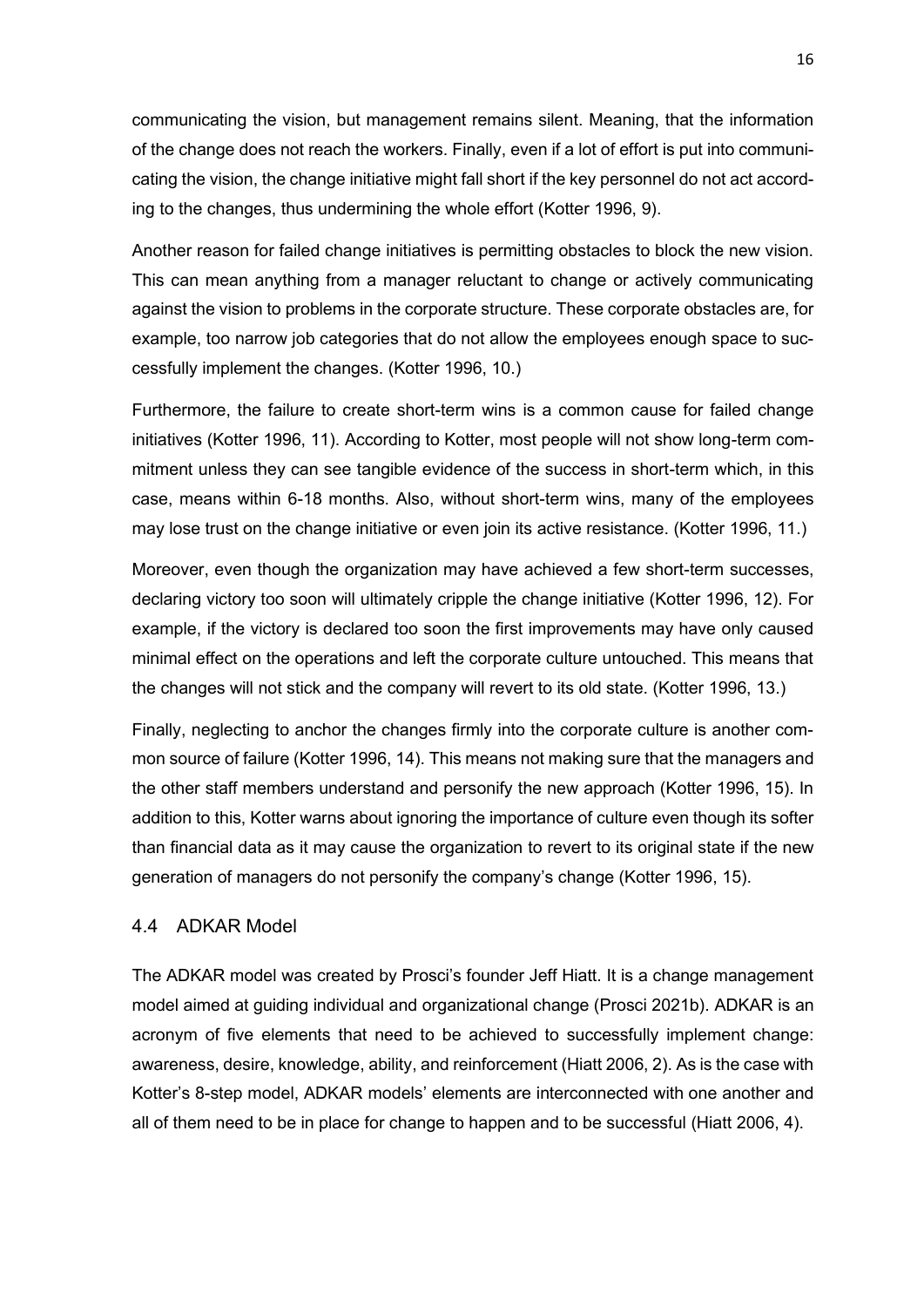#### **Awareness**

The first step in ADKAR model is awareness. It is achieved when the person is aware of the change and understands the nature of it. Meaning, why it is needed and what are the risks included with not changing. (Hiatt 2006, 5) The most common factor to cause failure in an organization's change initiative, or resistance to it, is its employees lack of awareness of why change needs to be made (Hiatt 2006, 5-16). A key factor in building awareness in an organization is communicating why the change is absolutely necessary, meaning, providing compelling reasons for change and highlight the risks of not changing (Hiatt 2006, 6).

## **Desire**

After establishing awareness on why the change is necessary, a desire to change needs to be built for the employees of the organization. According to Hiatt, the individuals within the organization need to want to be a part of the change and endorse the change for it to become successful. The desire, in this context means the motivation and the willingness of the individuals to support the change initiative and the changes that come along with it. This level of desire has been traditionally hard to build as it is very hard for an organization to control the choices of individuals (Hiatt 2006, 18-22).

Opposite to building awareness, creating the desire to change cannot be controlled by the management as it has to start with individuals themselves. For example, the individual can be aware of the change, but because of different factors, they can choose not to participate in it. Hiatt lists misunderstandings, lack of communication and even the personal situation and intrinsic motivations of the employee as possible causes for refusing to participate in change. (Hiatt 2006, 18-22.)

Furthermore, it is important to make sure that the employees are aware of the nature of the change. Meaning, what it means in specific and how it will affect them (Hiatt 2006, 18). It requires constant communication and reinforcement to keep the desire levels up and not let the employees slip into resisting the change (Prosci 2021b). This is done because if the employees' attitude towards the change initiative is negative, the outcome is usually negative as well (Hiatt 2006, 20-21).

#### **Knowledge**

In addition to being aware of the change, willingly participating in the change, and having the desire, the individuals of the organization need to have the required knowledge for any change initiative to be successful. This means, that the individuals need to be aware of what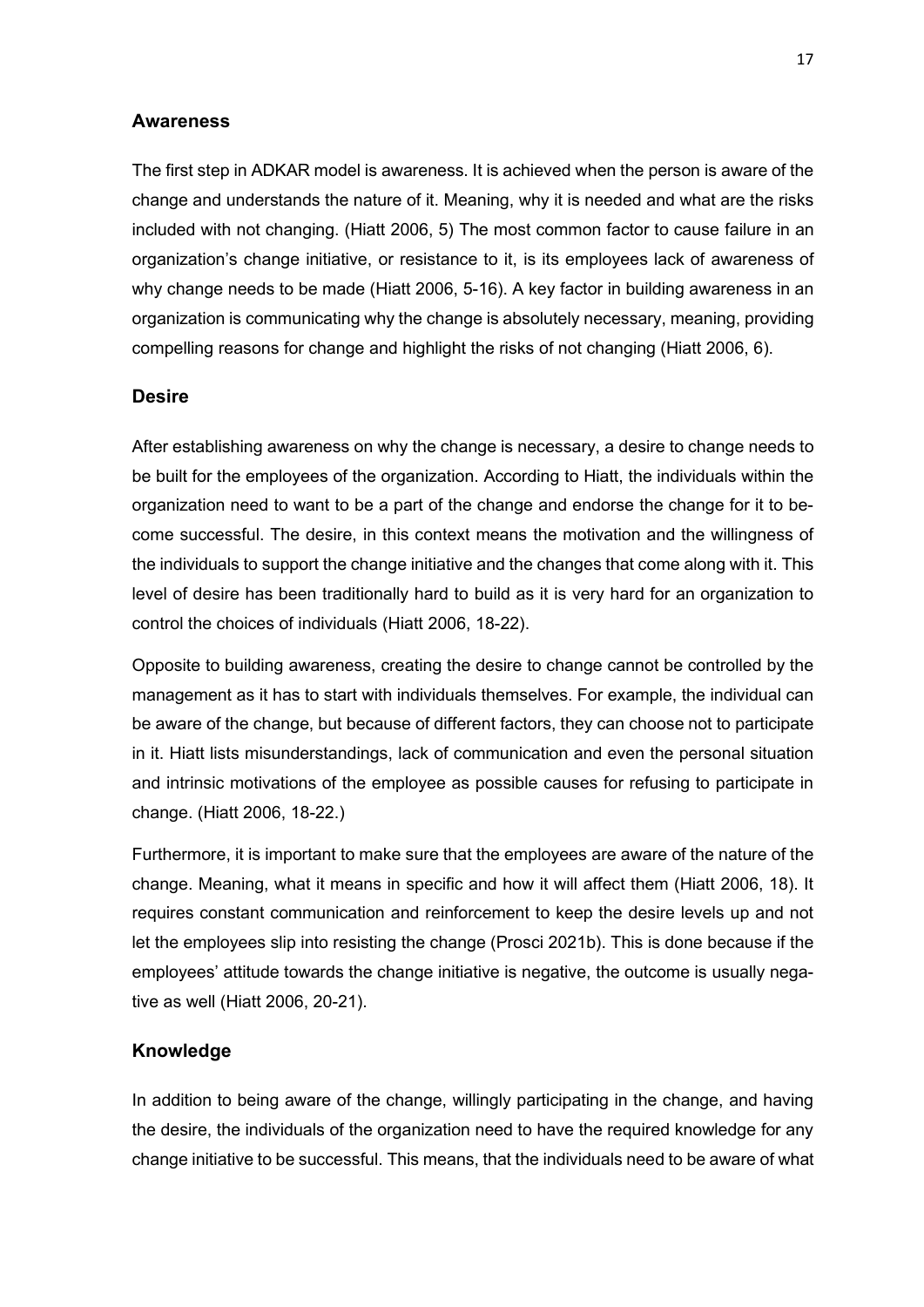needs to be done to successfully implement the change as well as what are the processes required (Hiatt 2006, 23-30). The required amount of knowledge can be achieved, for example, by providing training as well as information on the new roles and responsibilities brought on by the changes. Additionally, it is important to make sure that the individuals within the organization have the required skillsets to handle the processes, systems, and potential structural changes. These need to be ensured so that the individuals are ready to start the change process (Hiatt 2006, 23-30).

## **Ability**

After making sure that the individuals have obtained the level of knowledge needed to be able to foster the change, the next step is to find out if the individuals have the ability to change. According to Hiatt, ability is achieved when the individual can implement the change and achieve the performance level required to achieve that change. (Hiatt 2006, 31-36) When comparing ability to the previous step, knowledge, it can be thought like this: knowledge is the theory that change requires and ability is putting said theory into practice (Prosci 2021b). To successfully implement this step, the organization needs to make sure that the pace of change is not too fast, its employees are trained accordingly and that feedback from them is being gathered. (Prosci 2021b. Hiatt 2006, 31-36.)

#### **Reinforcement**

Just as in Kotter's 8-step model, the final step in ADKAR is to make the changes created stick (Kotter 1996, 21. Hiatt 2006, 37). In ADKAR it specifically means making the change part of the organization implementing it and constantly reinforcing the change to make sure it is sustained (Hiatt 2006, 37-39). Additionally, reinforcement builds momentum during the transitioning period as well as works as a tool to create history that individuals remember when changes happen again in the future. The change needs to be reinforced and celebrated in order to increase the readiness and capability for change. Finally, the reinforcement can be thought to be successful if it is meaningful to the employees. To create meaning, reinforcement can be linked to tangible accomplishments used in creating an absence of negative consequences for desired behavior and to place mechanisms of accountability accordingly. (Hiatt 2006, 41.)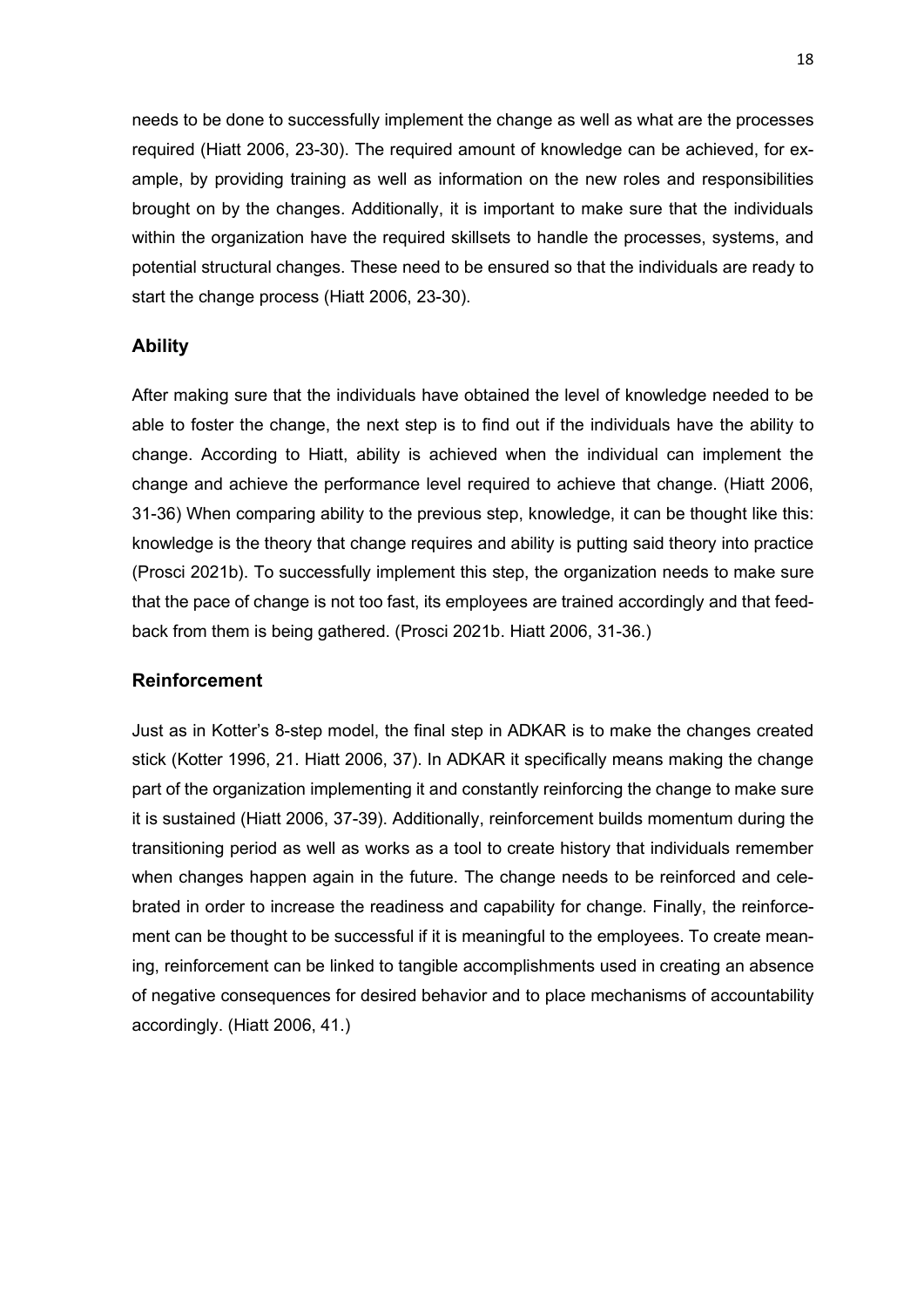# <span id="page-22-0"></span>**5 MINTZBERG'S MODEL OF MANAGEMENT**

# <span id="page-22-1"></span>5.1 Definition

Another theory the thesis relies on is the Mintzberg's model of management. It was first discussed in Henry Mintzberg's 1989 book Mintzberg on Management: Inside the Strange World of our Organizations. By definition, the Mintzberg's model of management is a list of different roles that managers within an organization fill and how they are interconnected with one another. (Mindtools 2021c.)

According to Mintzberg, the management within an organization can play ten different roles. These roles are figurehead, leader, liaison, monitor, disseminator, spokesperson, entrepreneur, disturbance handler, resource allocator, handler (Mindtools 2021c). In addition to defining the roles of the managers, Mintzberg discusses how they are interconnected with one another, meaning, that the roles cannot be separated and they form an integrated whole (Mintzberg 1989, 21).

In his book, Mintzberg emphasized that the real difficulty of team management lies within the informational roles. This means that if full sharing of information is not possible, the team management will break down. (Mintzberg 1989, 22.)

Mintzberg's ten managerial roles can be divided into three categories, which can be seen in the following Table 2.

| Category          | <b>Roles</b>                                                      |
|-------------------|-------------------------------------------------------------------|
| Interpersonal     | Figurehead, Leader, Liaison                                       |
| Informational     | Monitor, Disseminator, Spokesperson                               |
| <b>Decisional</b> | Entrepreneur, Disturbance Handler, Resource Allocator, Negotiator |

Table 2. Mintzberg's Managerial Role Categorization (Adapted and modified from Mindtools 2021c)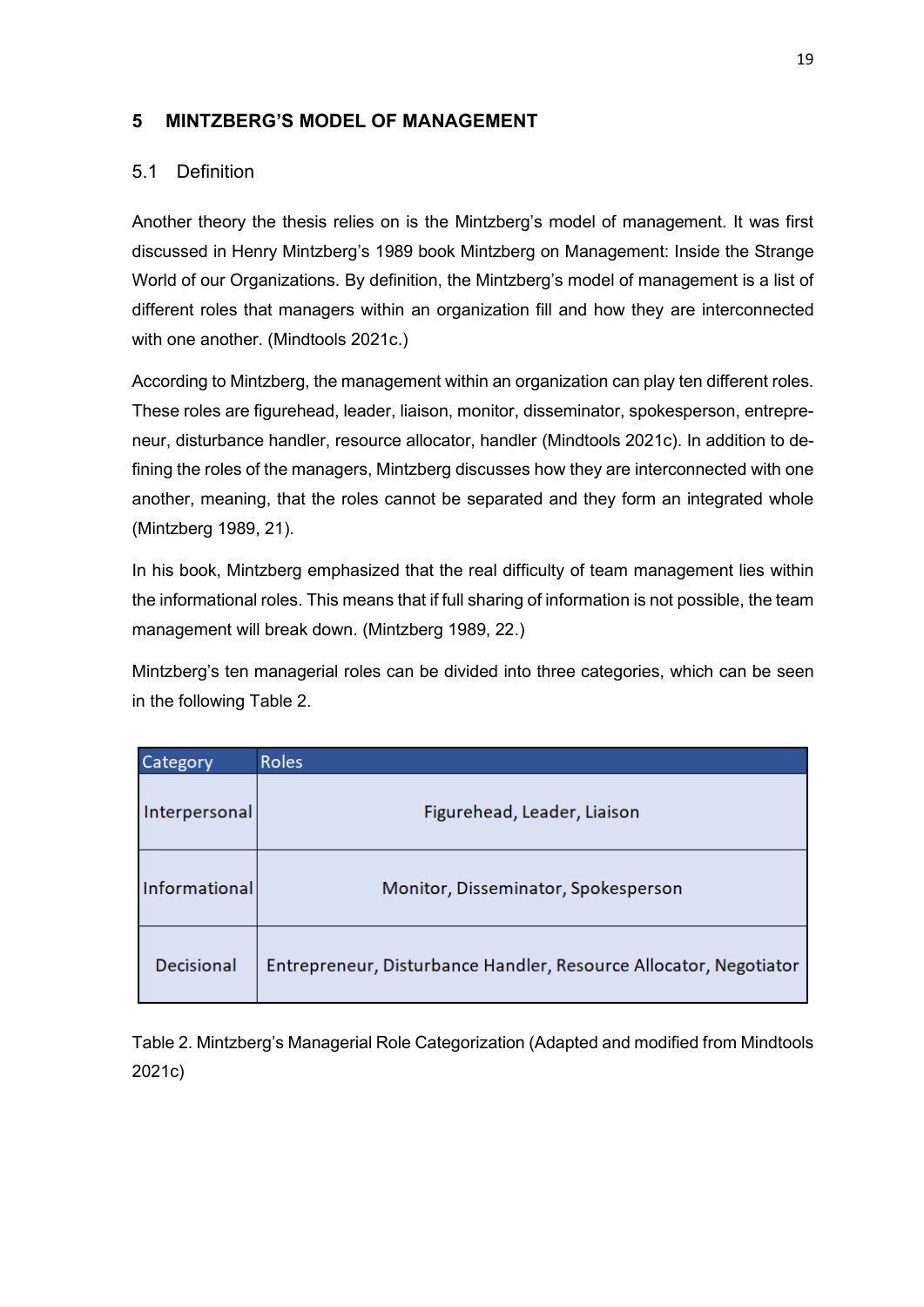#### <span id="page-23-0"></span>5.2 Role Categories

#### **Interpersonal Roles**

There are three team roles within the interpersonal category according to Mintzberg's theory. These are figurehead, leader, and liaison. Managerial roles in this category are the ones that are providing information. The figurehead is a person in a managerial position that is a source of inspiration and looked up by people as a source of authority. The leader is a person who provides leadership to their team, department, or organization. (Mintzberg 1989. 15-17) They manage the performance and responsibilities of their team members. When the liaison can be considered to be the networker and communicator that handles both internal and external communications (Mindtools 2021c).

## **Informational Roles**

Again, there are three roles within this category. Their main job is to process information. The roles in informational category are monitor, disseminator and spokesperson. The first role in this category is monitor. They are the ones that seek information within the organization, whether it be looking for changes or monitoring their team's performance. (Mintzberg 1989. 18) The second role is disseminator. According to Mintzberg's theory, they are the ones that communicate the useful information across the organization to the various teams. Final member of this category is the spokesperson. These are the people who speak for their organization and transmit information about it and its goals to the external stakeholders. (Mindtools 2021c.)

## **Decisional Roles**

The decisional category consists of four team roles, all of whose jobs are to use information. These roles are entrepreneur, disturbance handler, resource allocator and negotiator. The entrepreneur is a manager who creates, and controls change within the organization. This means solving problems and generating new ideas as well as implementing them. Another role within this category is the disturbance handler. They are people who take charge when the organization hits an unexpected opportunity. In other words, they are the problem solvers of the company. (Mintzberg 1989. 20) The resource allocators are also a member of this category. Their job is to determine where and how the organization can use their resources most efficiently. Finally, negotiators are the managers who take part in various negotiations that may arise within the organization. (Mindtools 2021c.)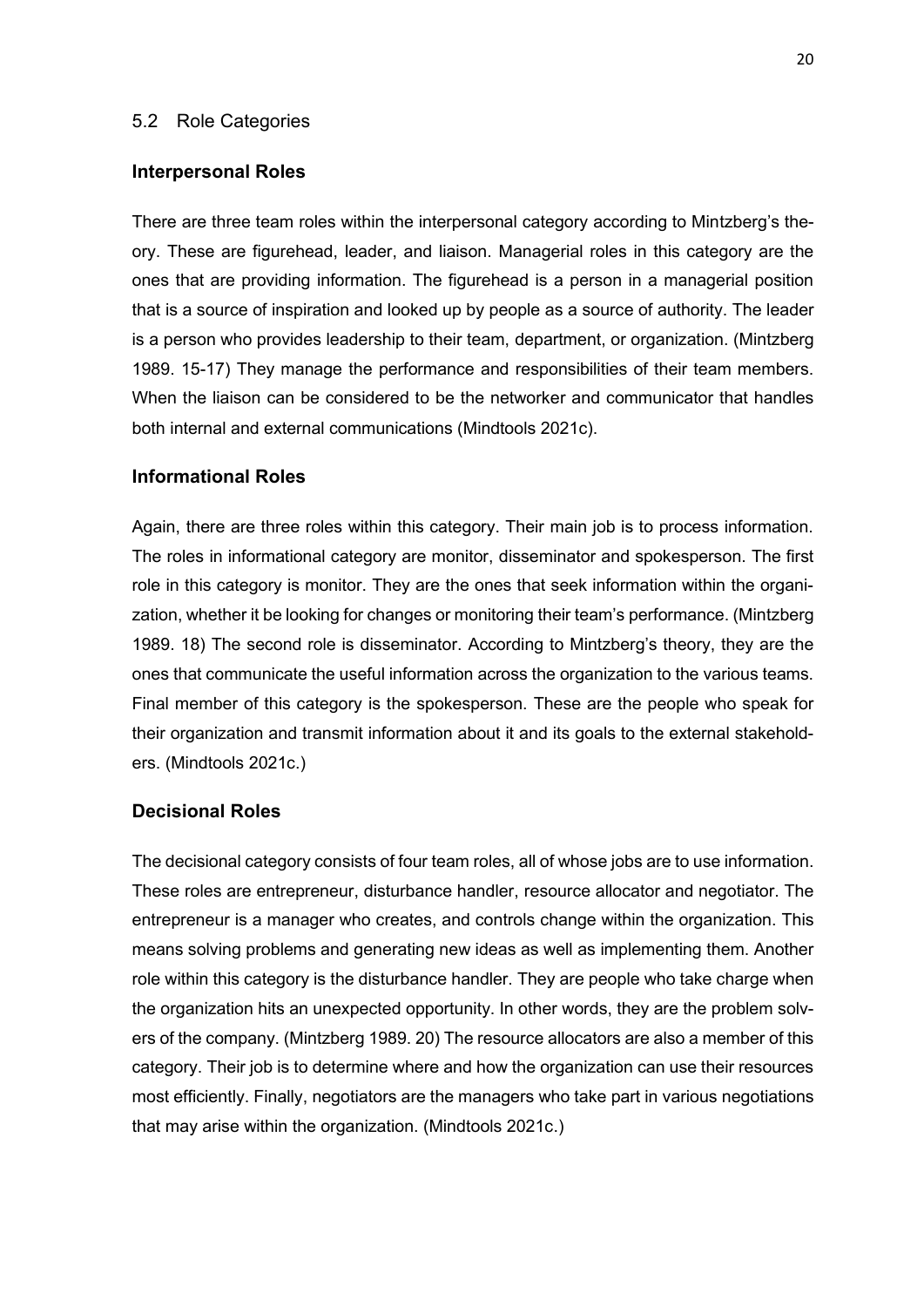## <span id="page-24-0"></span>**6 CASE COMPANY ANALYSIS**

#### <span id="page-24-1"></span>6.1 Case Company Introduction

APS Group was founded in 1961 as a mailing business in Manchester United Kingdom (UK). Through the years, they have grown into a print management and creative services company that is employing over 900 people. APS's mission is to make more possible for its clients. The core values of the company are open, honest, transparent, and passionate. In the year 2017, APS Group was awarded the Queens Awards for Enterprise: International Trade prize. (APS Group website 2020.)

APS has built their operations on a manufacturing background. This has led them to possess detailed knowledge of various steps through their supply chains. Additionally, the growth that APS has experienced is mostly organic and not built on acquisitions. (Interviewee 1 2020.) This thesis, however, focuses on APS Group Bv, which is an Eindhoven based office operating under the parent company APS Group.

Traditionally APS Group has been operating mostly within the field of print management. However, due to the changes in their business environment, such as increased speed of digitalization, they have started shifting their strategy away from manufacturing to creative agency and studio services. (APS Group website 2020.)

Today, APS Group Bv's key operations consist of print management and production as well as content and creative services. In addition to these, they provide their clients branded environment services, delivery and fulfilment, secure communications, and marketing technology. (APS Group website 2020.)

#### <span id="page-24-2"></span>6.2 McKinsey's 7S Analysis on APS Group Bv

McKinsey's 7s analysis aims to analyze the internal environment of the organization based on 7 internal elements that the organization needs to align to be successful in implementing in its strategy. These are Superordinate Goals (called Shared Values in the contemporary version (Mindtools 2021b)), Strategy, Structure, Systems, Style, Staff, and Skills. (Waterman, Peters, Philips 1980, 18.)

## **Shared Values**

The core values of APS Group are open, transparent, and passionate. These reflect APS's mission statement well, which is "Make more possible for our customers (by combining our production heritage with creative talent)." These values are strongly represented within APS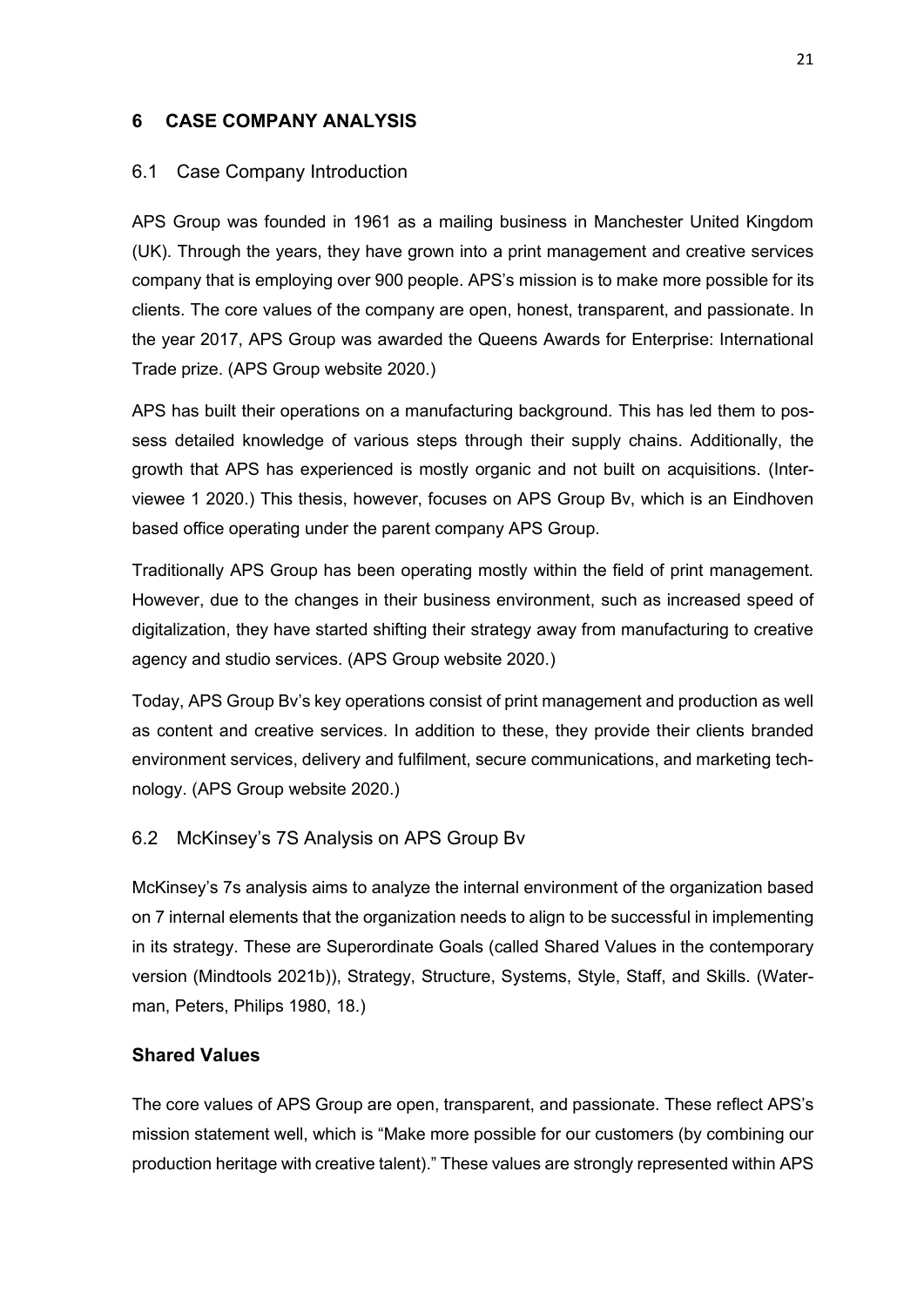as their staff works on making more possible for the client and to deliver the desired result (Interviewee 1 2020). These values also support APS's new strategic goal, which is to increase its creative service capabilities and to become a tier 2 supplier for its clients (Interviewee 1 2021a). Also, due to the APS's background being in manufacturing, it has been able to etch the importance of relationships with both clients and suppliers into its corporate culture (Santasalo 2020).

APS's corporate culture is relatively informal. Also, the power hierarchy within the company is low, meaning, that employees can get in touch with managers with ease. Furthermore, APS makes sure that everyone is reachable to everyone and works on putting people first. (Interviewee 1 2020.)

## **Strategy**

The changes in the external environment, mainly the increased pace of digitalization and the declining print volumes have forced APS to make changes into their overall strategy. The new strategic approach puts APS in a position of a managed service provider or in other words, a tier 2 supplier, instead of their older position as a print management company. Tier 2 supplier means in this case picking up from concept and design and rolling out to production. Additionally, APS aims to become an end-to-end partner to their clients as well as to increase the marketing of its digital services and client awareness. (Interviewee 1 2021a.)

Furthermore, the new strategic approach brings changes to the way APS group operates as it aims to reposition itself as a more proactive than a reactive service provider. In practice this means that APS is analyzing what is happening within its clients' businesses, where they have issues and provide them solutions accordingly. These solutions are provided increasingly by creative services, instead of print management as was done in the past. (Interviewee 1 2021a.)

When it comes to the account teams of the APS, they are shifting into a more commercial approach, for example, the traffic managers that have traditionally handled the workflow from account services to production departments are now focusing more on being the link between APS and the client. Additionally, the structure of the account teams is seeing some changes as well as their account managers are picking up a more tactical approach while the traffic managers focus on the more operational tasks. In short, meaning that the higher ups in the company bring in the strategic view while their subordinates focus on the more immediate operational tasks. These changes are being currently piloted within one of the APS Group Bv's account teams. (Interviewee 1 2021a.)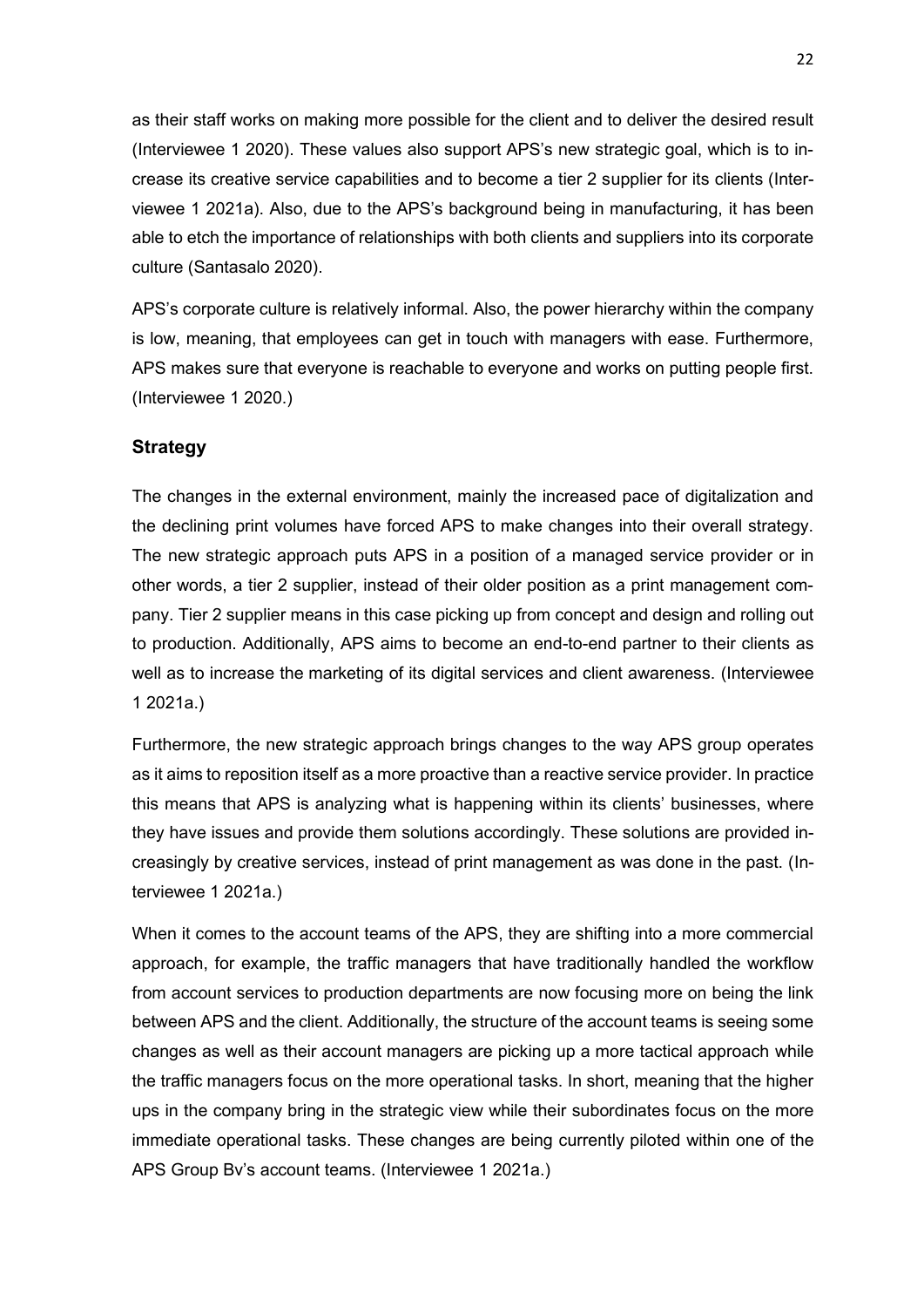Additionally, due the publics heightened concerns about the environmental friendliness of the businesses' operations, APS has taken steps to adjust their strategy to be more environmentally sustainable. This means reducing the amount of print and emphasizing the digital and creative services, since they are more environmentally friendly than the traditional print. (APS Group 2018.)

The printed products that APS still currently provides are being reviewed to see how their CO2 emissions can be further reduced by, for example, through the use of substitute materials and production methods. Furthermore, APS has certifications such as ISO14001 in place, which means the use of an Environmental Management System (EMS) to minimize their environmental impact. Finally, APS also requires their suppliers to meet certain ISO's to make sure that their operations are on par with APS's standards. (Interviewee 1 2020.)

The way APS intends to reach its strategic goals is by acquiring new clients with the help of the business department and by quarterly revising their strategic goals in existing client relationships. The revising of client relationships is done by creating and analyzing account plans based on each client's needs. Furthermore, along with the new strategic approach APS's account teams are working in close contact with the clients to investigate which services they could provide them to best be able to solve the issues they are facing. This, however, does not end with the account teams, but all of the various departments are working together to reach the pre-set strategic goals. (Interviewee 1 2020.)

APS's new strategy deals with competitive pressure by aiming to becoming a long-term strategic partner rather than aiming for the cost-leadership position. In short, they aim to become the best service provider available to their clients. The way APS decides if they want to proceed to a long-term business relationship with a client is through a discovery session, which means using their project solutions and account teams and their knowledge to determine if the partnership is beneficial for both parties. (Interviewee 1 2020.)

Moreover, the changes in customer demands are handled through regularly held meetings with the clients. These meetings are aimed to find out where the client is headed as a company and what services APS can provide them to help them reach their goals. Furthermore, APS's managers constantly follow what is happening internally as well as on the market to keep up with whatever trends may arise that affects APS's operations. These findings will then be analyzed through account plans and further discussed in the commercial meetings. (Interviewee 1 2020.)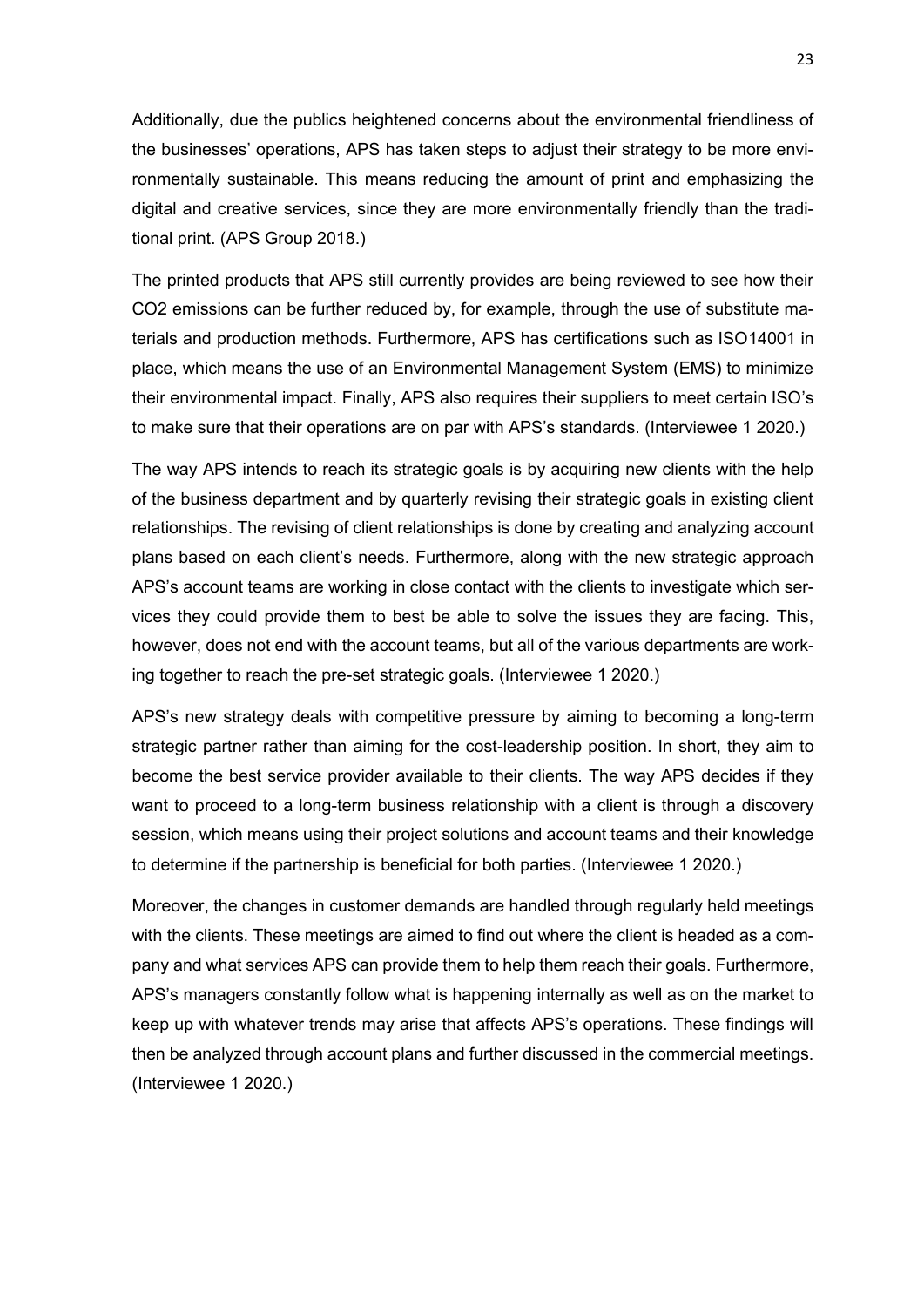#### **Structure**

APS Group as a company, is divided into seven different areas, Technology Services, Creative Services, Secured Solutions, Project Solutions, Logistics & Fulfilment, and Print Management. The head of the company is the CEO Nick Snelson. Below him there is the executive board. Below that there are the Directors of Operations that are responsible for their own regional markets, both operationally and financially. (Interviewee 1 2020.)

The case company APS Group Bv is operating under the APS Group's UK headquarters and reports to them. The APS Group Bv is split with the Creative Services Director, who is responsible for all the studio work done and with the Client Services Director, who is commercially responsible for the set of clients. Additionally, the Group IT Director, who is responsible for all the IT departments with the APS Group operates from APS Group Bv in the Netherlands. (Interviewee 1 2020.)

The way these departments coordinate their activities vary by the size and scope of the project. On the larger projects, the project solutions team is involved to keep a helicopter overview of the project. This usually happens when implementing new clients or new internal business features. In case of single or smaller project that has technology, creative and/or print involved, it is handled by the account and traffic managers and their team members who are coordinating all the activities. This happens for example in case of managing client budgets, planning, execution, and delivery. Additionally, to keep everyone involved in the projects on track and to keep it ongoing, regular updates are being given. (Interviewee 1 2020.)

Along with the new strategy comes some changes to the way APS's departments coordinate their activities. The older, decentralized country-based model is being replaced with a more centralized client-based model. This means, that one account team is going to handle one client's projects in various countries instead of the old way of dividing their clients on a regional basis. (Interviewee 1 2021b.)

#### **Systems**

The main system APS Group Bv uses is the ERP-system called Marketing Operations Suite. It is a comprehensive system that covers all steps of the supply chain from the suppliers end to the client's store. It is made up of nine modules that can be used by APS's staff members as well as their clients. However, the module that the account teams that this thesis focuses on mostly use MOS's module, Operations Manager. (APS Group 2021.)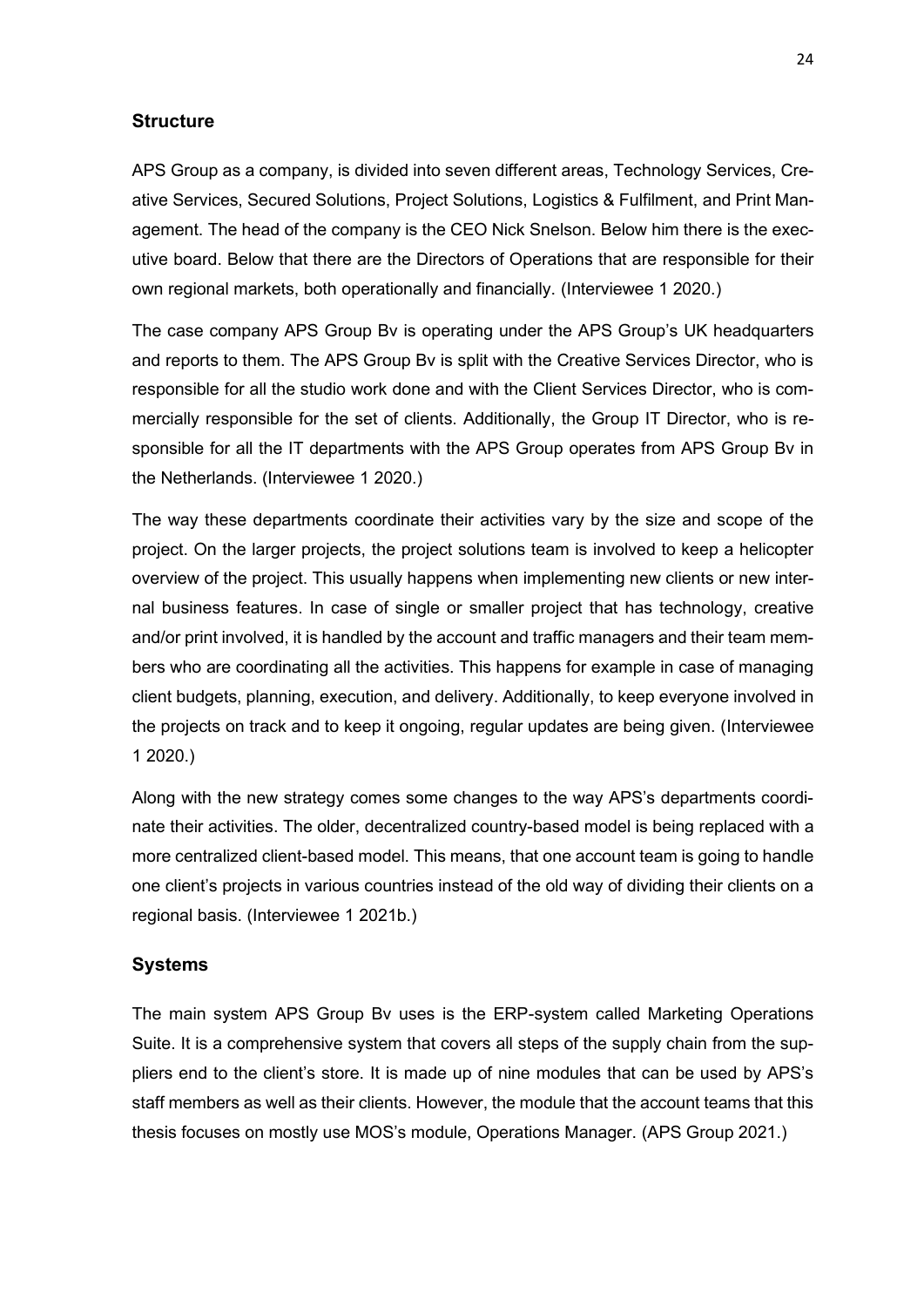The Operations Manager is a general production and supply chain management module that allows its users to manage them across all relevant channels. In other words, it is a platform to manage and control production projects and to centralize communications and project costs. It is also used by APS's clients for e-procurement from approved vendors. (APS Group 2021.)

Currently APS has new technological systems in development that are designed to meet the requirements of the new strategic approach, including increased centralization (Interviewee 1 2021b). In addition to this, APS Group Bv currently uses an accounting software called Exact, while rest of the APS Group uses Sage for their accounting needs. The aim is to shift to using Sage in all areas of APS's operations.

The centralized system that APS is using in addition to Marketing Operating Suite is their email system HelpSpot, which is currently in use in DACH, BE and NL regions. They also have a system called ClickUp in implementation phase, which when ready will be used for centralized data capturing, planning, and assigning tasks. (Interviewee 1 2021b.)

APS is currently planning on making the Operations Manager more creative focused to better match their new strategy. Furthermore, in addition to the existing operating procedures in place, APS is planning on increasing the alignment of its various departments and projects. This includes increasing the amount of monitoring and tracking that cash flows receive. (Interviewee 1 2021b.)

## **Style**

The leadership style of APS is participative as their managers work to make their team members part of their decision-making process (Santasalo 2020). Additionally, APS's managers use a coach leadership style (Interviewee 1 2021b), which means that the leader, or in this case manager, is directly involved in the development of their subordinates to increase their personal and professional growth (Considine 2019).

When it comes to the pre-existing teams within the organization, there are no changes planned to the style of their leadership. The only thing, from current knowledge, that might change is added staff members. (Interviewee 1 2021b.)

## **Staff**

The current staff members of the APS's account management teams all have the relevant marketing and supply chain management skills to perform their tasks. However, there is a gap in the team's skillset of handling and analyzing data. (Santasalo 2020.)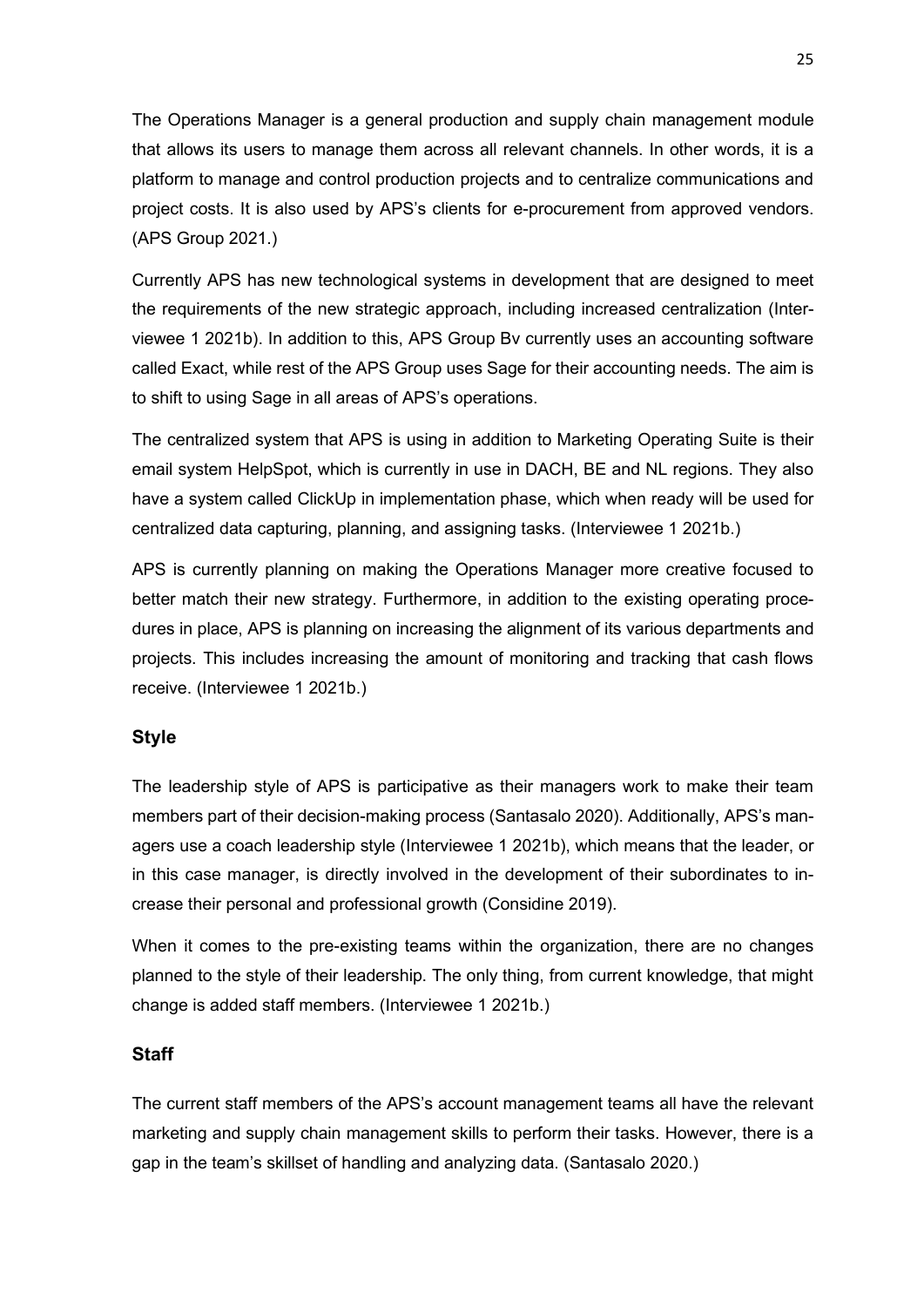To fill the gaps in the current skillsets and the required future skills APS has decided to hire new staff members. The new staff is for studio and thus, is agency based. According to an interview with Interviewee 1, a director in APS Group Bv, this is because the lower-level employees do not need the agency related knowledge to be able to perform their tasks, whereas the managers and higher-ups need it to have the required strategic skills. (Interviewee 1 2021b.)

# **Skills**

Perhaps the strongest skillsets represented within APS have to do with their supply chain management. This is due to their background as a manufacturer and because they have worked with a large number of suppliers for a long time. Additionally, APS is great at keeping up good relationships with existing clients. (Interviewee 1 2020.)

Furthermore, the employees that APS currently has are well qualified to perform the tasks necessary to keep their operations going. However, since APS is planning on shifting their business more into the direction of digital, creative and studio work, it is useful to hire managers and director's familiar with such topics. (Interviewee 1 2021a.)

In addition, APS monitors their employee's skills to determine if they need additional training. An external system is used for skill monitoring. It tracks the employees work and compares it to the yearly company goals that are based on the strategy. The same system is also used to track the personal goals and development of individual employees. (Interviewee 1 2020, 2021b.)

Finally, in addition to the skill tracking system, APS holds monthly meetings on progress and goals with their employees. This is then backed by bi-annual meetings that are designed to review how things are going. In addition to this, APS has a yearly end-of-the-year performance review, which is an official review in which the employee's performance is discussed, and necessary measures are taken. (Interviewee 1 2020.)

# <span id="page-29-0"></span>6.3 McKinsey's 7s Analysis Results

When comparing the current situation to the desired future situation brought on by the changes in strategy gaps APS's strategy implementation become visible. These gaps are mostly related to their systems, skillsets, but there are also some gaps in the staff of the organization. The following Table 3. illustrates the gaps with X marking a match and O marking a mismatch.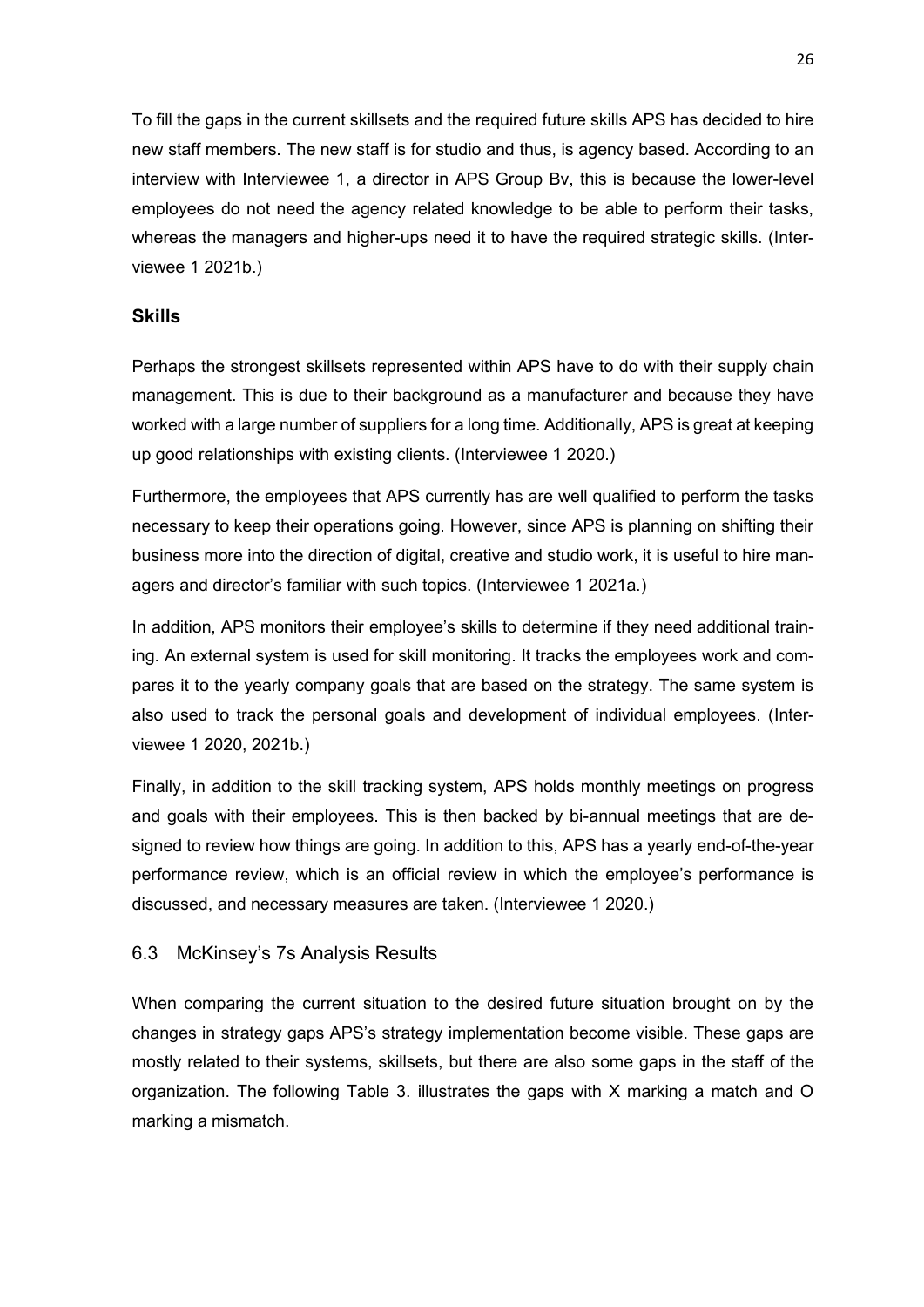|                      | <b>Shared Values</b> | Strategy | Structure | Systems | Style     | <b>Staff</b> | <b>Skills</b> |
|----------------------|----------------------|----------|-----------|---------|-----------|--------------|---------------|
| <b>Shared Values</b> |                      |          |           | x       |           |              |               |
| Strategy             | ́                    |          |           |         |           |              |               |
| Structure            |                      |          |           |         |           |              |               |
| Systems              | $\overline{ }$       |          |           |         |           |              |               |
| <b>Style</b>         | Λ                    |          |           | x       |           |              |               |
| <b>Staff</b>         | A                    |          |           | x       | $\lambda$ |              |               |
| <b>Skills</b>        |                      |          |           |         |           |              |               |

Table 3. McKinsey's 7s Matrix (Adapted from Mindtools 2021b)

As can be seen from the graph, APS has a gap in how their strategy and systems work together. This is, because their new strategic approach brings a more centralized system structure, but currently their systems remain decentralized. For example, different countries may use different accounting and emailing systems.

Furthermore, when it comes to the account teams, they do not have the level of centralization required by the new strategy. This can be noticed when looking at the clients that the account teams are responsible for. Currently, different teams may be responsible for the same clients in different areas, on the contrary to the new strategy's approach.

In addition to these, the account teams are also lacking when it comes to the required staff members as their management has gaps in their agency knowledge. Moreover, if the traffic managers are expected to perform more operational tasks in the future, it should be made sure that they have the required training to do so. Finally, there is a gap visible in the systems that the account teams use. Thus, further training is required so that they will be able to use the new systems effectively.

# <span id="page-30-0"></span>6.4 VRIO Analysis

Traditionally, VRIO analysis has been used to create an understanding of the sources of the firms sustained competitive advantage (Vuorinen 2013, 151). Some of the resources analyzed are based on the analyses conducted in the authors previous research for APS Group Bv (Santasalo 2020).

The resources analyzed in VRIO can be divided into four sub-categories. Physical resources, economical resources, organizational resources, and staff resources. Physical resources mean equipment, tools, raw materials etc. Economical resources mean, for example, capital and liquidity. Organizational resources are organizational structure, processes, patents, contracts, reputation etc. Finally, staff resources are, for example, employee skills, motivation, and their capability to learn and adopt new methods. (Vuorinen 2013, 151) When looking at the sources of APS's competitive advantage, most of them fall into the category of organizational resources or a mix of organizational and staff resources.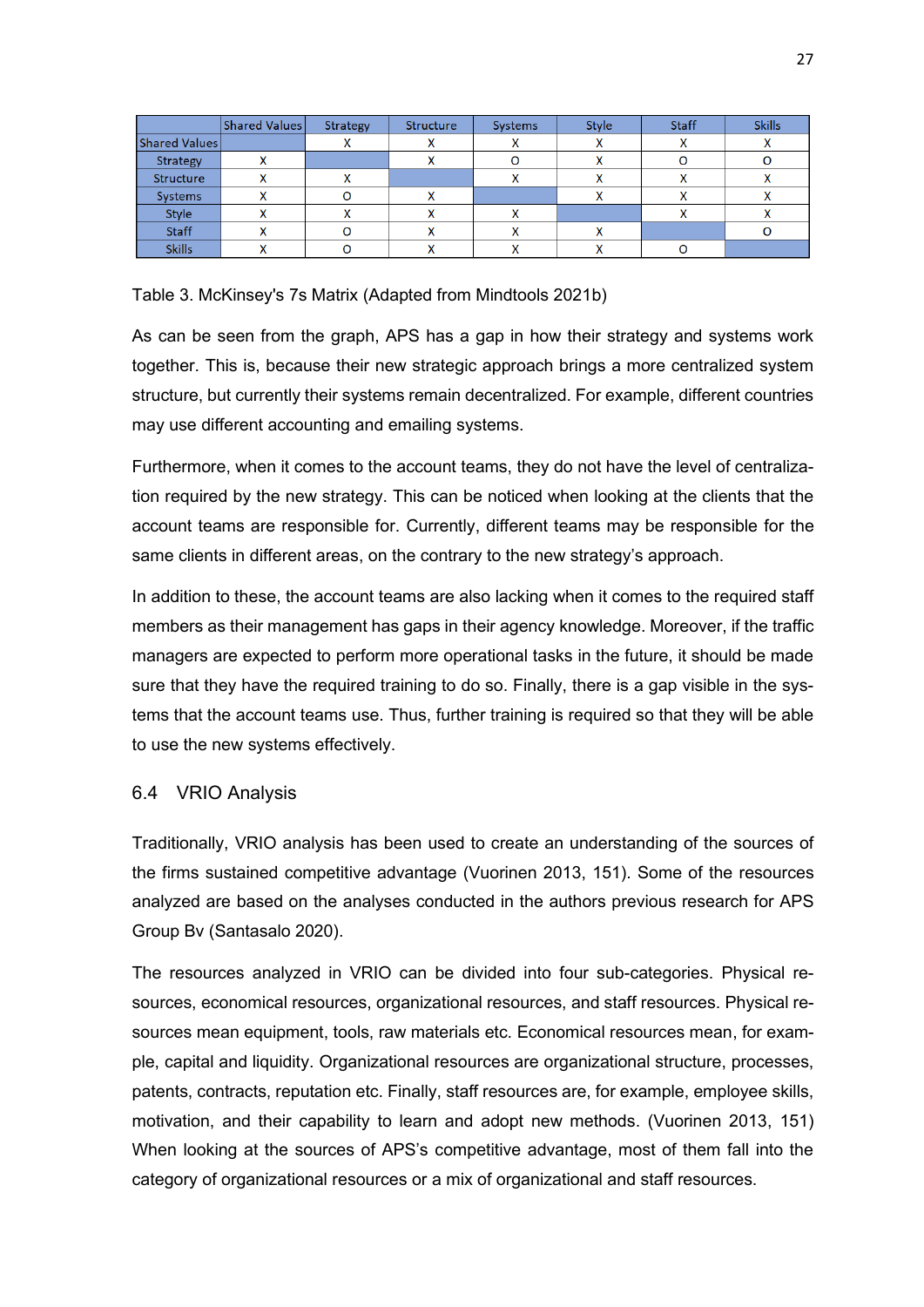# **Capability to Develop Own Technology**

One of the largest sources of APS Groups competitive advantages is the capability to develop its own technology. It is to be categorized as an organizational resource, although its closely connected to the skills of APS's staff members (Vuorinen 2013, 151). This source of competitive advantage and how it fits into the VRIO framework is illustrated in Figure 5.



Figure 5. Own Technology Development in VRIO Framework (Adapted and modified from Rothaermel 2013, 91)

Own technology development can be considered to be a valuable resource because it allows APS to conceive and implement strategies that increase its efficiency and effectiveness (Barney 1991, 106). Also, the resource is to be considered rare because the same strategy is not implemented by a large number of other firms (Barney 1991, 106). Furthermore, own technology development is also very costly to imitate since it is very closely connected to APS Group as a company and is created over a long period of time. Finally, APS Group is organized to capture its value as they are developing the software they are using, thus improving their cyber security and their customization capabilities. (Vuorinen 2013, 153) These capabilities are made possible by APS Groups extensive network of partners and specialist staff and their hardware (Interviewee 1 2021b).

## **APS Group Bv's Reputation**

According to an interview with a director in APS Group Bv's, one of the APS's sources of competitive advantage is its reputation as a trusted, open, and transparent partner (Interviewee 1 2021b). This falls into the category of organizational resource, although it is reinforced by the skills and actions of APS's employees (Vuorinen 2013, 151). To further illustrate how it fits the VRIO framework, see Figure 6.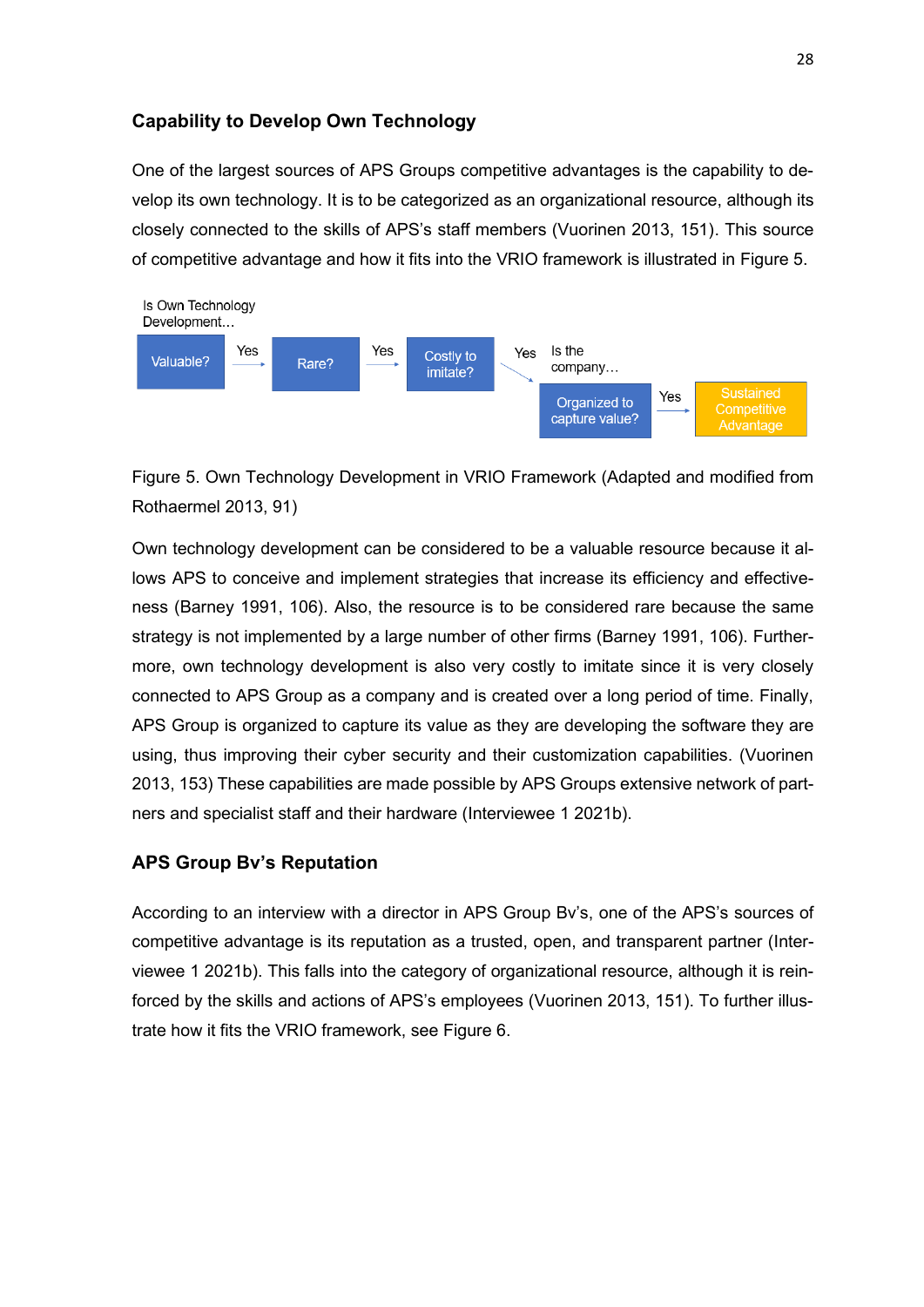

Figure 6. APS Groups Reputation in VRIO Framework (Adapted and modified from Rothaermel 2013, 91)

Although reputation is an intangible aspect of business, it is to be considered a valuable resource as it allows APS to exploit opportunities and neutralize threats in their environment (Barney 1991, 106). Moreover, the resource is to be considered rare as, according to an interview with a director in APS, it causes potential clients to choose APS over its competitors (Interviewee 1 2021b), further reinforcing its position as a rare resource. APS's reputation is also costly to imitate as it has been created and refined over a long period of time and under unique historical conditions (Barney 1991, 107). Finally, APS is organized to take advantage of their reputation as its whole organization is founded on the values of openness, honesty, transparency, and passion. (Vuorinen 2013, 153.)

# **Supply Chain Knowledge**

Another source of competitive advantage is the supply chain knowledge that APS Group has developed over the years of its operations. It falls into the category of organizational resources (Vuorinen 2013, 151). The supply chain knowledge is further illustrated in the following Figure 7.



Figure 7. Supply Chain Knowledge in VRIO Framework (Adapted and modified from Rothaermel 2013, 91)

The supply chain knowledge, in APS's case can be considered to be a valuable resource because it provides them the chance to increase profits and lower costs (Vuorinen 2013, 152). Furthermore, it is also a rare resource because other competitors do not have access to such knowledge developed over years of experience (Barney 1991, 106). In addition to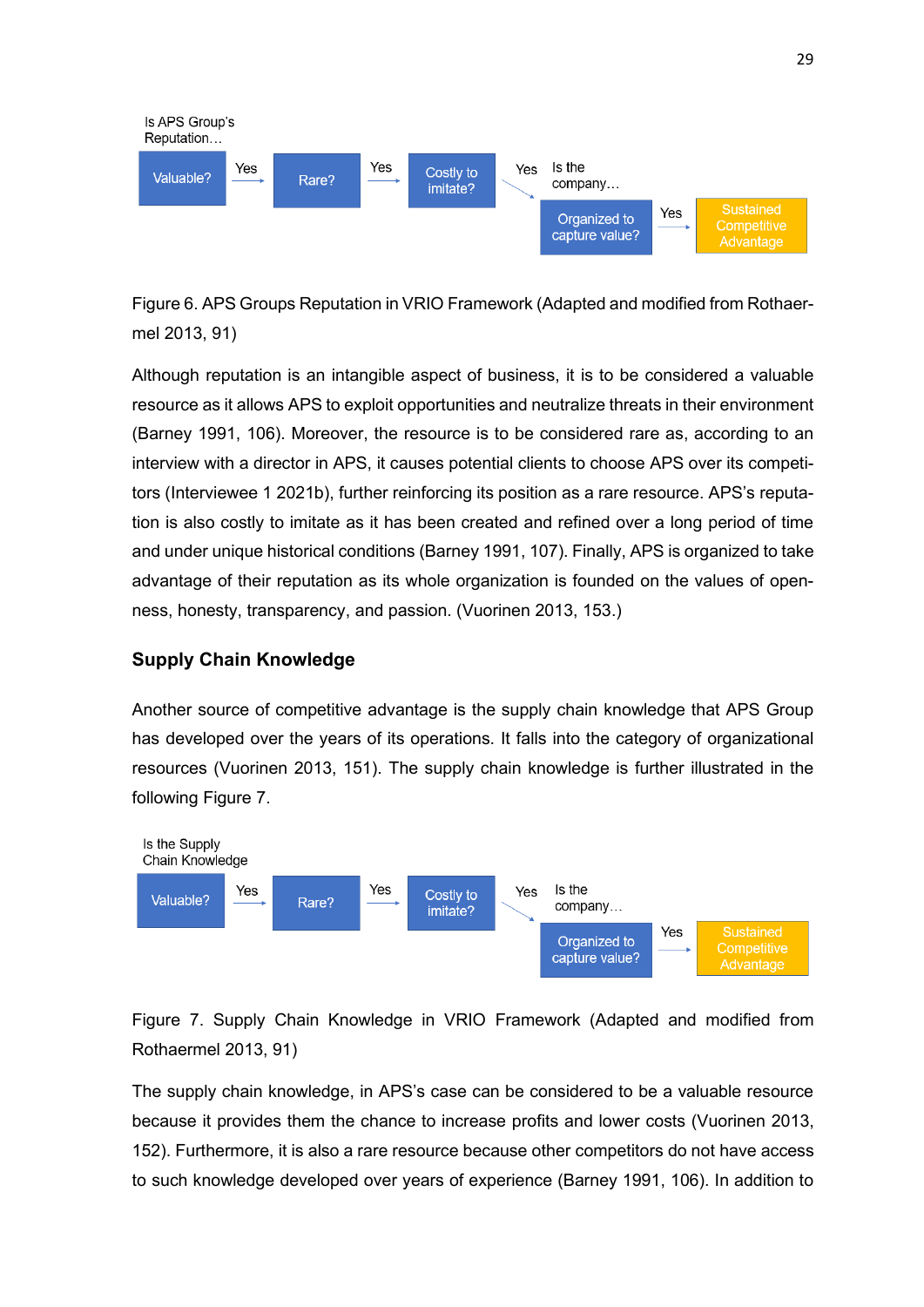this, the resource in question can be thought to be costly to imitate due to being developed over a long period of time, or in other words, under unique historical conditions (Barney 1991, 107).

Also, APS's company structure is organized to capture the value of the supply chain knowledge due to their background of manufacturing. Furthermore, the managers of APS's account teams are closely linked into managing of the supply chains, further reinforcing the classification as a source of sustained competitive advantage (Barney 1991, 115).

# **Large Base of Suppliers**

Another source of competitive advantage is the large base of suppliers that APS has acquired during its years of operation. However, since APS Group is moving from physical print towards a more digital approach (Interviewee 1 2021a). The importance of their large supplier base may diminish as they may not be able to respond to changed demand of APS Group Bv. Again, this is categorized as a valuable resource due to the reason that it provides added value to the clients and lowers costs as well as increases profits (Vuorinen 2013, 151). To illustrate, see Figure 8.



Figure 8. The Large Base of Suppliers in VRIO Framework (Adapted and modified from Rothaermel 2013, 91)

Again, the large base of suppliers is to be considered a valuable resource because it creates added value to APS and its clients. Also, it is to be considered a rare resource because APS's competitors do not have access to such a vast number of suppliers. The large base of suppliers is also considered a resource that is costly to imitate because it is a complex, intangible and in many ways connected to the organization. Additionally, the fact that its closely connected to APS's staff members further reinforces its categorization as a costly to imitate resource. (Vuorinen 2013, 151) Finally, due to APS being organized to capture its value by, for example, including the suppliers in their ERP system, it brings the company a sustained competitive advantage. (Vuorinen 2013, 153).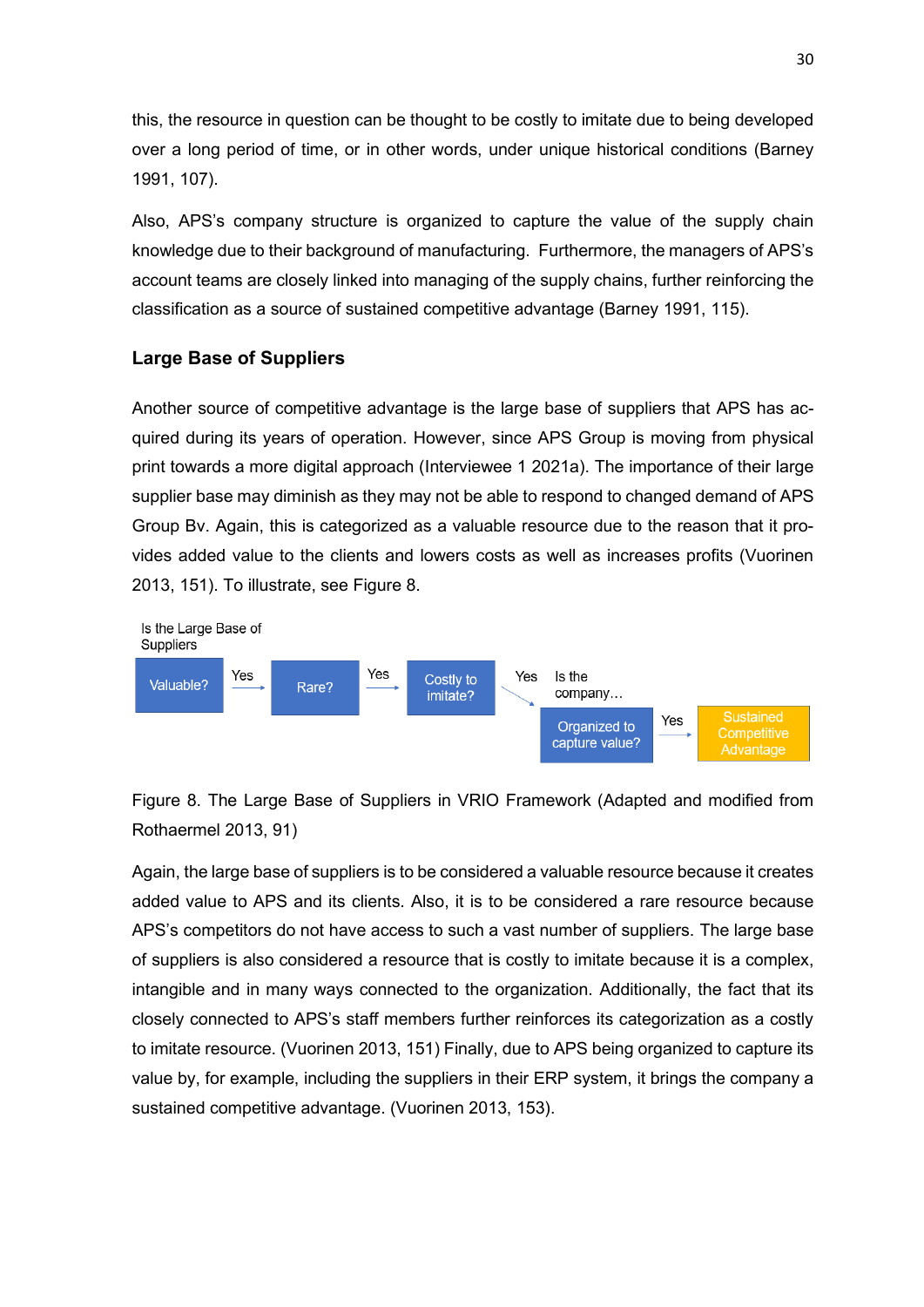# **Diverse Client Base**

Furthermore, the diverse client base of APS's account teams can also be thought to be a valuable resource because it improves the account teams' efficiency and effectiveness (Barney 1991, 106). This is to be categorized as an organizational resource (Vuorinen 2013, 151). This resource, however, is difficult to fit into the VRIO framework. See Figure 9 for further illustration.



Figure 9. The Diverse Client Base in VRIO Framework (Adapted and modified from Rothaermel 2013, 91)

As mentioned, the diverse client base is a valuable resource as it improves the efficiency and effectiveness as well as creates economic stability for APS Group Bv's account teams (Vuorinen 2013, 152). Fitting the diverse client base within the VRIO framework gets tricky when rarity of the resource is considered as many of the APS's competitors have access to a similarly diverse client base. This would leave the categorization as a resource that provides competitive parity (Vuorinen 2013, 154).

However, since the resource is costly to imitate and APS Group Bv and its account teams are organized to capture the value of their diverse client base. Although, they currently make most of their profits from print management services (APS Group 2019), thus not being a perfect fit to the new strategic approach. This leaves it categorized as a source of temporary competitive advantage instead of a sustainable competitive advantage. (Vuorinen 2013, 153.)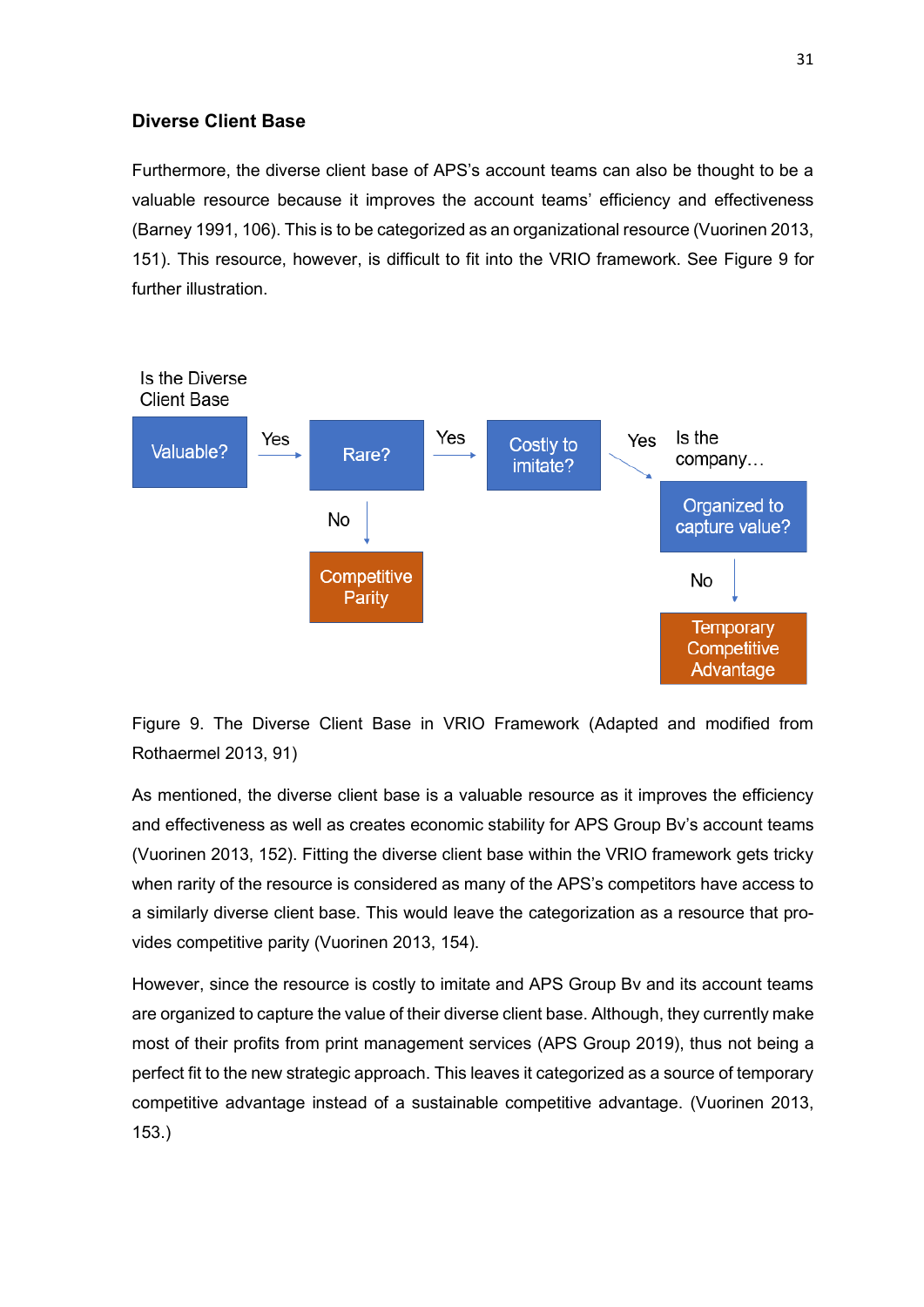# **Ability to Insource Staff at the Client**

Another source of competitive advantage for APS is its ability to insource staff at the client. This means having a dedicated account management team, on-site studio team or a combination of both with the client (Interviewee 1 2021b). This is a mix of both organizational and staff resources as it relies both on the flexibility of APS's company structure as well as the skillsets of their employees (Barney 1991, 106). However, for the sake of clarity it is to be considered an organizational resource as it is a better match to that category. Following Figure 10 further illustrates how the ability to insource staff at the client fits into the VRIO framework.



Figure 10. Insourced Staff in VRIO Framework (Adapted and modified from Rothaermel 2013, 91)

Again, the capability to insource staff is to be considered a valuable resource as it allows APS to improve its effectiveness and efficiency (Barney 1991, 106). The resource can also be considered rare because competing firms do not possess this capability (Barney 1991, 106). Additionally, insourcing capabilities are costly to imitate as they require the company to shape their structure and strategy over the long run to be able to implement it successfully (Barney 1991, 107). Finally, APS Group has organized itself to capture the value of insourced staff as they have proven to be able to form long-term client relations with such solutions (Vuorinen 2013, 153). These capabilities are made possible by APS's flexible corporate structure and the skills of their employees.

## <span id="page-35-0"></span>6.5 APS'S Account Teams in Kotter's 8-Step Framework

The change initiative in case company APS Group Bv started when it identified the need to increase the amount of creative and digital services as well as move into a more proactive approach when it comes to dealing with clients. This has led to APS hiring new staff members, such as art directors and senior designers to bring the required skillsets to the account teams. Additionally, APS Group is currently piloting the new strategy within one of their account teams. (Interviewee 1 2021a.)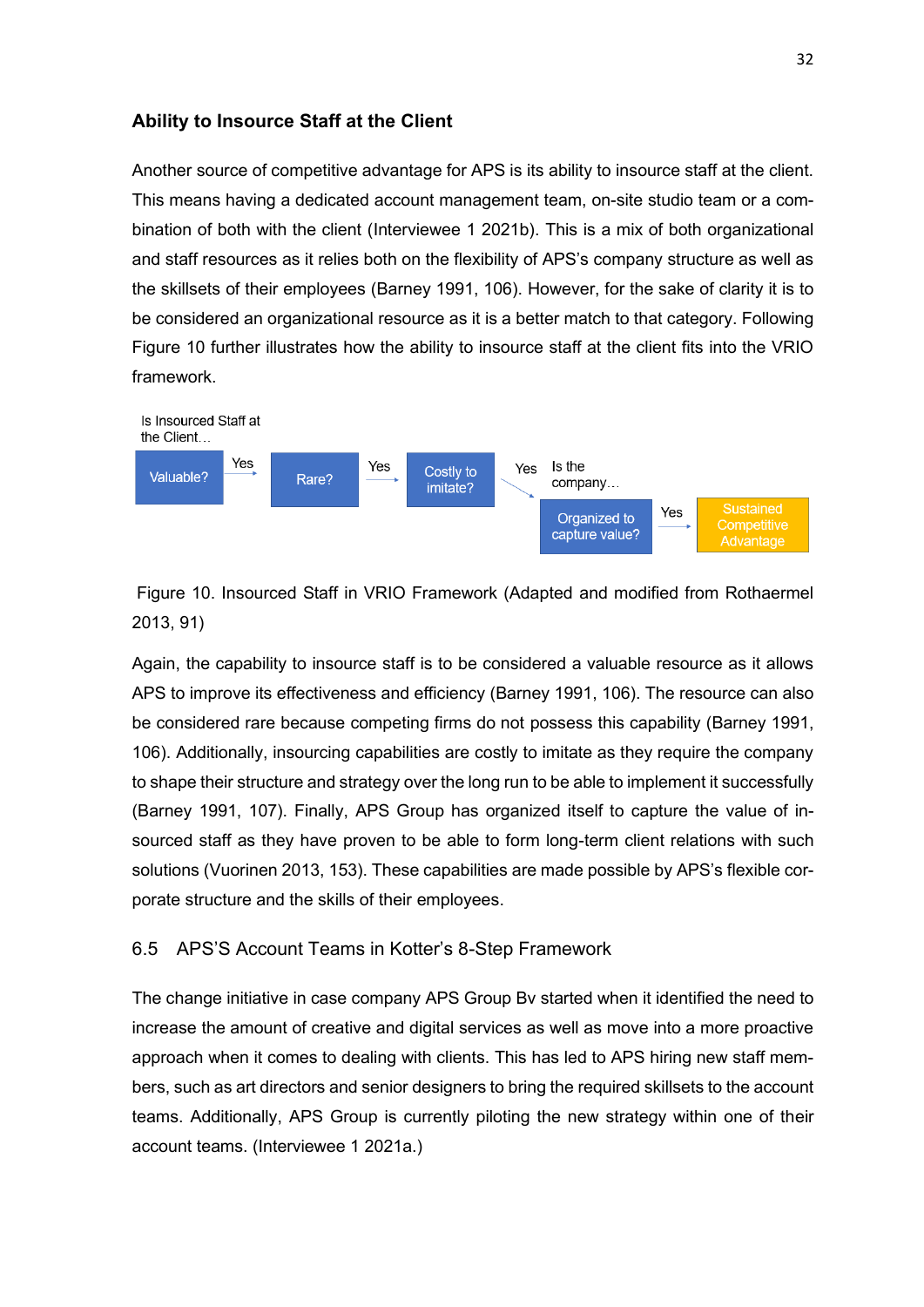APS Groups account teams can be thought to currently be between the fourth and the fifth step of the Kotter's 8-step framework. This is the case, because the first step, creating a sense of urgency (Kotter 1996, 35), has been completed by APS as they have had challenges that are visible to their employees (Kotter 1996, 43). Also, since APS Group Bv is already piloting its strategic changes in their account teams it means that they have created a guiding coalition to drive the change as well as developed its new vision and strategy. This means, that the case company has already completed the second and third steps. (Kotter 1996, 51,67.)

When looking at the steps four and five, communicating the vision and empowering employees on broad-based action (Kotter 1996, 85, 101), it can be seen that APS's account teams are currently going through these. This is because piloting the strategic changes is part of communicating the vision and leading by example that are part of the fourth step (Kotter 1996, 85, 95). However, APS Group Bv has already completed parts of the fifth step as well. For example, to pilot a strategic change it means that they have started to align their systems to fit the new vision and removing obstacles to change (Kotter 1996, 109, 112).

To reinforce the classification of the account teams being in between the fourth and the fifth step, their situation can be compared to the sixth step, generating short term wins (Kotter 1996, 117). Since APS has only recently started piloting the strategic changes it means that they cannot have started creating short-term wins yet as they, according to Kotter, are generated during the first 6-18 months. Additionally, if there have been wins, it is too early to say if they are related to the change effort (Kotter 1996, 122), further strengthening the classification of being between the fourth and fifth steps.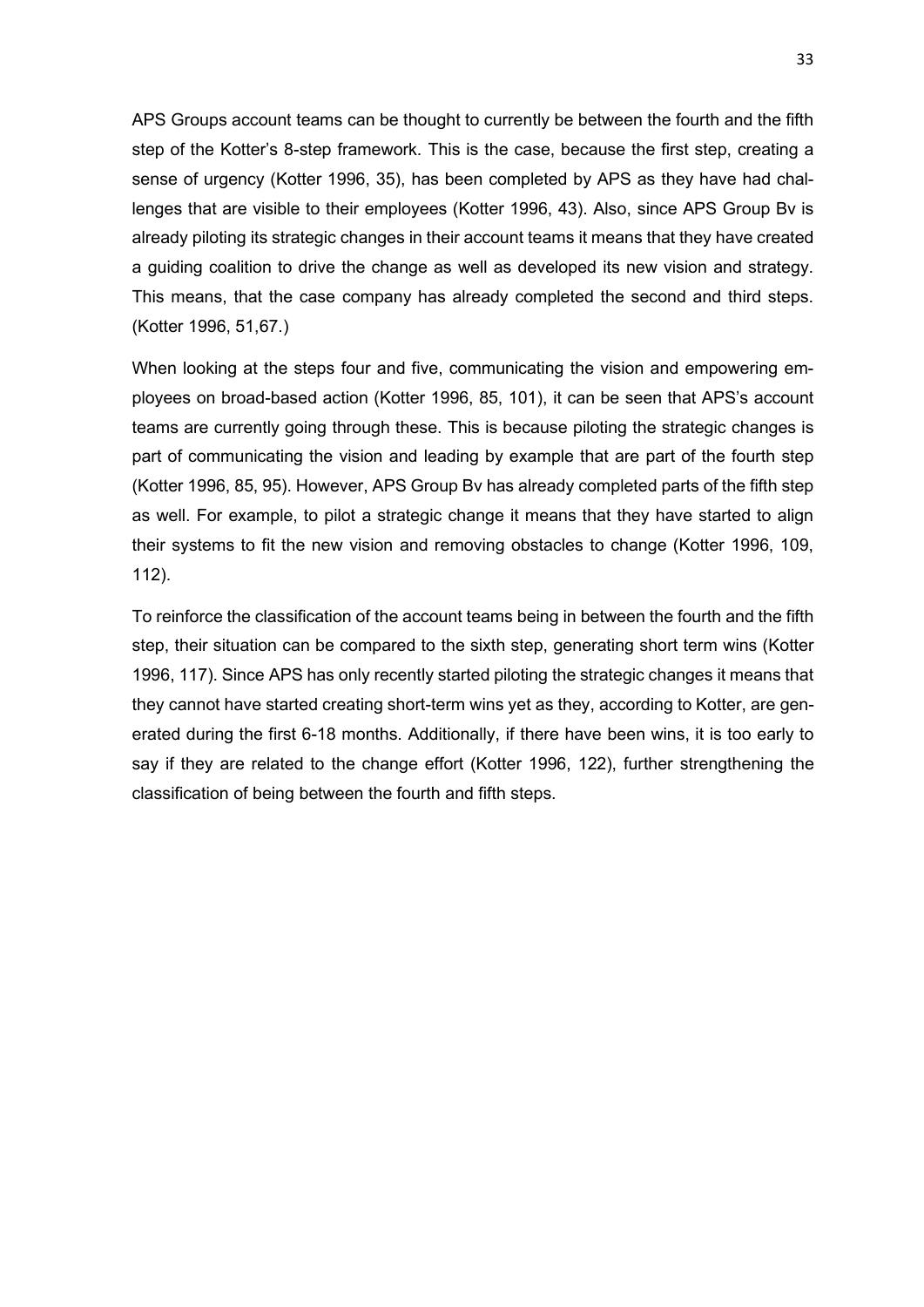#### <span id="page-37-0"></span>**7 CONCLUSIONS**

#### <span id="page-37-1"></span>7.1 Recommendations

The 7s analysis on APS Group Bv's organizational effectiveness revealed gaps in their current and future desired situation. One of the most noticeable being that their systems used do not match the new strategic approach. This is seen in, for example, decentralized email and accounting systems. So as a recommendation, if APS wants to increase the chances of their successfully implementing their strategic change, these should be fixed.

Additionally, the new strategic approach aims to centralize the accounts that the account teams are responsible for, meaning, that the same teams should be responsible for the same client, no matter the region. Currently, this is not the case. To fix this, APS needs to increase the effort they put to their centralization to achieve the desired results.

Furthermore, APS Group Bv needs to make sure that the staff members within the account teams have the required skillsets to be able to participate in the strategic change. This means that APS needs to hire new staff members or provide required training to the existing ones to fill in the gaps in current and future strategic situation.

A number of sources of competitive advantage were identified for APS Group Bv, most of which fall into the organizational resource category. Meaning, that they are enabled by, for example, organizational structure, processes, patents, contracts, or APS's reputation (Vuorinen 2013, 151). Even though some of the sources of competitive advantage that were identified during the VRIO analysis are closely connected to APS's employees. For example, the supply chain management.

This means that APS Group Bv should make sure that the sources competitive advantages are sustained even with the ongoing strategic changes. When taking the account teams perspective, a possible solution to this is to consider having specialist team or staff members responsible only for their areas of expertise, for example, supply chain management. These then could be used to work with all of the APS's clients, further reinforcing their new strategic approach of increased centralization and becoming a long-term proactive business partner and solution provider.

Additionally, the VRIO analysis identified the ability to insource staff members to the client's end as a source of competitive advantage. Meaning that APS group should exploit this and hire or train staff members to better be able to perform this task, leading to their new strategic approach being reinforced.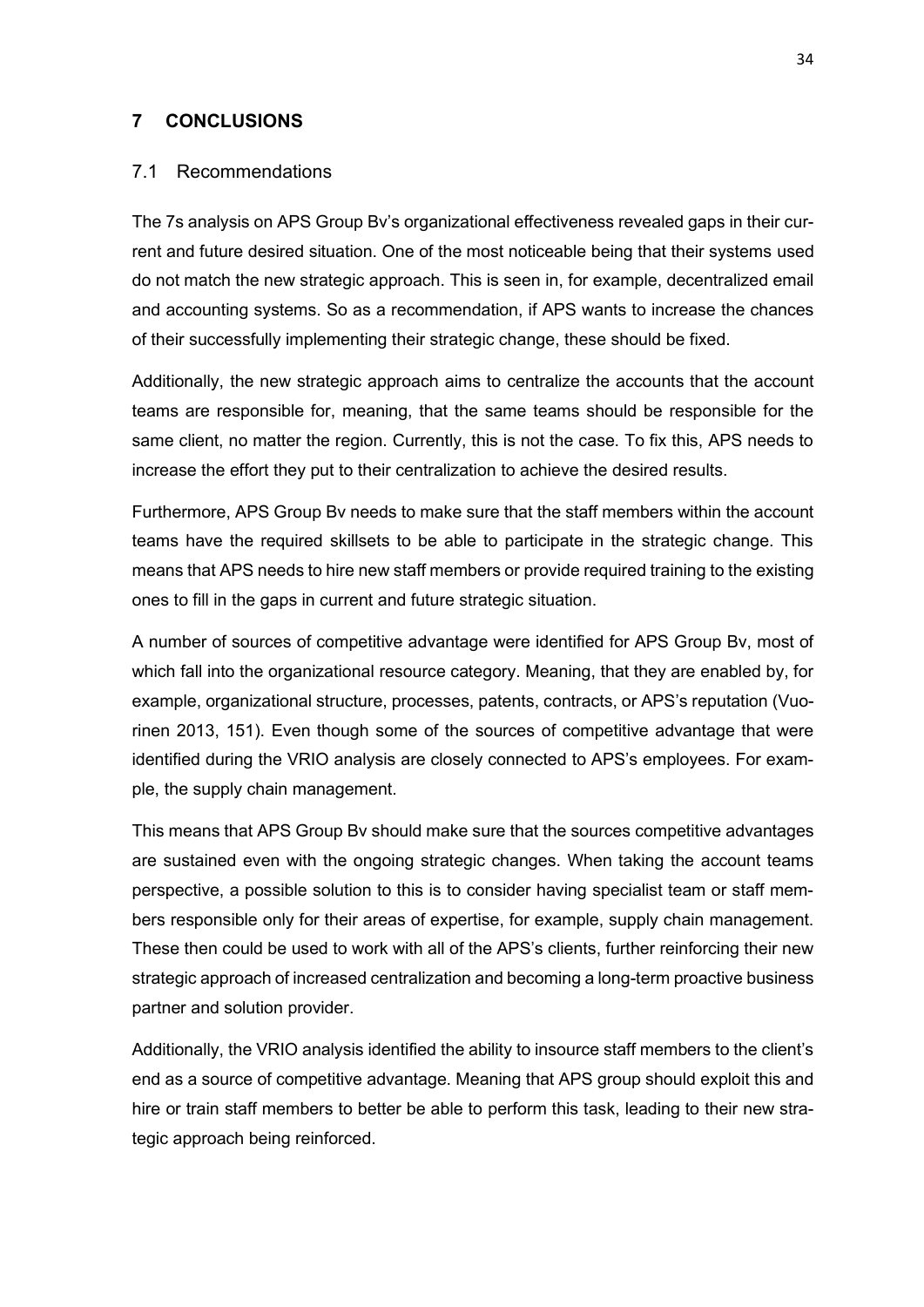The analysis' on APS Group Bv's organizational effectiveness and sources of competitive advantage identified a possible need for restructuring the teams for them to be able to perform optimally during and after the ongoing strategic changes. The author consulted Dyer, Dyer, and Dyers 2013 book Team Building – Proven Strategies for Improving Team Performance (16) to create a list of key questions that APS Group Bv can use while planning the possible restructuration of the teams and managing their team composition.

To help manage the team composition use the following list of key questions:

- 1. What kind of a team is needed?
- 2. What kind of processes can APS Group Bv use to select individuals for the teams that are skilled and motivated?
- 3. What kind of processes can APS Group Bv use to develop the technical and interpersonal skills of team members as well as their commitment to achieving the team's goals?
- 4. What are the skills the team needs to achieve its goals?
- 5. Are there any individuals within the teams that lack the required skills or motivation?
- 6. Is the team of right size to carry out its tasks? Is anything lacking or is there something that is not needed?
- 7. Does the team's leadership match the tasks and team composition? If not, what changes need to take place?

When the team leadership and general management is considered, the author recommends using Mintzberg's theory on management to find the set of managers that allows the optimal flow of information. This means that the mixture of managers in the future should be structured so that there are managers from all three categories, interpersonal, informational, and decisional. The emphasis should in APS's case be on the informational roles as the team management easily breaks down if there cannot be a full sharing of managerial information (Mintzberg, 1989. 22).

Additionally, the importance of informational roles is emphasized especially in the first step of Kotter's 8 Step Model for Change as establishing the sense of urgency requires that the employees understand how big the problem is (Kotter, 1996 37). These roles remain as important through the various steps of the ADKAR model (Hiatt. 2006, 6-41), meaning that they should not be overlooked.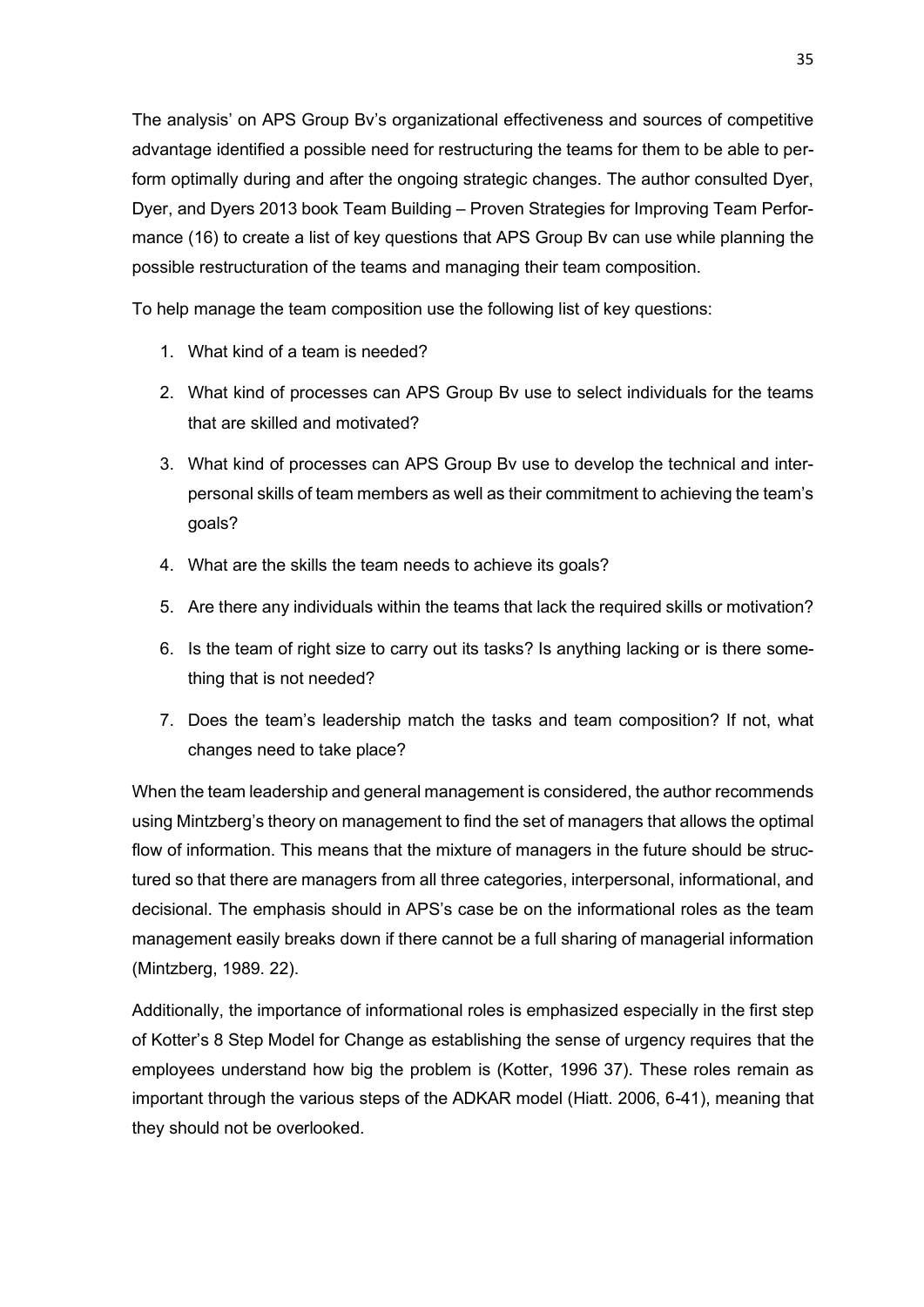Using the perspective of Kotter's 8 Step model for change calls for re-evaluation of how the vision is communicated. The author recommends that APS Group Bv makes sure that the vision statement is short and easily understandable by all of the staff members relevant to the change initiative. This is because successful communication of the vision is key for successful change (Kotter 2012, 69-86). Additionally, without a clear and easily communicable vision, the transformation effort can easily dissolve into a list of incompatible and timeconsuming projects that lead the change initiative in the wrong direction or nowhere at all (Kotter 1996, 7).

APS Group Bv should also make sure that their guiding coalition is strong enough and actively participates in tracking the pilots progress and results. When determining whether the guiding coalition is adequately strong and able to participate in analyzing the results, APS Group Bv can consult the same list of key questions used in managing the team composition. In addition to this, when designing the guiding coalition APS should make sure that it is in a position of power, meaning, enough key employees are on board (Kotter 1996, 57). Furthermore, it should made sure that the guiding coalition consists of credible members that are respected within the organization. This is done to ensure that pronouncements made are taken seriously by the employees (Kotter 1996, 57).

In addition to creating a strong guiding coalition the author recommends APS to build more awareness and urgency for change. This is done to make sure that the change initiative does not stagnate or revert its direction.

The author then recommends APS Group Bv to follow through with their account team pilot project and further build on its results once they are thoroughly analyzed. The actions APS should take after the pilot are removing all obstacles in the path to the desired strategic situation whether they are staff members or systems in use. After that, the author recommends APS to generate short-term wins for the account teams to build and keep their motivation for change. Furthermore, the author recommends APS to make sure the changes stick by creating a detailed plan or roadmap on how to incorporate the changes to day-today activities of the staff members.

Additionally, the author recommends APS Group to make sure that the individuals within the account teams are taken into consideration. This means that APS Group Bv should raise awareness of why the change is needed and to ensure that the individual team members know why it is necessary. Moreover, APS is recommended to identify if the required knowledge to create and sustain change is in place and which team members have that knowledge before further expanding the change initiative.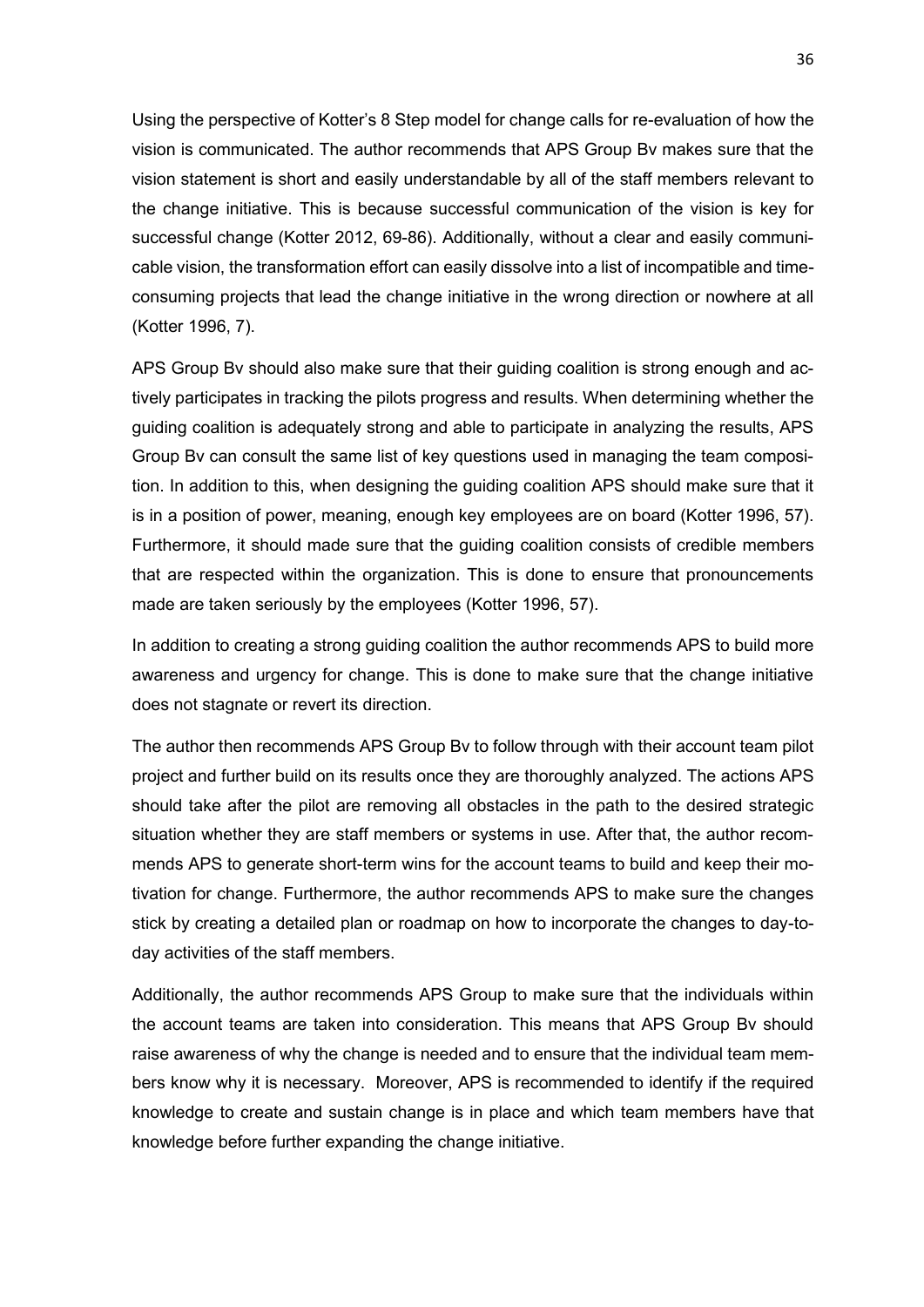Furthermore, the author recommends creating interviews based on the ADKAR model to track process. Also, APS Group Bv should carefully listen to the feedback from the team members and make changes accordingly. This is done to ensure the account teams are and remain on track with the planned changes. The author prepared the following set of key questions APS Group Bv can use to track the change and to create the interview template.

Key questions to track the change process:

- 1. Are the staff members aware of the change, why it is needed and what are the risks of not going through with the changes? How is it communicated?
- 2. Are the staff members aware of how the change will affect them? Can any obstacles be identified to be in the way of team members desiring change?
- 3. How can the team members be trained to have the required knowledge to change? Also, do the newly hired team members need training to be able to effectively fill their role and reinforce the change initiative?
- 4. How is the change coalition going to monitor the change process?
- 5. How are the strategic and operational changes going to be entrenched to the dayto-day activities of the account team members?

Finally, the author recommends using the account teams as a test ground for the strategy implementation before moving into a larger scale. This is because the account teams due to their smaller scale are more easily controlled than an organization wide strategic change initiative.

## <span id="page-40-0"></span>7.2 Validity and Reliability

The validity of the research describes the applicability of the chosen research method to the studied subject. Validity also aims to evaluate how well the chosen research method is able to answer the research question. When the research results are considered, evaluation of validity refers to whether the material used, the research methods and the results obtained give a justification for the claims made (Hiltunen 2009, 3-7.) Reliability indicates how well the chosen measurement or research method measures a certain phenomenon. Reliability can be assessed, for example, by repeated measurements. (Hiltunen 2009, 9.)

Since the thesis utilized interviews as a form of collecting data from primary sources, it can lead to issues with validity. This is because poorly constructed interview questions as well as the interviewee giving the interviewer answers they want to hear can cause bias. To prevent this, the author used questions directly aimed to answering the primary or the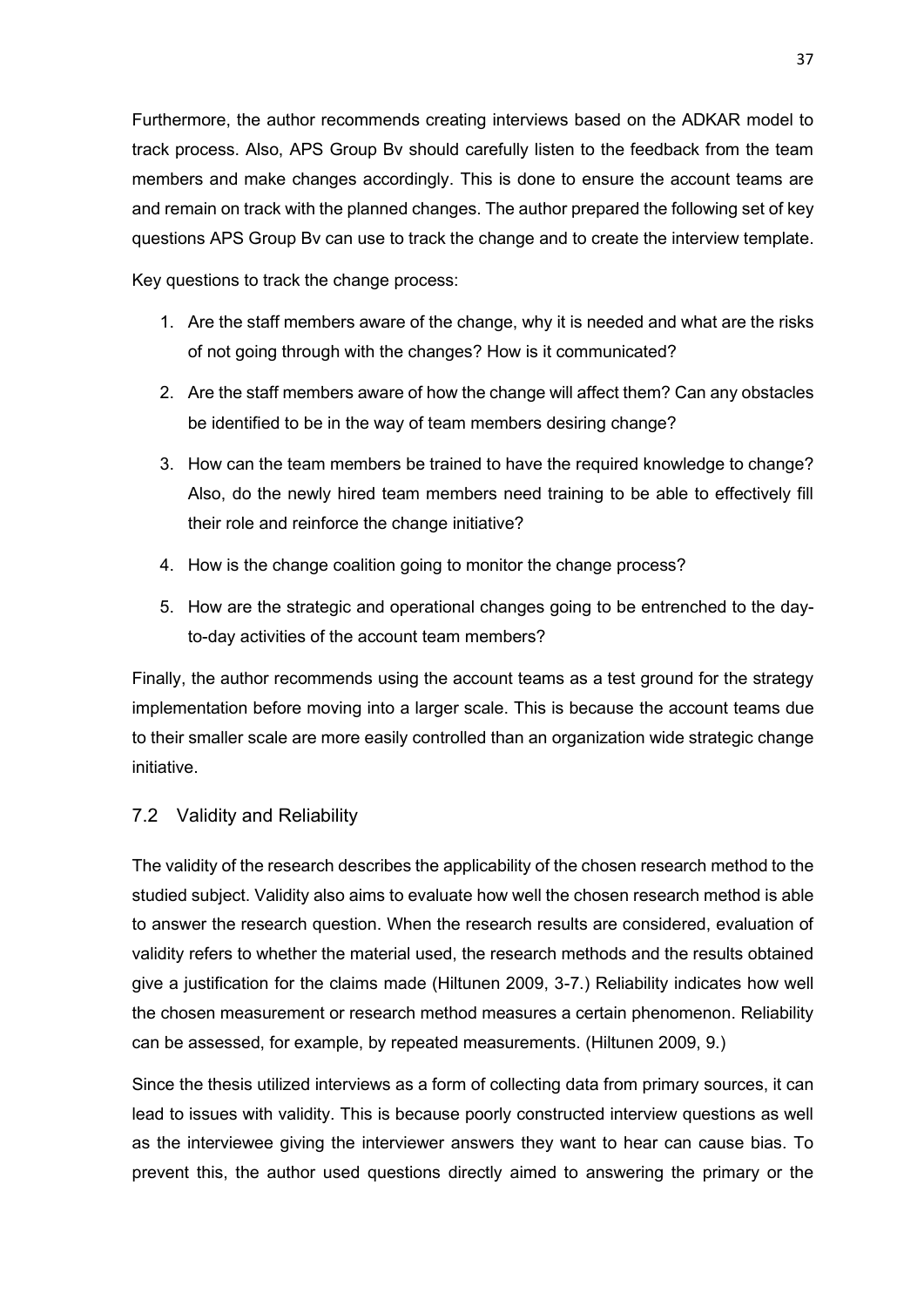secondary research questions. Additionally, because there is genuine interest for the research results from APS Group Bv's side, the interviewee had no reason not to give truthful answers to the best of their knowledge.

The thesis utilized deductive approach based on a source critical and diverse theoretical base as its primary research method. The theoretical framework of the thesis uses multiple peer-reviewed sources with their utility and timeliness being taken in consideration. Some of the used theories are old, but the author has deemed them valid as they are still in use today. The research only used models that have been proven useful in performing the relevant analyses or creating the guidelines for change initiatives as this confirms their validity and reliability.

The results and the conclusions of the thesis pay attention to theoretical framework of managing change and thus it was able to apply the theory to the case company's context and provide applicable recommendations. The recommendations provided were matched to the theoretical models used, meaning that the research methods validity can be justified.

The research was made specifically for the case company APS Group Bv. The recommendations on how to perform change management in APS's account teams were tailored to match the APS's situation as well as possible. This was ensured by analyzing the company's current and future situation as well as their sources of competitive advantage. Meaning that the research results are reliable.

## <span id="page-41-0"></span>7.3 Suggestions for Further Research

The thesis was delimited to creating an overview and understanding of APS's current state and how it compares to the desired future state. Additionally, its objective was to create suggestions on what APS Group Bv should do to make sure their account teams reach their strategic goals.

As further research, the author recommends APS Group Bv to carefully analyze the results of their pilot program and use the suggestions provided in the thesis to help build a more detailed change implementation plan. In addition to this, APS should create a new 7s analysis 12-18 months from now to track the strategic change. The same matrix as the one in the thesis can be used.

Furthermore, APS Group Bv should further look into the sources of competitive advantage and determine how they are formed and what can be done to promote them. Moreover, the key staff members connected to the sources of competitive advantage should be identified. Finally, since most of the sources of competitive advantage identified for APS Group Bv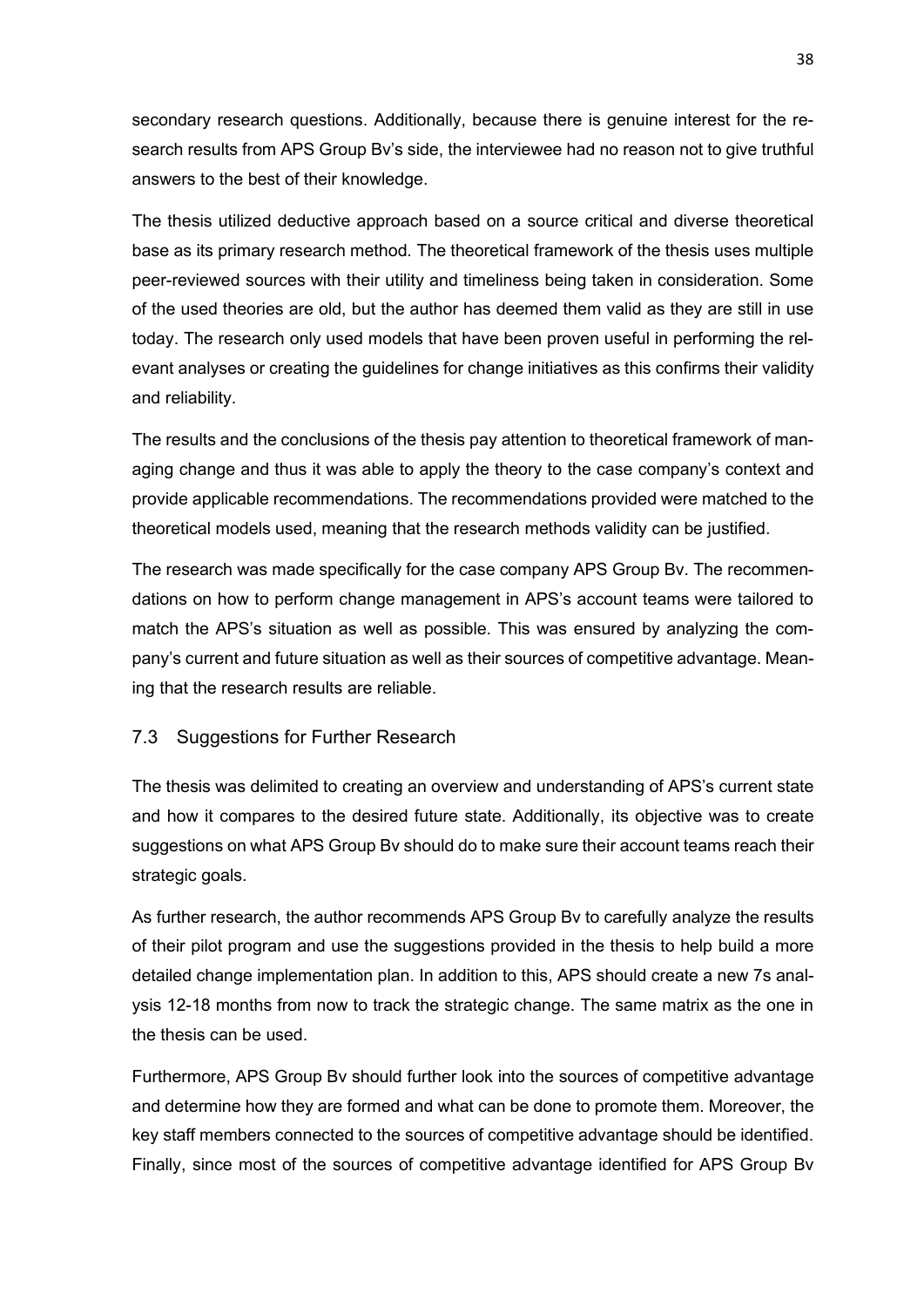were organizational, the author recommends to further analyze the relationships between APS and its suppliers, clients, and competitors. This is done because generally a great deal of company's value is generated outside of the organization borders (Vuorinen 2013, 157). Thus, it is essential to identify the most important business partnerships and extend the strategic management to external resources.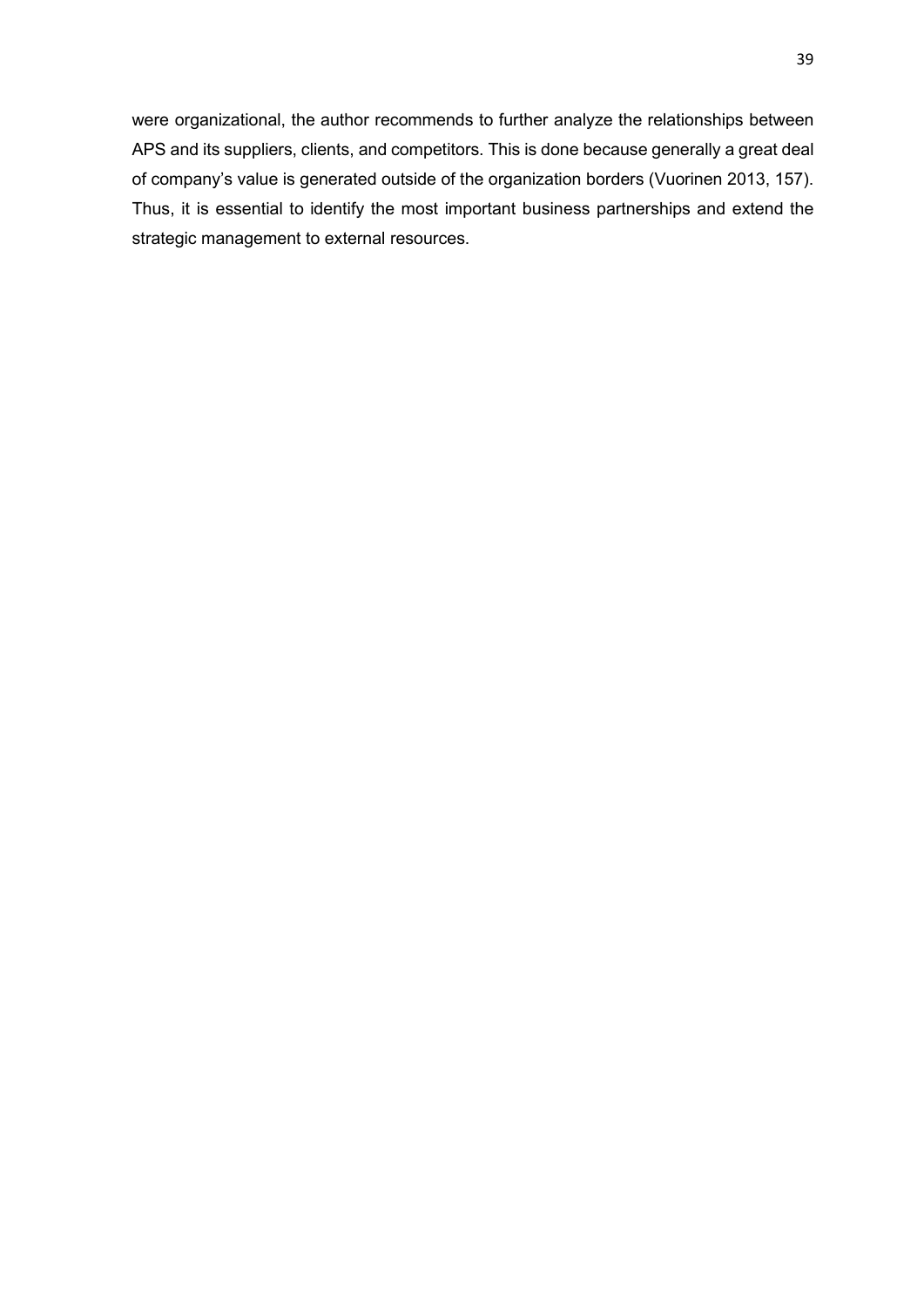### <span id="page-43-0"></span>**8 SUMMARY**

The purpose of the research was to provide a solution for the Case Company APS Group Bv on what they can do from an organizational perspective to make sure their account teams are able to follow the strategic changes. This was achieved by analyzing APS Group Bv's organizational effectiveness, sources of competitive advantage and comparing the account teams' current situation to existing theory.

During the literary review books and articles on analyzing organizational effectiveness, sources of competitive advantage, successful change implementation and managerial styles and roles were chosen as the theoretical base of the thesis. These were backed by interviews with Interviewee 1, a director in APS Group Bv. Due to the nature of the data available, the author decided to conduct the study as a qualitative research that is utilizing deductive approach.

The analysis on APS Group Bv's organizational effectiveness revealed gaps in their current and desired future state. These gaps were identified in systems, staff, and skills. Meaning that APS's systems do not have the desired level of centralization. Additionally, they lack some of the employees and employee-related skills to achieve the strategic change. The sources of competitive advantage that were identified were mainly organizational, such as the ability to develop their own technology. However, many of them, like supply chain knowledge were closely connected to APS's employees. Furthermore, since the strategy implementation is already ongoing, and the changes are being piloted in the account teams. They were identified to be in between the fourth and the fifth step of Kotter's 8-Step Model of Change.

Thus, the author recommended APS Group Bv to increase the centralization of their systems and to hire new staff members and to provide additional training to the existing ones to fill in the gaps in implementation of their strategy. To successfully implement their new strategy, the author recommended APS to further analyze their sources of competitive advantage to make sure none of them are lost during the change initiative. Furthermore, APS was recommended to make sure that the coalition guiding the change is strong enough and is able to communicate the required information effectively. To help achieve this, the author created two sets of key questions. First of which APS can use in managing team composition and the second to track the change initiative within the account teams.

Since the research results were very account team specific. It is recommended that APS carefully analyzes their pilots results and plans changes according to them as well as further analyzes their sources of competitive advantage to make sure that they are sustained.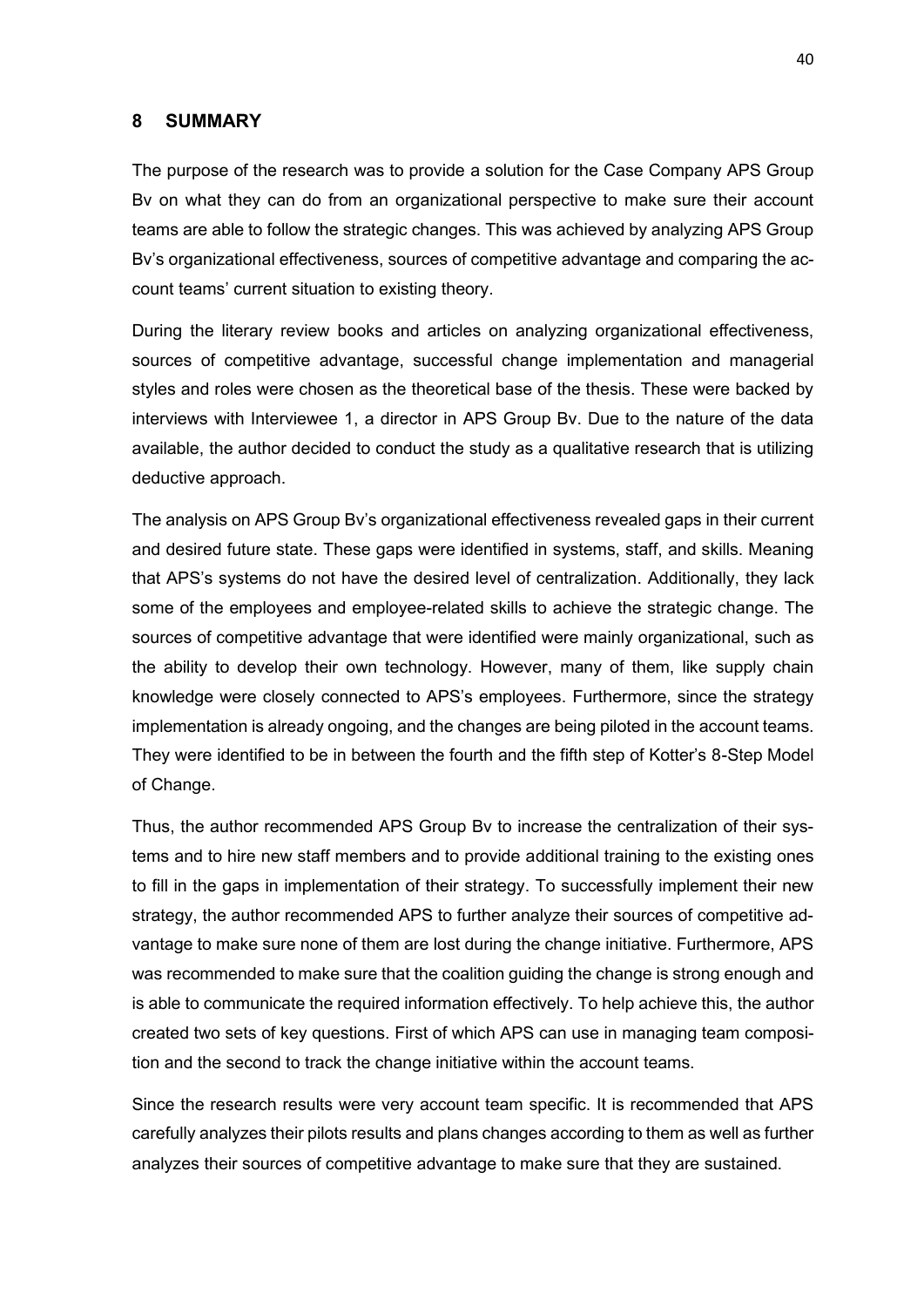#### <span id="page-44-0"></span>**LIST OF REFERENCES**

APS Group BV. 2018. Financial Report 2018

APS Group. 2020. Marketing Technology. Accessed 28.1.2021 Available https://www.theapsgroup.com/en-us/marketing-technology

APS Group BV. 2019. Revenue Report 2019

Barney, J. 1991. Firm Resources and Sustained Competitive Advantage. Accessed 10.3.2021 Available https://search-proquestcom.ezproxy.saimia.fi/docview/215258436?pq-origsite=primo&accountid=202350

Barney, J. 1995. Looking Inside for Competitive Advantage. The Academy of Management Executive. Accessed 1.2.2021 Available https://search-proquestcom.ezproxy.saimia.fi/docview/215258436?accountid=202350&pq-origsite=primo

Business Research Methodology. Deductive Approach (Deductive Reasoning) Accessed 18.1.2021 Available https://research-methodology.net/research-methodology/research-approach/deductive-approach-2/

Considine, M. 7.4.2019 GUEST BLOG: Why is Coaching a Popular Leadership style?. The Panel. Accessed 28.1.2021 Available https://thepanel.com/blog/guest-blog-why-coachingpopular-leadership-style

Dyer, W.G. Dyer, J. Dyer W. 2013. Team Building – Proven Strategies for Improving Team Performance. San Francisco: John Wiley & Sons, Inc.

Hiatt, J. 2006. ADKAR: A MODEL FOR CHANGE IN BUSINESS, GOVERNMENT AND OUR COMMUNITY. Prosci.

Hiltunen, L. 2009. Validiteetti ja reliabiliteetti. Jyväskylän yliopisto. PowerPoint Presentation. Accessed 25.2.2021. Available http://www.mit.jyu.fi/OPE/kurssit/Graduryhma/PDFt/validius ja reliabiliteetti.pdf

Jyväskylän yliopisto. 2015a. Laadullinen tutkimus. Accessed 18.1.2021 Available https://koppa.jyu.fi/avoimet/hum/menetelmapolkuja/menetelmapolku/tutkimusstrategiat/laadullinen-tutkimus

Jyväskylän yliopisto. 2015b. Aineistonhankintamenetelmät. Accessed 18.1.2021 Available

https://koppa.jyu.fi/avoimet/hum/menetelmapolkuja/menetelmapolku/aineistonhankintamenetelmat

Kotter, J. 1996. Leading Change. Boston MA: Harvard Business School Press.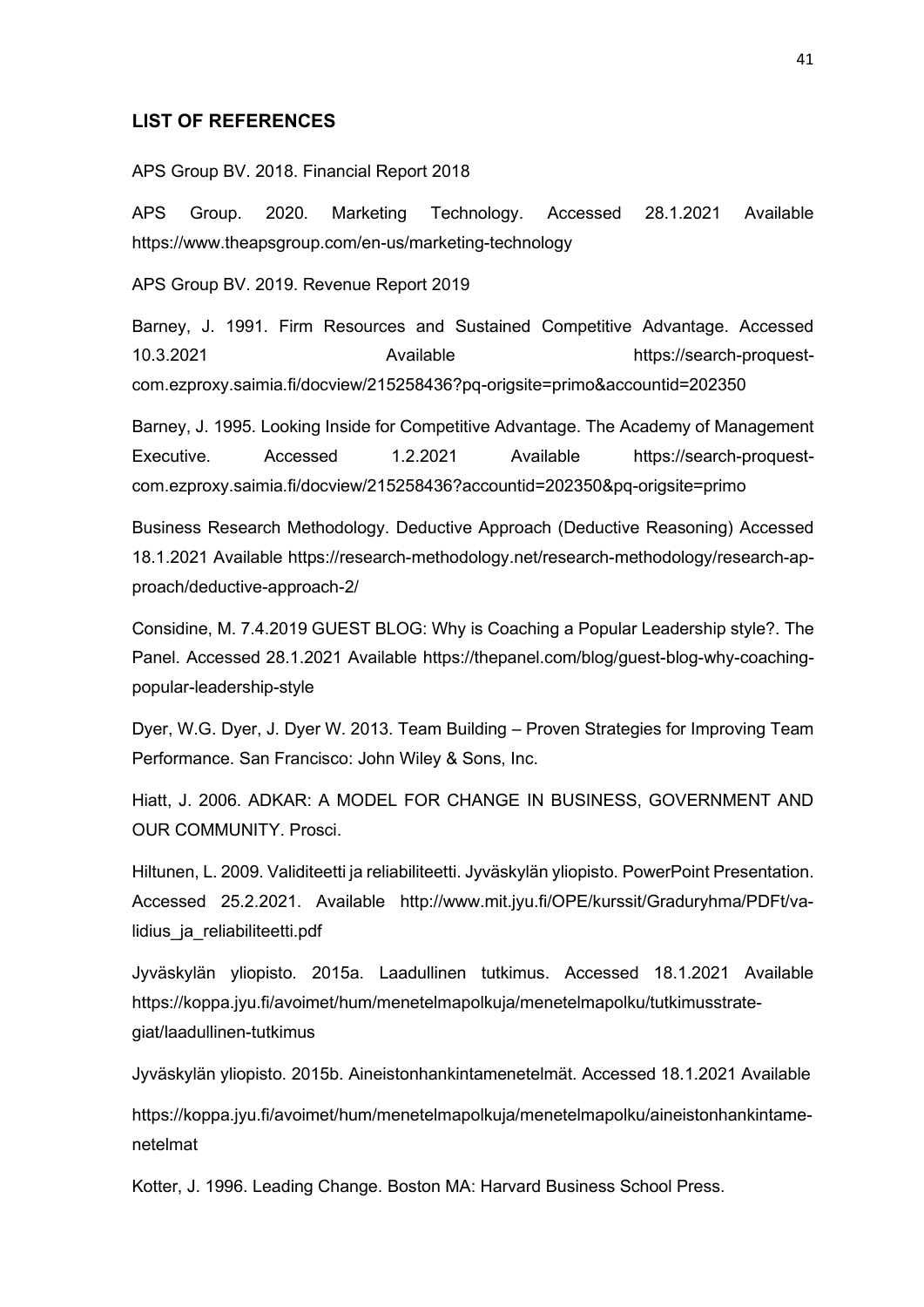Kotter, J. 2012. Leading Change. Boston MA: Harvard Business Review Press.

Liegl, P. 14.7.2020. What is a tier supplier? Accessed 18.1.2021 Available https://ecosio.com/en/blog/what-is-a-tier-supplier/

McKinsey & Company. 1.3.2008. Enduring Ideas: The 7-S Framework. McKinsey Quarterly Accessed 15.2.2021 Available https://www.mckinsey.com/business-functions/strategyand-corporate-finance/our-insights/enduring-ideas-the-7-s-framework#

Mindtools. 2021a. Kotter's 8-Step Change Model – Implementing Change Powerfully and Successfully. Accessed 20.1.2021 Available https://www.mindtools.com/pages/article/new-PPM\_82.htm

Mindtools. 2021b. McKinsey 7s Framework – Making Every Part of Your Organization to Work in Harmony. Accessed 19.1.2021 Available https://www.mindtools.com/pages/article/newSTR\_91.htm

Mindtools. 2021c. Mintzberg's Management Roles – Identifying the Roles Managers Play. Accessed 21.1.2021 Available https://www.mindtools.com/pages/article/managementroles.htm

Mindtools. 2021d. Belbin's Team Roles – How Understanding the Teams Can Improve Team Performance. Accessed 21.1.2021 Available https://www.mindtools.com/pages/article/newLDR\_83.htm

Mintzberg, H. 1989. Mintzberg on Management – Inside Our Strange World of Organizations. New York: Free Press.

Interviewee 1. 2020. Interview.

Interviewee 1. 2021a. Email Interview.

Interviewee 1. 2021b. Email Interview.

Prosci. 2021a. Definition of Change Management. Accessed 21.1.2021 Available https://www.prosci.com/resources/articles/change-management-definition

Prosci. 2021b. What is the ADKAR Model? Accessed 11.2.2021 Available https://www.prosci.com/adkar/adkar-model

Rothaermel, F. 2012. Strategic Management: Concepts and Cases. Europe: McGraw-Hill Education.

Sarajärvi, A. & Tuomi, J. 2018. Laadullinen tutkimus ja sisällönanalyysi. Accessed 18.1.2021 Available https://www.ellibslibrary.com/reader/978952040011